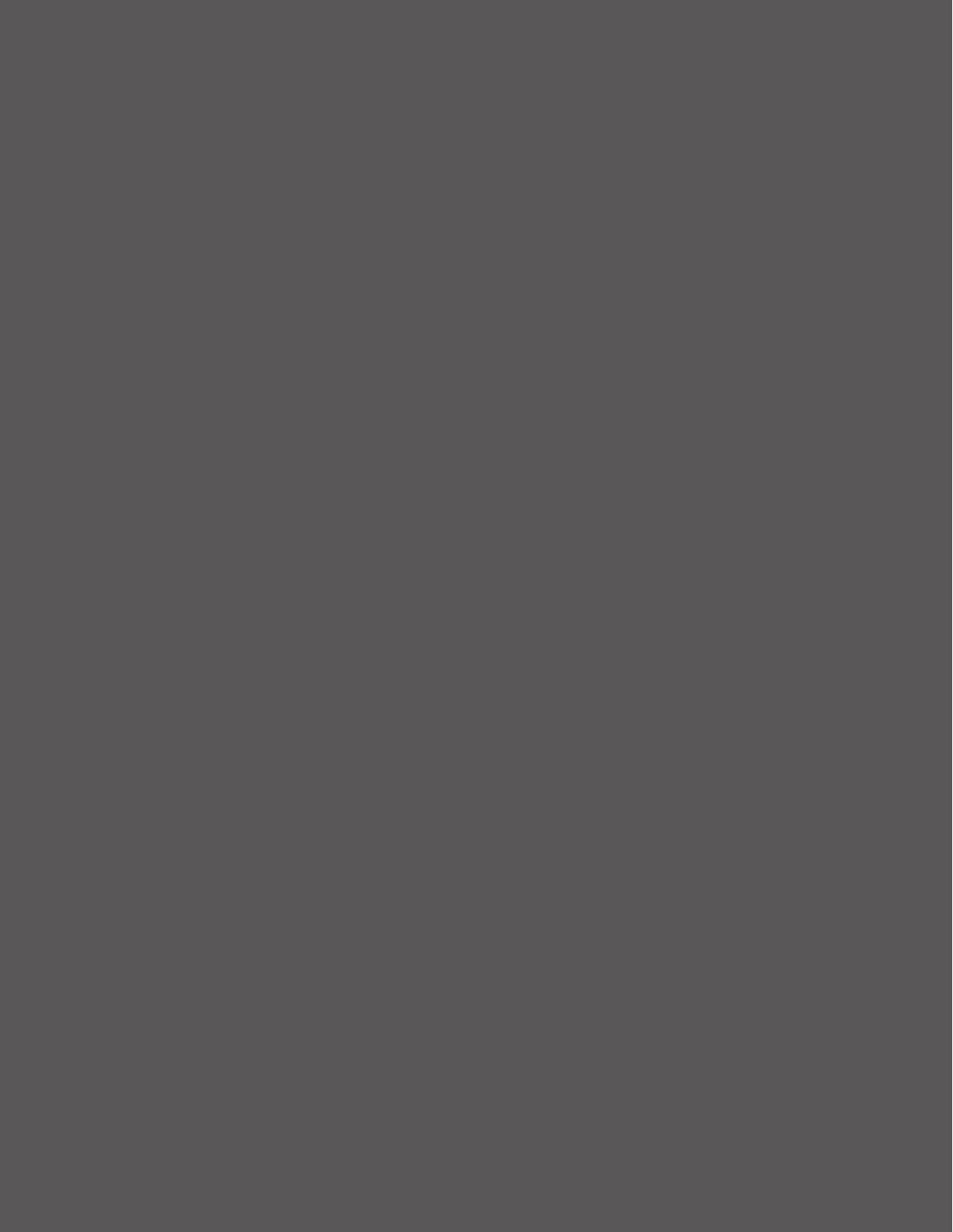# contents

Foreword 2 Executive Summary 3 Introduction 5 The Problem 7 Everyone Participates 11 Everyone Knows 31 Everyone Plays By Common-Sense Rules 47 Everyone Is Held Accountable 59 Everyone Has A Voice 64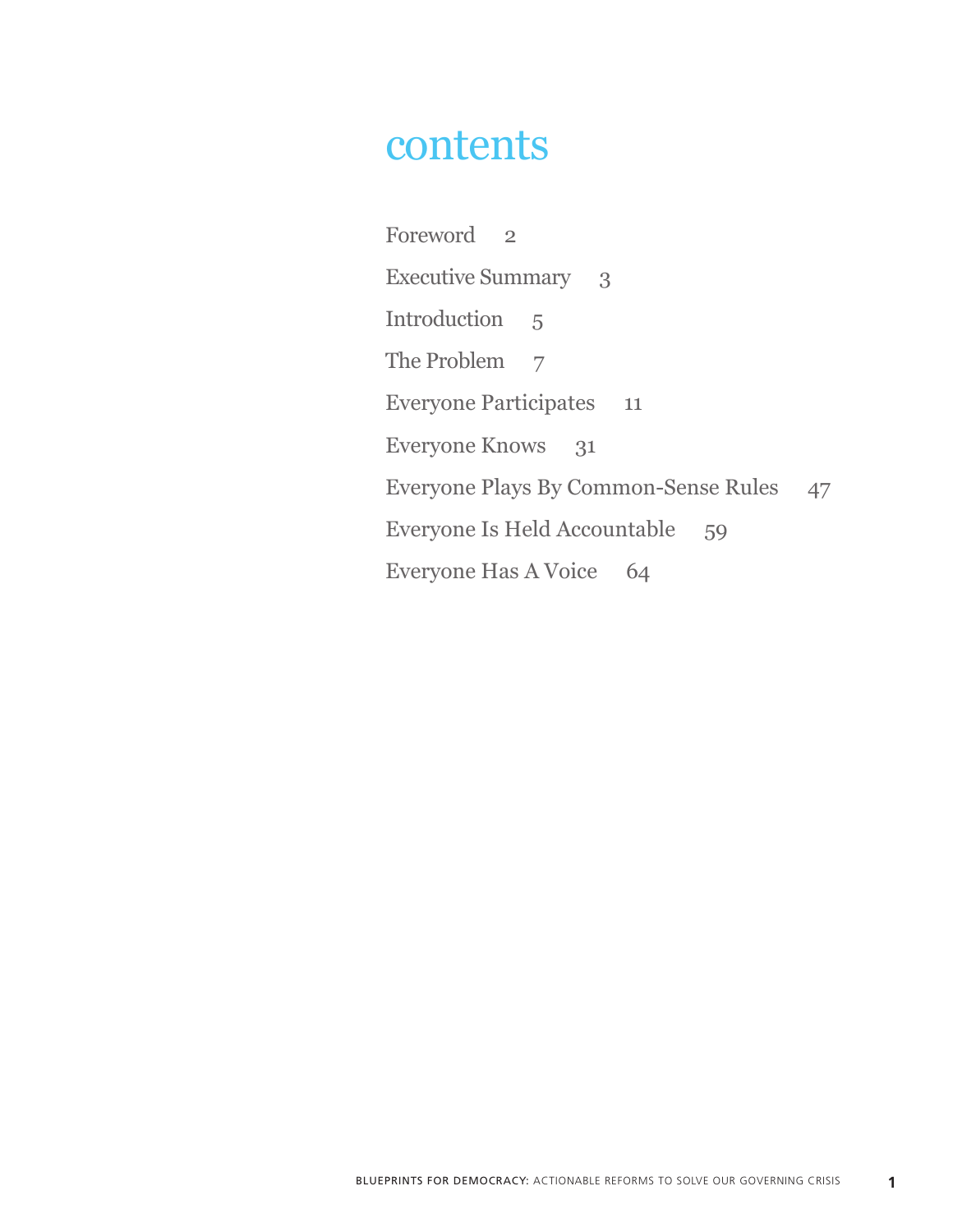# foreword

The fight to preserve our representative democracy is as old as the country itself. However, the scale of the crisis facing our republic today is unprecedented. Our country is immersed in the most expensive election cycle in history, one that will see presidential and congressional candidates raising billions of dollars from a tiny sliver of the wealthiest Americans. It's no surprise the vast majority of Americans see politics as a rigged game that prevents everyone from having a voice and that civic participation is in a free fall.

It is within this context that we, the undersigned, deliver a different, more hopeful message: the growing problem of money's outsized power in politics and policymaking can be solved. Those who say otherwise are cynics. Indeed, not only do solutions exist, but they are already working in communities across the country. These reforms are systematically reorienting government back where it belongs: in the hands of Main Street Americans.

We hope this report, which details the very best of these ideas, will serve as an introductory resource for legislators and advocates in towns, cities and states from coast to coast who long to address this issue.

There are three critical takeaways from "Blueprints for Democracy: Actionable Reforms to Solve our Governing Crisis." First, it demonstrates concretely that despite *Citizens United* and other misguided court decisions that have made this problem worse, there are many tangible solutions that can preserve and protect our democracy—right now. This is a problem with a solution; a problem that can, and must, be fixed.

Second, these policies have strong bipartisan support. Outside of the hyper-partisanship that defines today's "inside the Capital Beltway" politics, none of these ideas should strike anyone as controversial, neither liberal nor conservative. Instead, they represent the ideals toward which any high functioning democracy should strive. From the Founders' fervor to limit corruption to Teddy Roosevelt's crusade against corporate cronyism, from Barry Goldwater's stern warning against the distorting influence of campaign expenditures to Ronald Reagan's embrace of funding for elections, these concepts span our nation's history and transcend party lines.

Finally, we hope this report sounds the alarm for all those who recognize the governing crisis that threatens our republic. Democracy requires constant vigilance, and we have reached the tipping point: Together, we must either implement these common-sense solutions and regain our liberty, or risk watching the lights go out on self-governance itself.

The time is now. Join us in this most American fight to ensure our government of, by and for the people does not perish on our watch.





Rue Bradle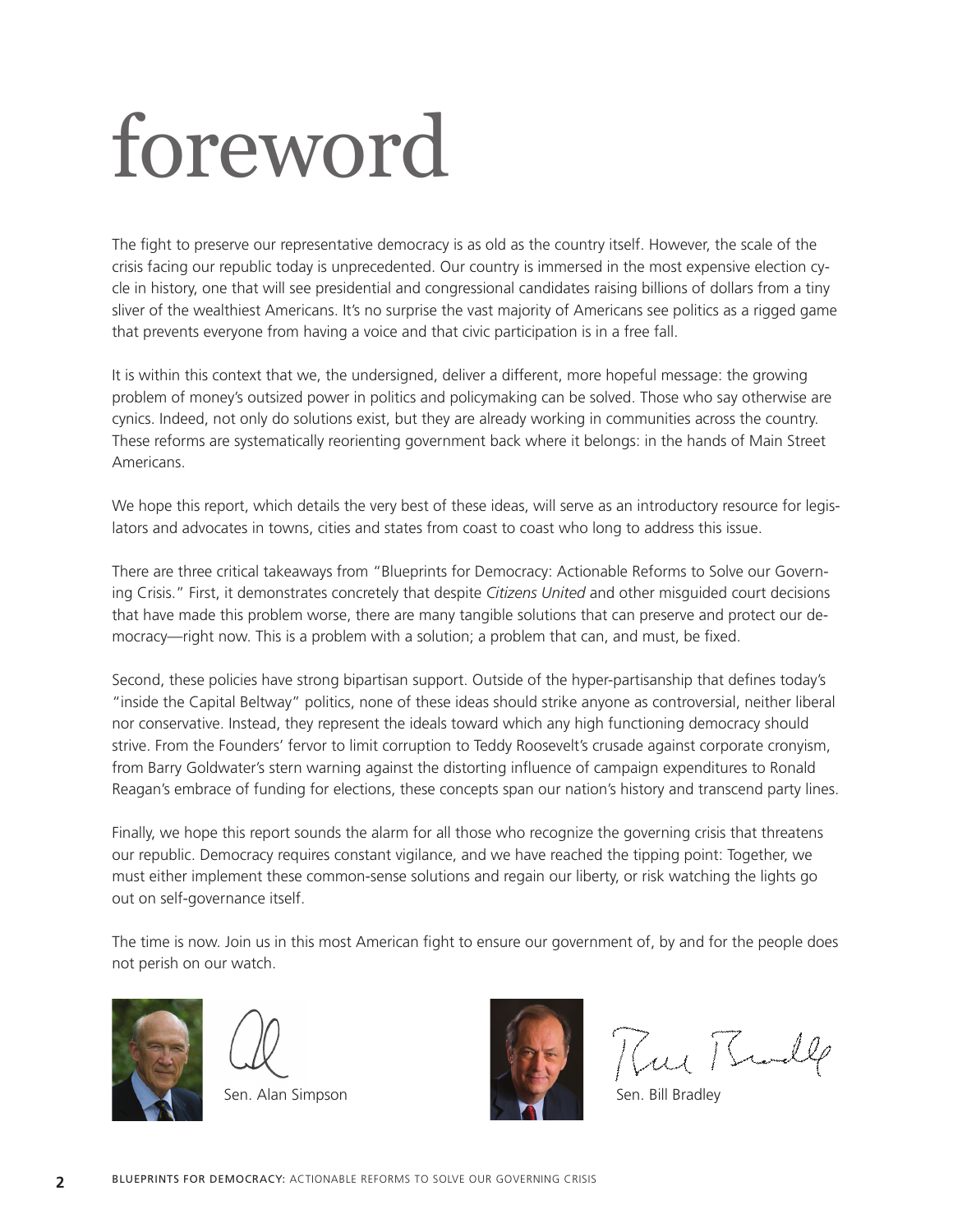# executive summary

American democracy has, since its inception, remained an extraordinary experiment in selfgovernance. There is perhaps nothing more fundamental to the nation than the ability of all citizens to participate in their government.

But, as we are all increasingly aware, a relatively small number of people and organizations—often while remaining in the shadows—have gained overwhelming power over our political system through their ability and willingness to spend large amounts of money to influence who runs for office, who is elected and the issues that will be discussed. We all pay a price for such an imbalanced system, not the least of which is loss of faith in public institutions that no longer represent everyone.

However, contrary to outspoken cynics or conventional wisdom from Beltway pundits, there are a myriad of solutions that can ensure policymakers are focused on their constituents, not wealthy special interests. Not only are these common-sense fixes enthusiastically supported by Americans of all political stripes, but in many cases, they have already been implemented and are making democracy work for everyone in states and localities around the country.

This report, developed jointly by Issue One and the Campaign Legal Center, chronicles these solutions, and provides real-world examples that can be used as a blueprint for reformers who want to enact real change in their communities. Most importantly, these ideas have undergone strict legal review to ensure they present the strongest case for constitutional viability; the resulting report lays out a suite of money-in-politics reforms that are both popular and could pass muster with the current Supreme Court.

The key findings of this report have been broadly separated into five categories that represent the basic principles of any high-functioning democracy: everyone participates, everyone knows, everyone plays by the same common-sense rules, everyone is held accountable, and everyone has a voice.

#### **Everyone Participates**

In order for a democracy to truly represent all people, everyone needs to participate in it. That's why the single most important fix to our system is to enact some form of citizen funding that incentivizes small donors to give to political campaigns they support. Whether through matching funds for contributions, or block grants directly to the candidates, citizen funding programs democratize political money, free politicians from the never-ending money chase and empower more people to run for office. Best of all, in the places where they're implemented, these systems enjoy extraordinary levels of public support.

For example, the report examines the extremely successful Clean Elections program in Connecticut. With more than 80 percent of qualified candidates participating, the program is the best-in-the-nation for elevating all voices and ensuring elected officials are focused on their constituents, not fundraising.

#### **Everyone Knows**

Everyone deserves to know who funds our politics and how the money is spent. Disclosure is one area of campaign finance law the Supreme Court continues to uphold because it provides critical information for voters at the ballot box. The most effective disclosure regimes are those that clearly reveal all types of election-related spending in an immediate and user-friendly way while balancing privacy rights of individuals. Additionally, they are often effective at pulling back the curtain on secretive dark money that has permeated our elections. In doing so, enforcement agencies, journalists and the public can more clearly see who is trying to influence elected officials and how that money flows through the system.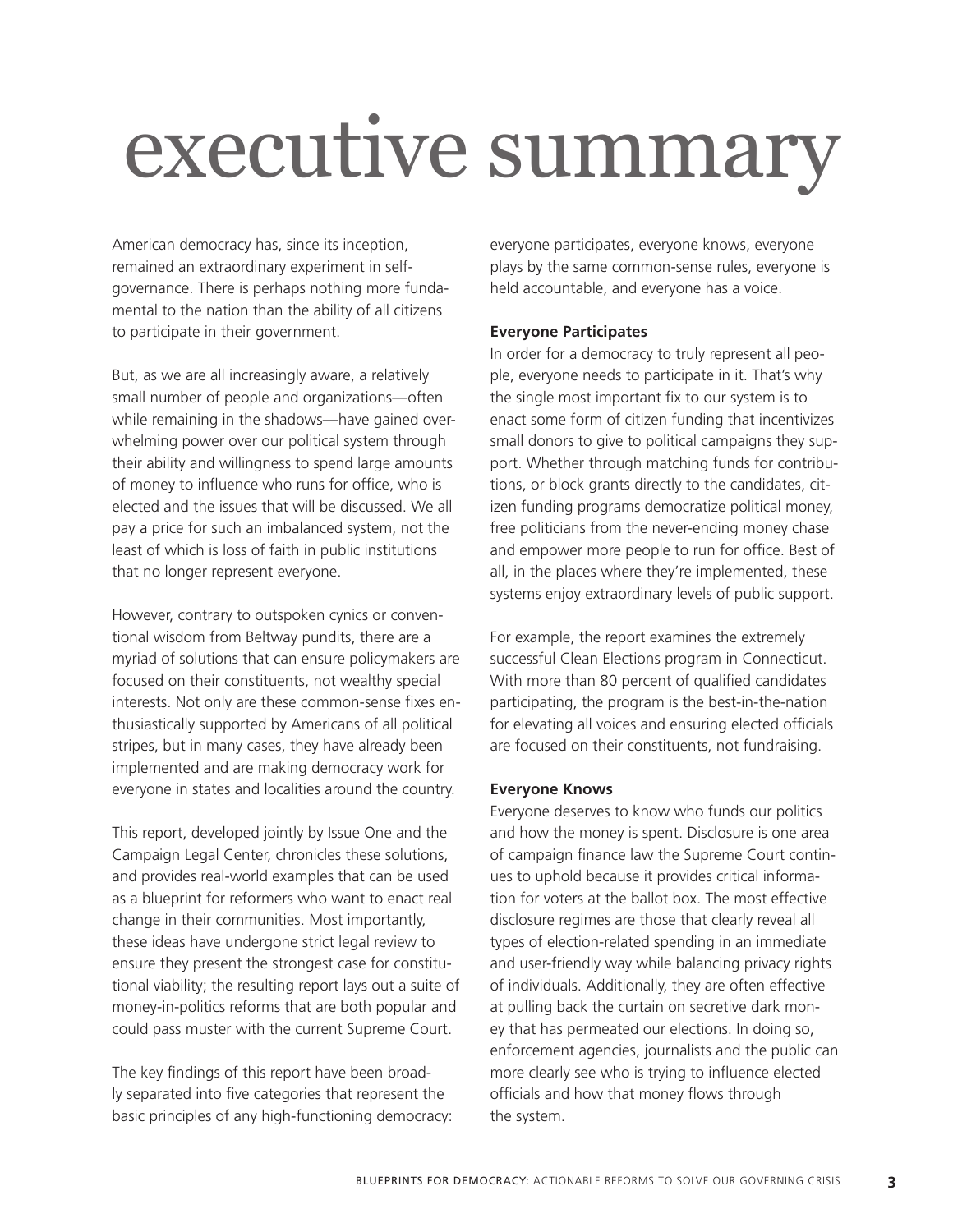This report highlights California's Fair Political Practices Commission, particularly its efforts to tackle dark money spending in elections. Because its regulations attempt to capture political spending regardless of the type of entity making the expenditure, California has been extraordinarily successful at revealing the true sources behind much of the money spent in the state.

#### **Everyone Plays by Common-Sense Rules**

Next, everyone needs to play by the same common-sense rules so we know the scales are not tipped in anyone's favor. Easy fixes include regulating gifts to elected officials, ensuring contributions are not being traded for policy and cracking down on lobbyists skirting the law. These simple ideas prevent corruption, ensure an even playing field, engender faith in public institutions and reduce barriers to political participation.

South Carolina's lobbyist fundraising restrictions are notable not just for their stringency, but the time period to which they apply. By prohibiting lobbyists from ever giving "anything of value" to a politician—even a cup of coffee—the Palmetto State has essentially banned any and all campaign contributions from lobbyists.

#### **Everyone is Held Accountable**

Laws need teeth, so everyone should be held accountable for breaking the rules. In part, that means emboldening nonpartisan enforcement agencies like the Federal Election Commission to proactively go after bad actors and ensuring they have all the resources necessary to do so. This is a critical aspect of any campaign finance system, because it instills confidence in the democratic process and discourages malfeasance by demonstrating that rule-breakers will be punished.

New York City's Campaign Finance Board has the ability to audit all campaigns and levy penalties against those who skirt the rules. The report details all the ways the Board has elevated city politics and established itself as a model administration and enforcement agency.

#### **Everyone has a Voice**

In the long term, America needs a democratic system in which everyone has a voice. The main avenue through which this goal can be achieved is the court system. Specifically, we need to protect our existing campaign finance laws while finding new opportunities to expand and clarify, such as expounding the definition of "illegal coordination" between super PACs and campaigns. Furthermore, we need to develop a new pro-reform jurisprudence in lower courts, law schools and legal scholarship, and we need to encourage the appointment of judges and Supreme Court justices who recognize how critically important these laws are to the functioning of our democracy. This will take time, but as other reforms mentioned in this report are enacted across the country, a new legal landscape will follow.

The most fertile ground for reform is through legislatures and citizen-driven ballot measures at the state and local level—the laboratories of democracy. At the federal level, the best opportunities to rack up victories center around strengthening and expanding disclosure and transparency laws. In both cases, with each victory, the public will become more convinced that reform is not just feasible, but necessary.

This report is just the first step in a larger strategy to overcome entrenched cynicism and assist lawmakers as they push for change. When we win, we will have a government that is truly of, by and for the people.

The descriptions of campaign finance, lobbying and ethics laws in this document are intended to provide a general summary of reform options. They do not capture all of the nuance and exceptions in the law. They should not be relied upon as legal advice for particular circumstances or situations. If you have specific questions, or if you would like assistance drafting legislative language, please contact the Campaign Legal Center at (202) 736-2200.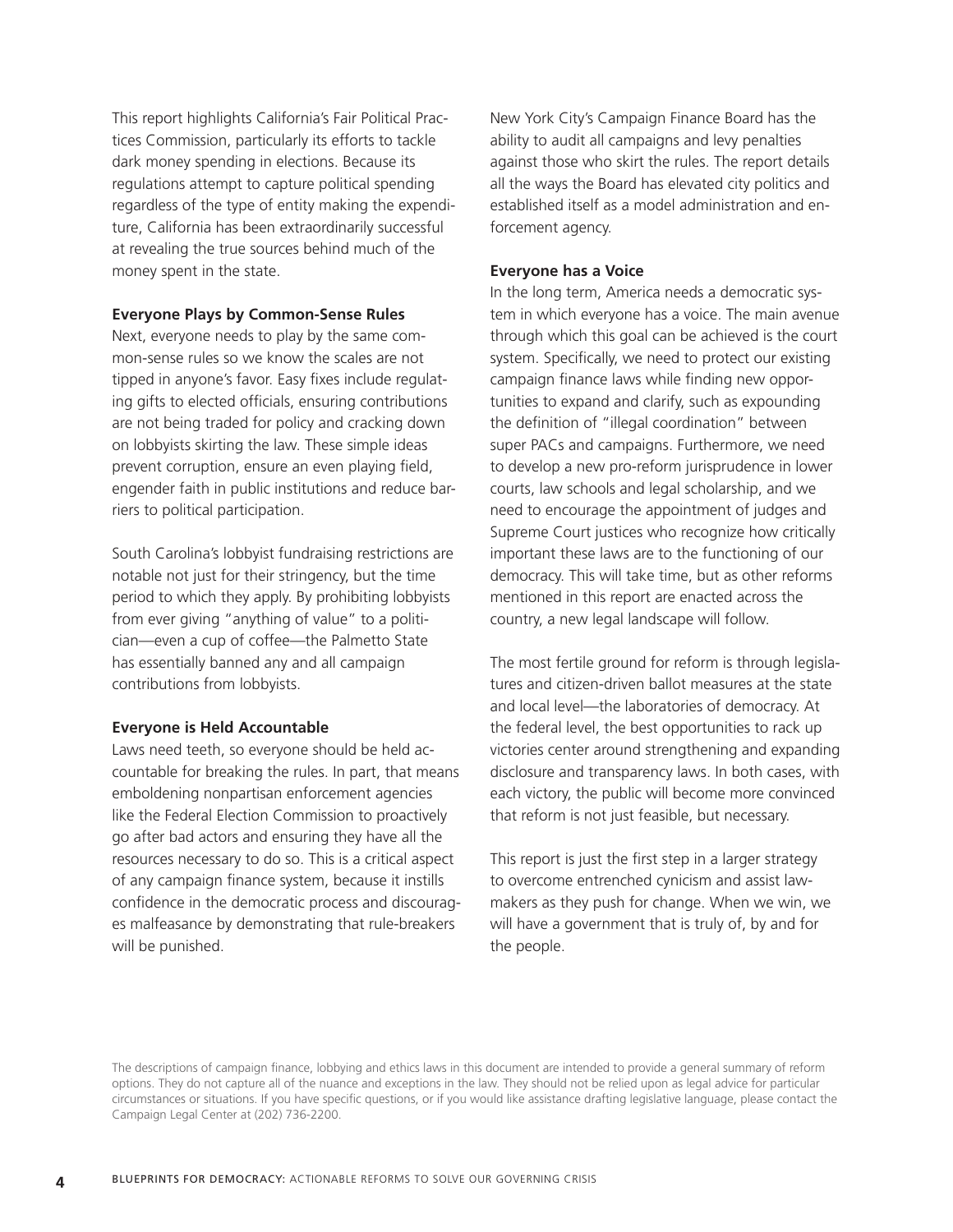# BLUEPRINTS FOR DEMOCRACY: ACTIONABLE REFORMS TO SOLVE OUR GOVERNING CRISIS **5**

# Blueprints for Democracy: Actionable Reforms to Solve our Governing Crisis introduction

### There are few things more fundamental to the health of our democracy than the right of all Americans to fully participate in their government by electing and interacting with their leaders. Protecting that right involves ensuring the First Amendment's guarantees of the right to petition the government, right to free speech and right to freedom of association are truly available to all and are not undermined by the real and apparent corruption that arises when those rights are made available only to a small class of wealthy political donors. This is no easy task as it involves the complex interaction of rights, interests, money and power.

Unfortunately, as is documented every day, a relatively small number of people and organizations often while remaining in the shadows—have gained overwhelming power over our political system through their ability and willingness to spend large amounts of money to influence who runs for office, who is elected and the issues that will be discussed. As candidates and elected leaders become increasingly more reliant on the financial support of a small number of individuals and interests, the public is losing faith that our elected leaders represent the interests of all Americans. The public fears that the rights guaranteed by the Constitution as fundamental to our democracy are becoming available only to the wealthiest and most fortunate among us. And that fear is not unfounded.

In recent years, the Supreme Court has put the chase for political money on steroids. That is why efforts to amend the Constitution and develop a new jurisprudence for the time when we have a different Court are underway and have widespread support.

But the conventional wisdom that nothing else can be done about the growing power of money in our elections is not just pessimistic, it is untrue. Americans are not ready to let democracy fail. All across the nation, in cities, states and at the federal level, average citizens, together with civic, business and elected leaders, are working to find realistic bipartisan solutions that can be implemented now to create a new civic and political reality that returns power to all Americans. The efforts vary widely, with some cities and states already proudly utilizing existing strong campaign finance laws, including forms of small donor empowerment programs, while citizens in other localities are fighting for everything from greater transparency in elections to cracking down on special interests that try to skirt the rules. And while some of these reforms have been championed by elected officials, many other efforts are organized by citizens themselves—grassroots Americans from both sides of the political spectrum who are taking their ideas directly to the voters through ballot initiatives and local campaigns.

Of course, enacting laws is just part of the challenge. Care must be taken to ensure these laws are written in a way that provides the best chances for surviving inevitable legal challenges. And once a law is passed, it cannot be allowed to become the victim of a weak or even hostile enforcement authority or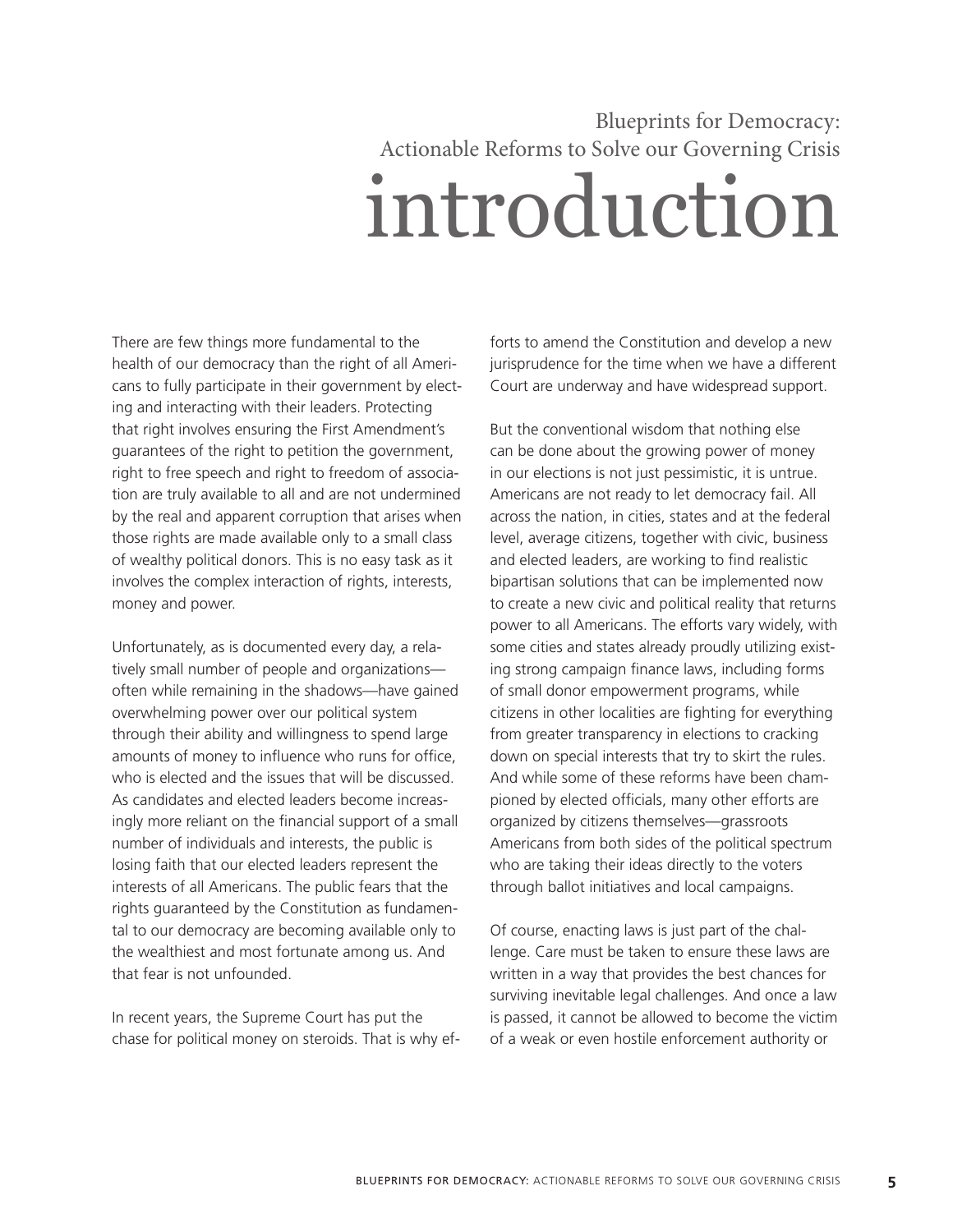

% OF AMERICANS WHO BELIEVE CANDIDATES "SOMETIMES" OR "MOST OF THE TIME" PROMOTE POLICIES THAT DIRECTLY HELP DONORS.

SOURCE: NEW YORK TIMES AND CBS NEWS POLL, JUNE 2015



why, from Florida to Maine, South Carolina to California, the American people are actively pushing to expand existing laws, fighting for new reforms and protecting the rules already on the books from the opponents of free and open democracy. If there is one thing to be taken from this report, it is that solutions to this problem exist, and they are working all across the country.

the inevitable campaign to roll back reforms. That's

In fact, the biggest roadblock to a renewed reform movement is not a lack of solutions, it is the cynicism that so many Americans feel. According to one poll, 91 percent of Americans agree that money in politics is a major problem, but just nine percent feel it will ever be solved. Reformers must combat this cynicism by demonstrating just how feasible solutions are.

This report is intended to provide an overview of those opportunities and possibilities to restore the power of "we, the people." Think of it as a "Zagat guide" for money-in-politics reform: not a comprehensive review or analysis of all of the current laws or possible options, but rather, an overview of some of the best examples of the types of reforms current-ly in place or being refined. It is intended to inspire action, more critical thinking and ideas.

 % OF AMERICANS WHO AGREE MONEY IN POLITICS IS A MAJOR PROBLEM

SOURCE: GLOBAL STRATEGY GROUP POLL, NOV. 2013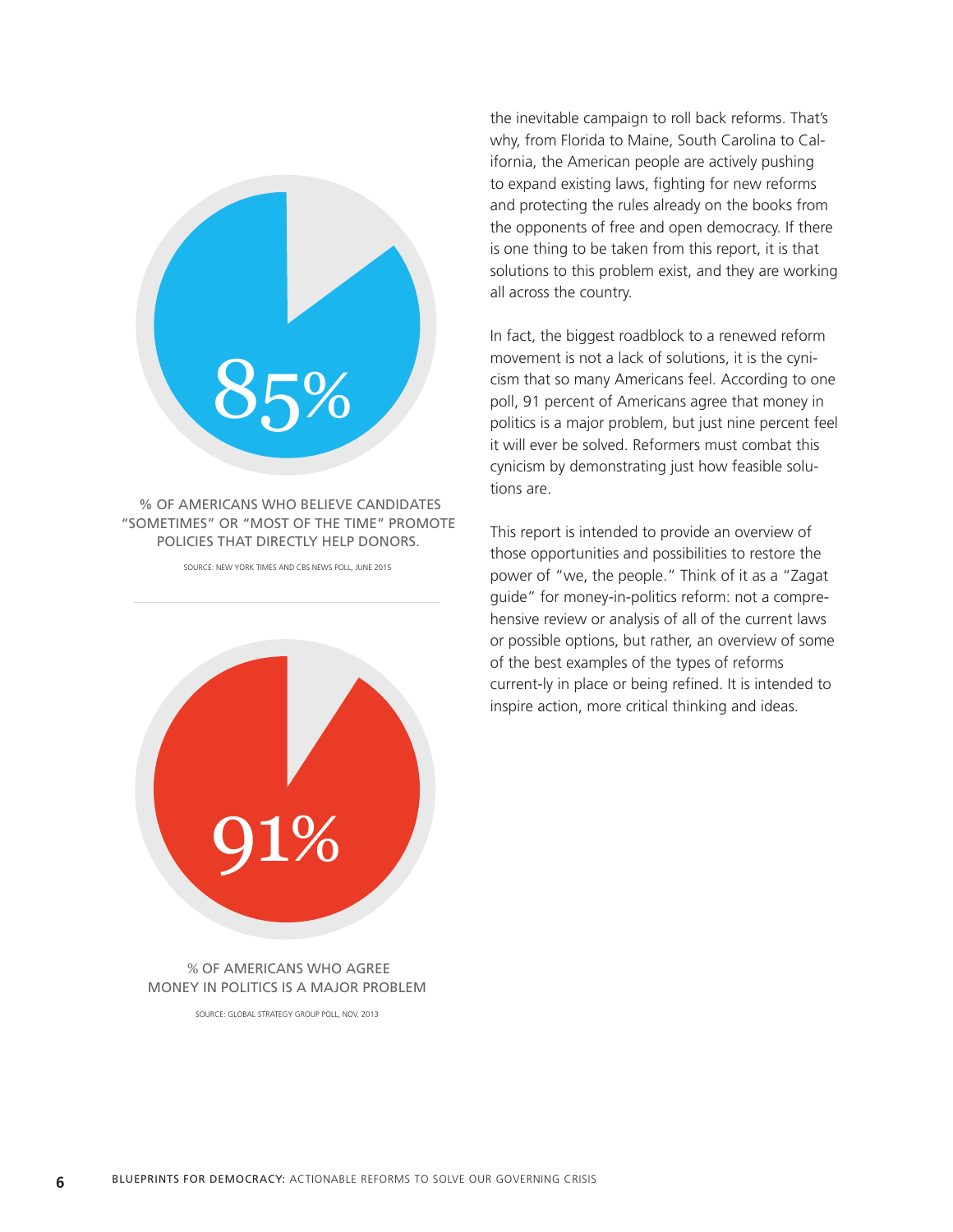# the problem

Republican, Democrat, third party or independent, we can all agree that the current pay-to-play campaign finance system is keeping us from collectively addressing the most basic problems facing our country. When the interests of big campaign donors and lobbyists are favored over the needs of the public, we all pay the price—whether it be inadequate schools, rigged markets, rising deficits, climate change, government waste, crumbling infrastructure or a host of other pressing issues we just cannot seem to fix. But what can be done?

Watching super PACs and dark money "issue groups" (funded by wealthy interests and working closely with candidates to win elections) and hearing about how the courts have rejected campaign finance rules, it is easy to believe that there is no longer a place for the provisions that have traditionally constituted the backbone of our campaign finance system. But look closely and you will see that those proclaiming reasonable reforms are doomed are often the same people who have the most to gain from a system without limits and disclosure.

In some recent court cases, the most well-known of which is *Citizens United v. Federal Election*  Commission (FEC),<sup>1</sup> a divided Supreme Court overruled decades of previous decisions and gave corporations and unions the right to make unlimited independent expenditures in political campaigns. Likewise, in *McCutcheon v. FEC*,<sup>2</sup> the Court struck down the overall limits, established by the Federal Election Campaign Act of 1971<sup>3</sup> (FECA), on what an individual can give in the aggregate to all candidates, party committees and political action committees (PACs). In so doing, the Court rejected the longheld view that the prevention of the appearance and actuality of political corruption was sufficient justification for reasonable campaign finance laws. Instead, the Court now believes the only valid justification for campaign limits and prohibitions is the prevention of real or apparent quid pro quo corruption. To put it bluntly, this Supreme Court believes that an elected official feeling beholden to large donors is just part of a healthy democracy.

However, that is just part of the story. For example, both *Citizens United* and *McCutcheon* left untouched laws prohibiting direct or indirect corporate contributions to a candidate or limiting the amount



% OF VOTERS WHO AGREE LARGE POLITICAL CONTRIBUTIONS PREVENT CONGRESS FROM TACKLING IMPORTANT ISSUES

SOURCE: LAKE RESEARCH GROUP / TARRANCE GROUP, FEB. 2009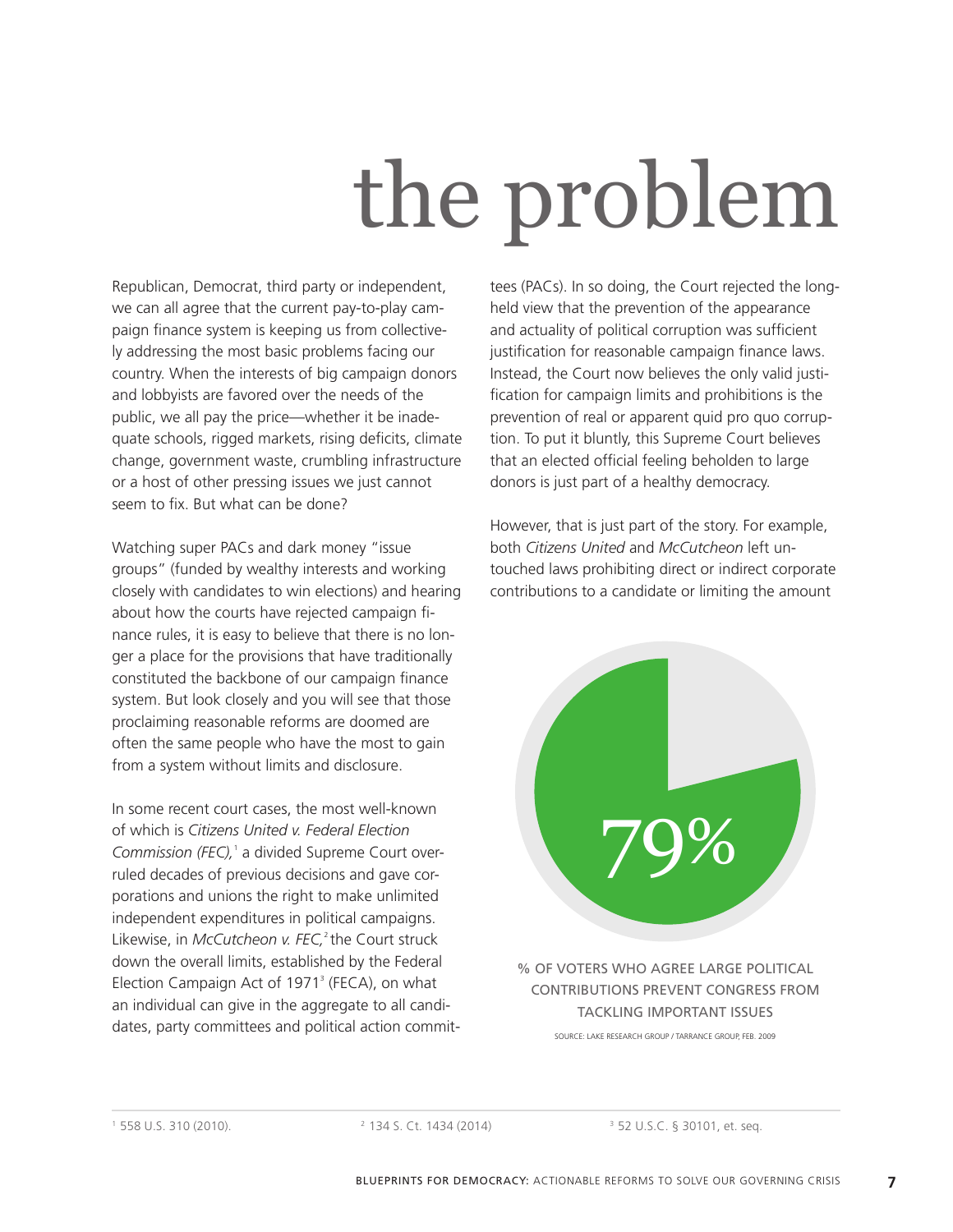

#### % WHO THINK MONEY HAS TOO MUCH INFLUENCE IN AMERICAN POLITICAL CAMPAIGNS

SOURCE: NEW YORK TIMES AND CBS NEWS POLL, JUNE 2015



% WHO THINK POLITICIANS ARE MORE LIKELY TO REPRESENT THE MONEYED INTEREST THAN DO WHAT IS IN THE PUBLIC GOOD

SOURCE: GLOBAL STRATEGY GROUP POLL, NOV. 2013

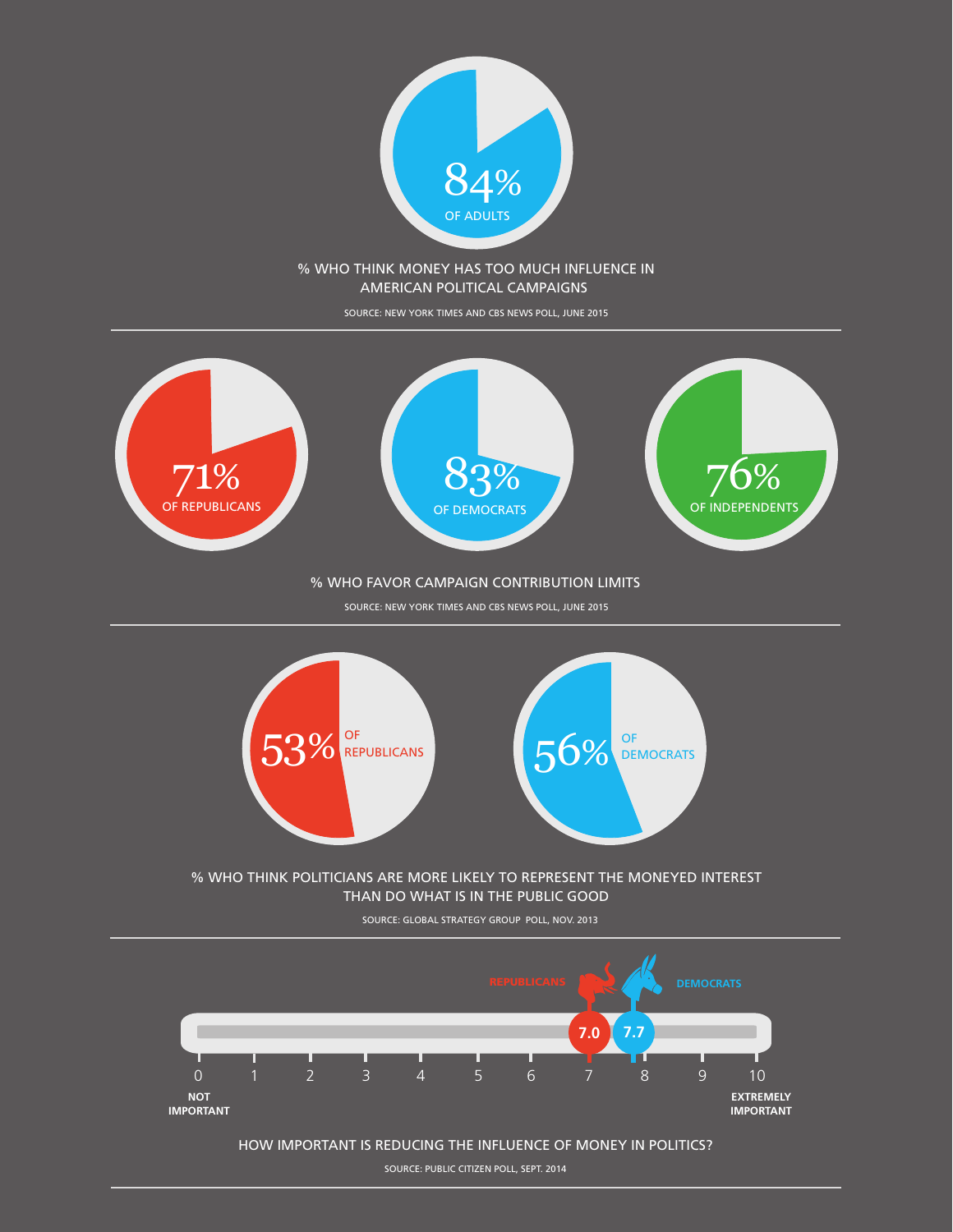an individual can contribute to a candidate. At the same time, the Court has consistently endorsed full and timely public disclosure of campaign spending. Even while striking down limits on independent expenditures and narrowing the type of activity that can be regulated, the Court has repeatedly said that "independent expenditures" have to be truly and completely independent of the candidates. This Court never envisioned candidates having their own super PACs or working hand-in-hand with those supposedly "independent" campaign spenders.

Most importantly, starting with *Buckley v. Valeo,*<sup>4</sup> the Supreme Court has upheld campaign funding systems that allow candidates to voluntarily agree to limit or restrict their fundraising and spending in return for partial or complete public funding of their campaigns. These systems can reduce or eliminate a candidate's reliance on money and empower small donors.

What this means is that while the road forward may be harder than it was 10 years ago, there are many short-term and long-term solutions and strategies available that will allow us to start fixing the problem. These solutions share common values and can certainly pass muster with the current Supreme Court. Taken together, they can go a long way toward creating a much more responsive, collectively governed democratic republic.

### everyone participates

New systems of financing elections are enacted that empower small donors and strengthen civic participation

#### everyone knows

There is full transparency and immediate disclosure of political contributions and expenditures

# everyone plays by common-sense rules

Political conflicts of interest are diminished and new ethical norms take hold

# everyone is held accountable

Candidates, elected officials and organizations are held accountable for breaking campaign finance laws

# everyone has a voice

Congress is constitutionally empowered to make laws governing the flow of money in and around politics

<sup>4</sup> 424 U.S. 1 (1976).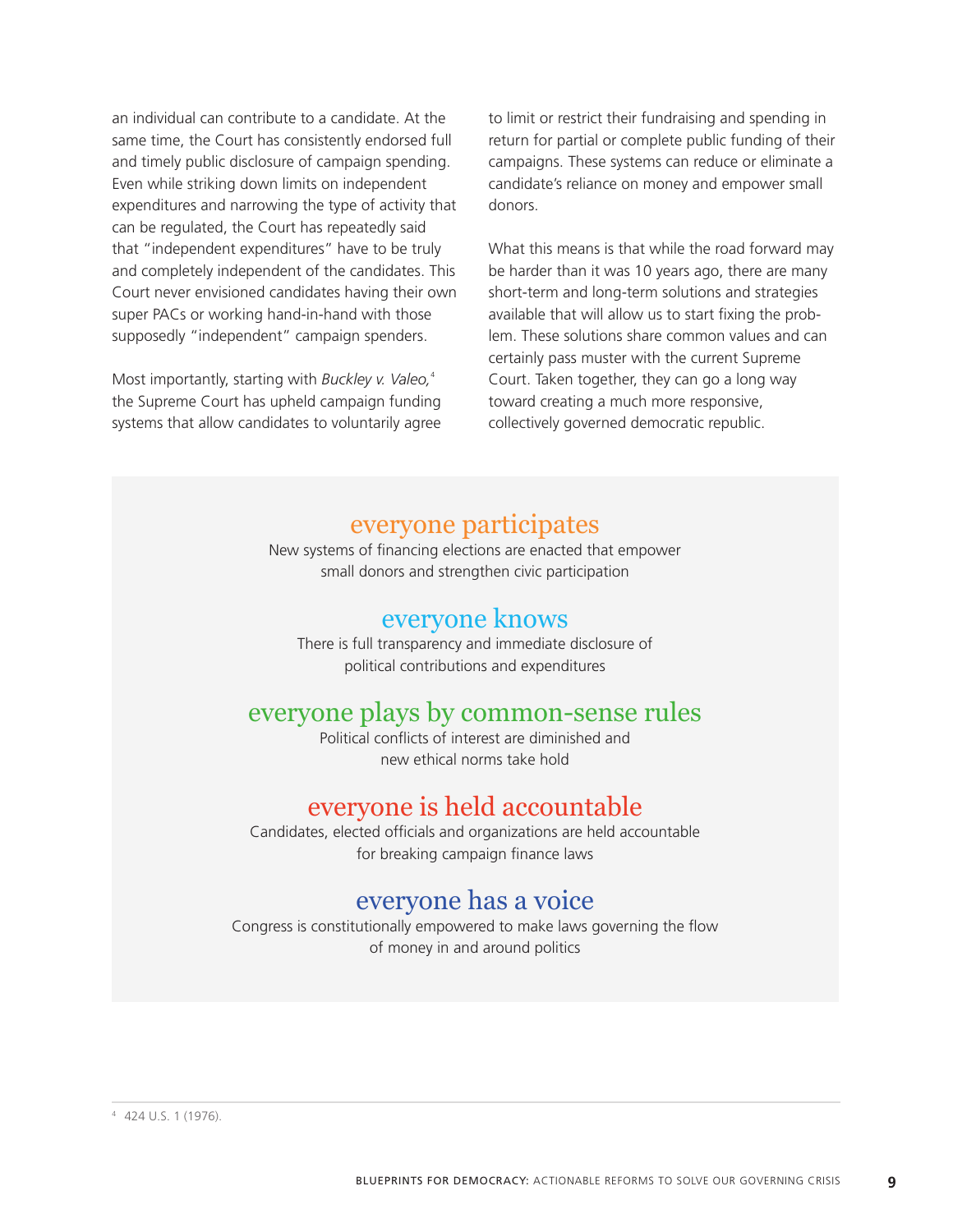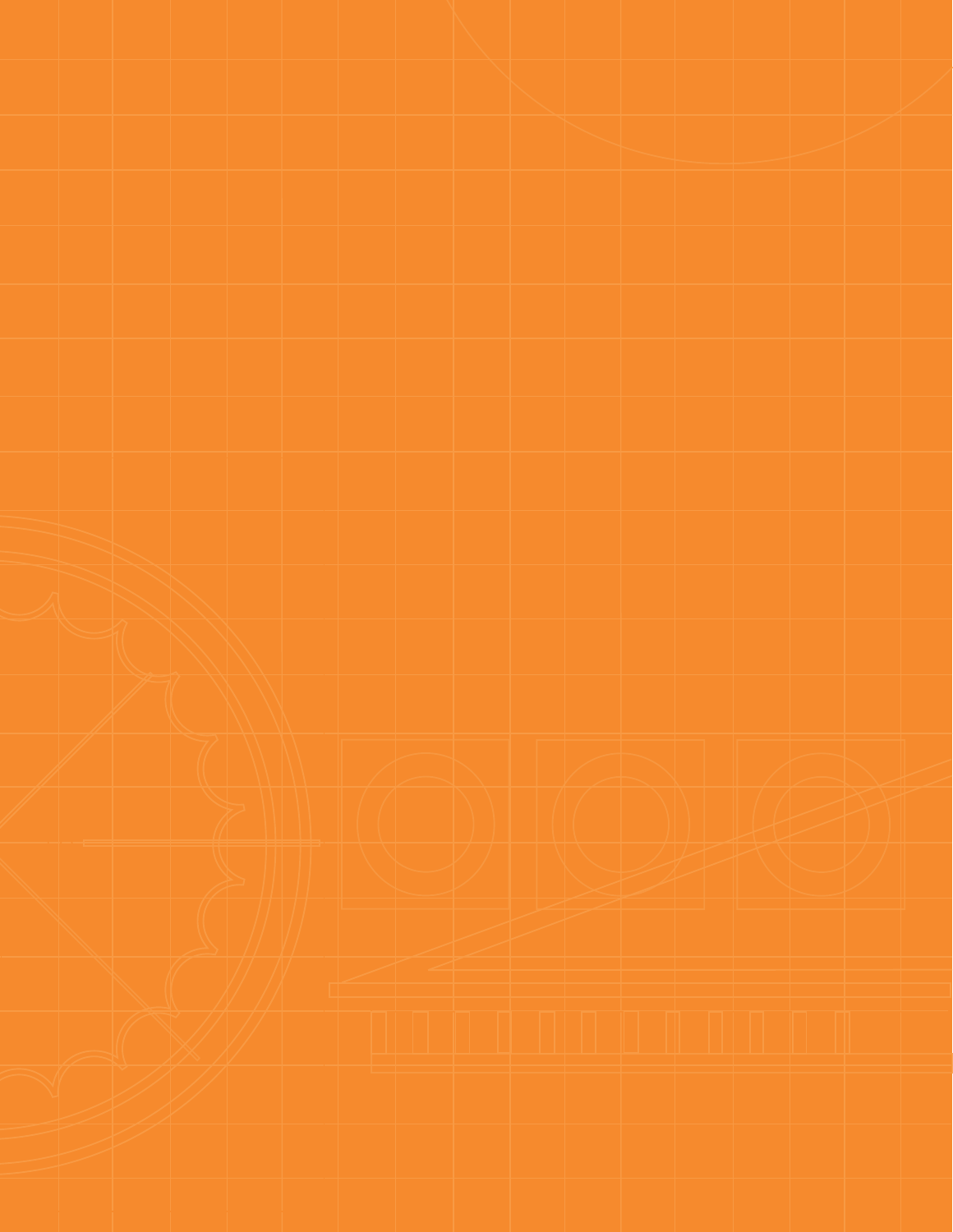# everyone participates

#### **CITIZEN FUNDING OF ELECTIONS**

**[PUBLIC FINANCING OF ELECTIONS IS DESIGNED] TO REDUCE THE DELETERIOUS IN-FLUENCE OF LARGE CONTRIBUTIONS ON OUR POLITICAL PROCESS, TO FACILITATE COMMUNICATION BY CANDIDATES WITH THE ELECTORATE, AND TO FREE CANDI-DATES FROM THE RIGORS OF FUNDRAISING.** *BUCKLEY v. VALEO 1976*

According to the Center for Responsive Politics (CRP) and the Sunlight Foundation, nonpartisan nonprofit organizations, less than one quarter of one percent of the U.S. population gave more than \$200 in contributions in federal elections in the 2014 election cycle, while 0.04 percent gave contributions in excess of \$2,600.<sup>5</sup> In fact, CRP and Sunlight report that "31,976 donors—equal to roughly one percent of one percent of the total population of the United States—accounted for an astounding \$1.18 billion in disclosed political contributions at the federal level."6 Diving deeper into the numbers, they found that "[a] small subset—barely five dozen earned the (even more) rarefied distinction of giving more than \$1 million each. And a minute cluster of three individuals contributed more than \$10 million apiece."<sup>7</sup>

What this means is most Americans take no part in providing financial support to their preferred candidates, super PACs or any other type of political committee, whether because they cannot afford even a small donation or because they believe that a small donation is a meaningless drop in the flood of money made up of large contributions provided by very few people. The corollary is that candidates feel compelled to spend a large percentage of their time fundraising from these large donors prior to the election and being responsive to them after the election. The result is that those who can give or raise hundreds of thousands or millions of dollars— "bundlers"—hold a tremendous amount of power in our political system, while average citizens end up marginalized.

Citizen funding systems provide monetary support to political candidates. Some refer to these systems as "public financing," but many reformers find the phrase laborious and bureaucratic. Citizens are the real agents of democracy in this country and should be recognized as such. These programs provide the vast majority of Americans with an incentive to participate. Either by limiting the amount and type of fundraising a candidate can do or by providing

<sup>5</sup> http://www.opensecrets.org/overview/donordemographics.php.

<sup>6</sup> http://www.opensecrets.org/news/2015/04/the-political-one-percent-of-the-one-percent-in-2014-mega-donors-fuel-rising-cost-of-elections/ <sup>7</sup> *Id.*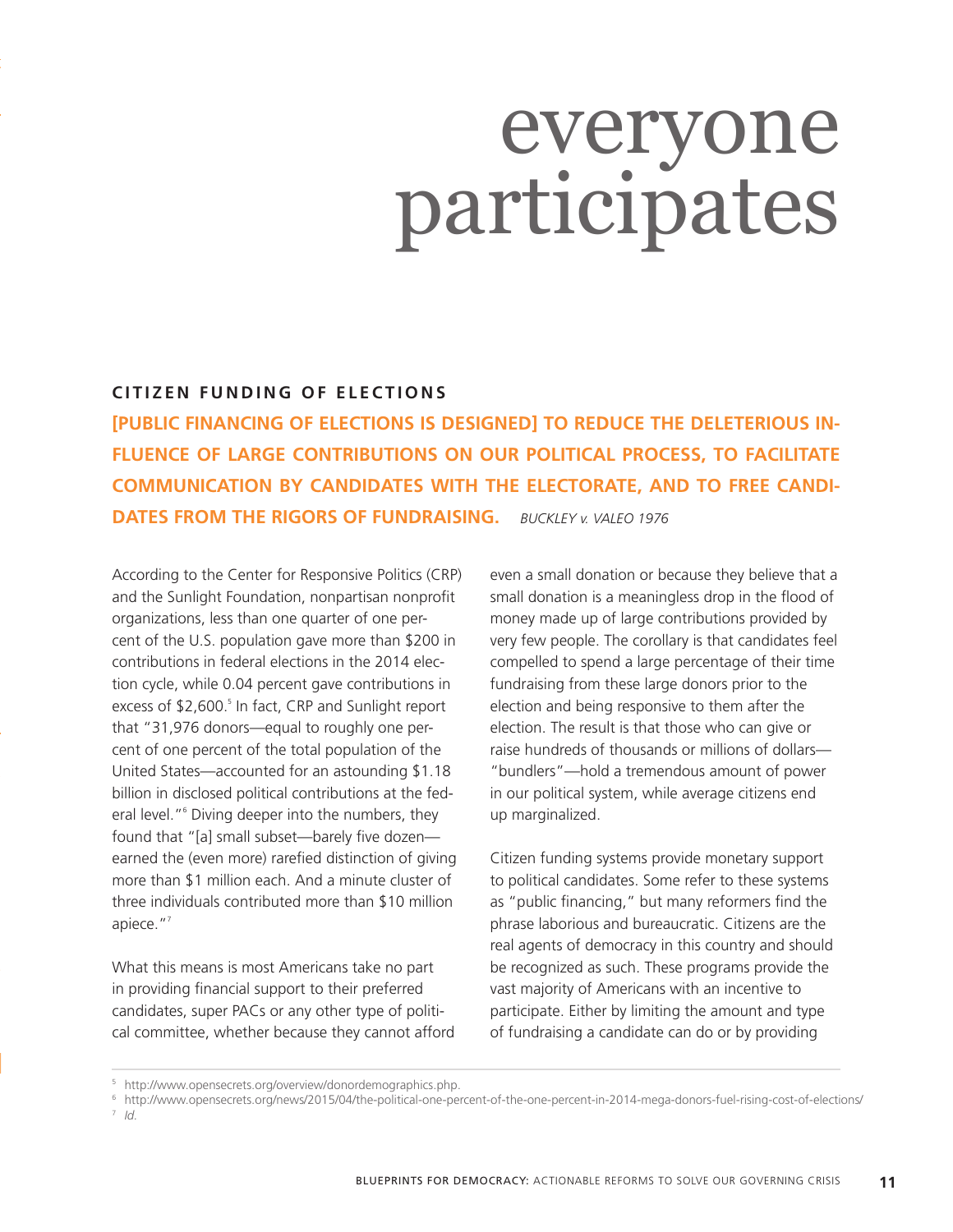### **U.S. POPULATION 2014 FEDERAL ELECTION CAMPAIGN CONTRIBUTION S**





12 BLUEPRINTS FOR DEMOCRACIES FOR DEMOCRACIES AND THE SOLVEN OUR GOVERNING CRISIS AND THE SOLVEN OUR GOVERNING CRISIS AND THE SOLVE OUR GOVERNING CRISIS AND THE SOLVE OUR GOVERNMENT COMPONENTS ON THE SOLVE OUR GOVERNMENT C SOURCE: CENTER FOR RESPONSIVE POLITICS AND THE SUNLIGHT FOUNDATION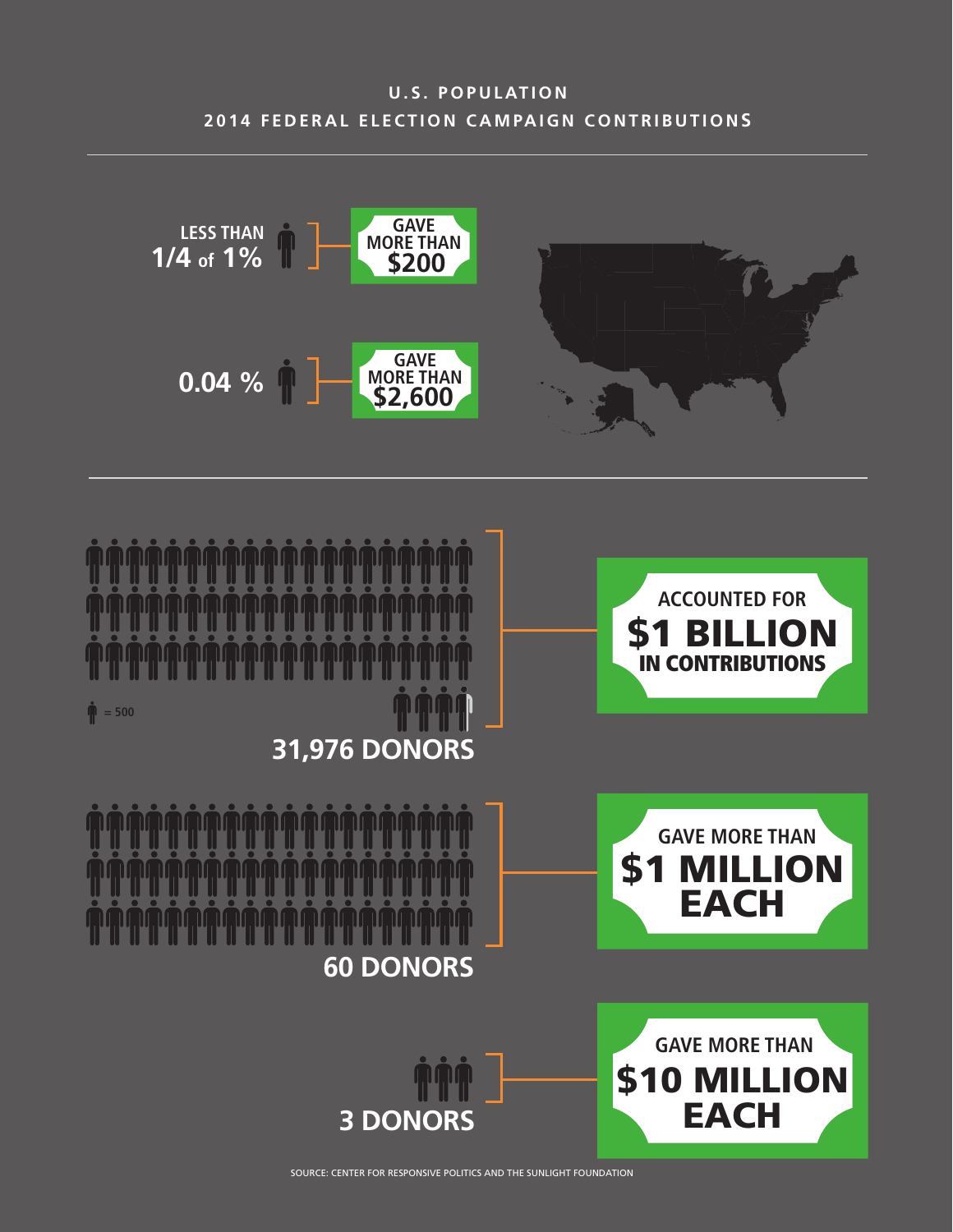constituents with funds to contribute as they please, the government is able to redirect a politician's attention to citizens who cannot donate thousands of dollars to politics.

Many states and municipalities now provide some form of citizen funding option for at least some public offices, and a system has been available for eligible presidential candidates since 1976, with matching funds for contributions for the primaries<sup>8</sup> and full public funding for the general election.<sup>9</sup> Even though participation in the public funding system is optional, from 1976 until the 2000 election, every major party candidate utilized the matching fund program for the primaries and accepted full public funding for the general election.<sup>10</sup> However, there were structural defects built into the system and the law was not updated as campaigns changed to incorporate advances in media and technology as "independent" groups began to play a bigger role in elections. This ensured candidates would eventually decide to forgo what has become an outdated citizen funding system. Nevertheless, for two decades the federal system was a success. States and municipalities have continued to enact public funding programs, serving as laboratories for different types of systems. At the same time, bills have been introduced in Congress to make the presidential citizen funding system viable once again and to create systems for the House and Senate.

What is truly impressive about the continuing efforts to enact citizen funding is that it has often been pursued through citizen-driven referenda and ballot measures—demonstrating widespread support for these programs. One 2014 poll found almost twothirds of Americans support such a system.<sup>11</sup> and a 2015 poll from the New York Times and CBS News found that 85 percent of the country would support "fundamental change" to the way campaigns are financed.



#### % OF AMERICANS WHO SUPPORT A CITIZEN FUNDED SYSTEM

SOURCE: DEMOCRACYCORPS.COM, JULY 2014

85%

% OF AMERICANS WHO SUPPORT A FUNDAMENTAL CHANGE TO THE WAY WE FINANCE CAMPAIGNS

SOURCE: NEW YORK TIMES AND CBS NEWS POLL, JUNE 2015

<sup>&</sup>lt;sup>8</sup> Presidential Primary Matching Payment Account Act, 26 U.S.C. § 9031, et. seq.

<sup>&</sup>lt;sup>9</sup> Presidential Election Campaign Fund Act, 26 U.S.C. § 9001, et. seq.

<sup>&</sup>lt;sup>10</sup> In 2000, George W. Bush became the first major party candidate to turn down public funding in the primaries and in 2008, Barack Obama became the first major party candidate to turn down public funding in the general election.

<sup>11</sup> http://www.democracycorps.com/attachments/article/985/dcor%20PCAF%20memo%2007282014\_FINAL.pdf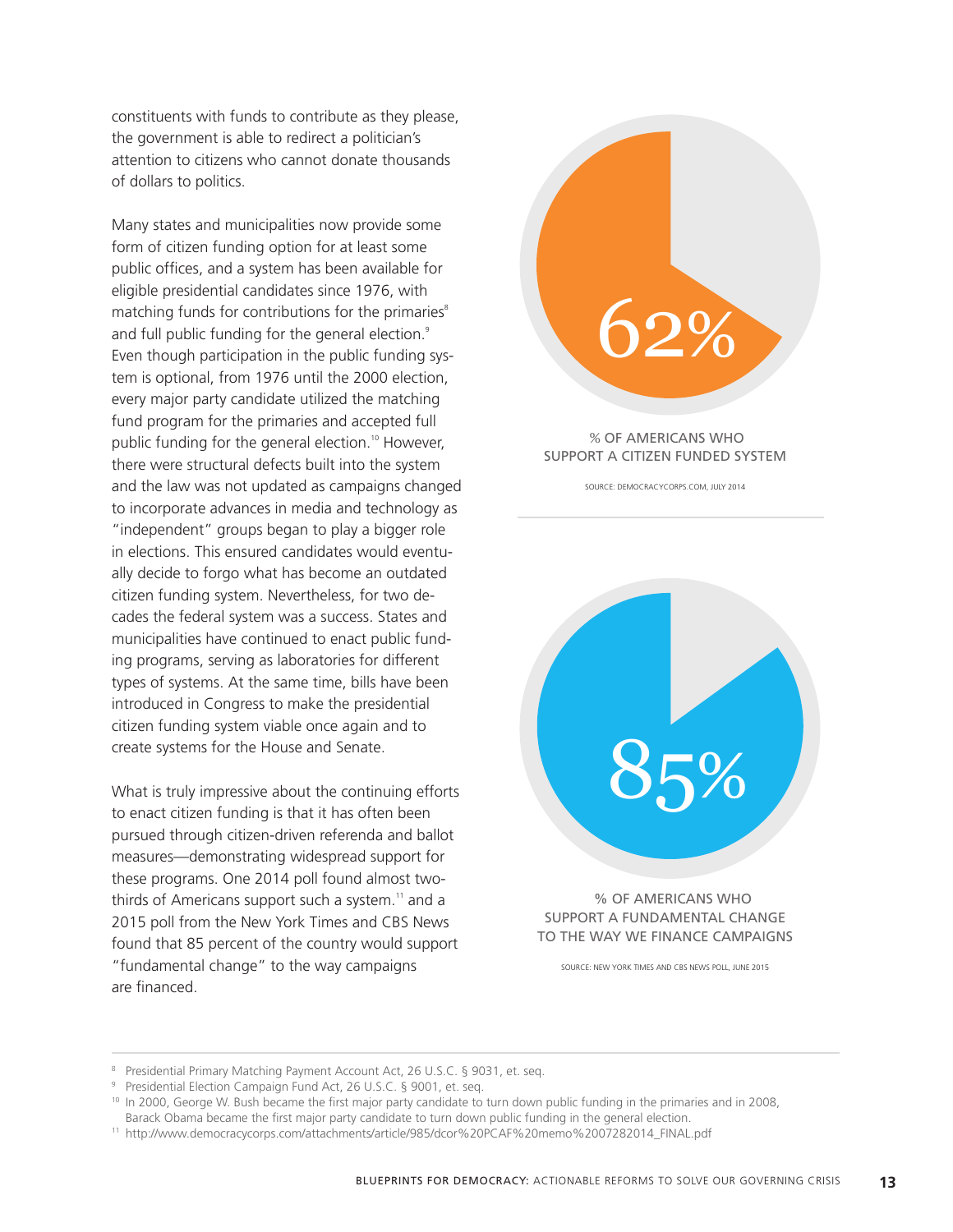## **I GOT TO SPEND TIME WITH VOTERS, AS OPPOSED TO DIALING FOR DOLLARS, OR TRYING TO SELL TICKETS TO \$250-A-PLATE FUNDRAISERS. [CITIZEN FUNDING] WAS**

**MUCH BETTER.** - GOVERNOR JANET NAPOLITANO (D-AZ), THE ROAD TO CLEAN ELECTIONS VIDEO

#### **Types of Citizen Funding**

There are several types of citizen funding programs, ranging from so-called "Clean Elections" programs that provide qualified candidates with total citizen funding to those that simply provide tax deductions for small political contributions. Systems that provide full citizen funding are intended to reduce the opportunity for corruption while freeing politicians from the fundraising race. Programs that provide citizens with public money then match some multiple of the small contributions multiply the impact of these donations. These programs do so by providing a tax incentive for those capable of making small contributions, and are intended to limit the influence of large contributions while encouraging and empowering the average citizen to make a donation to the candidates of their choice. Programs that provide funding directly to participating candidates (e.g., Clean Elections, matching funds and vouchers) can also require participating candidates to agree to abide by certain conditions, such as limits on how much they can spend on their campaign and/or contribution limits that are lower than those imposed on nonparticipating candidates. Because spending limits cannot be constitutionally mandated, participation in these citizen-funding systems must be voluntary.<sup>12</sup> The most common citizen funding programs are:

**1. Clean Elections (or Full Public Funding):** A flat grant is provided to fully fund a qualifying candidate who voluntarily participates in the program. The candidate will generally be required to demonstrate sufficient support to receive funding, such as by raising a threshold amount of small (e.g., \$5) donations. The candidate may also have to agree to certain conditions, including not raising private contributions other than any amount needed to qualify, limiting the amount he or she spends to the amount of the grant, participating in candidate debates and an audit of campaign spending.

- **2. Matching Public Funds:** The government matches small private contributions that a candidate raises. Depending on the jurisdiction, contributions up to a set amount may be matched dollar for dollar or at some multiple, such as six dollars or more in public money being provided for every private dollar contributed. Generally, there is a limit on the size of the contribution that will be matched (e.g., up to \$100). Some systems require the participating candidate to agree to certain conditions, which may include lower contribution limits than apply to nonparticipating candidates, overall limits on what the campaign can spend, participation in candidate debates or an audit of campaign spending.
- **3. Vouchers:** The government provides citizens or registered voters with vouchers that they can, in turn, use to make political contributions to candidates of their choice. Candidates can then redeem vouchers for campaign funds. This system does not require the contributor to use his or her own funds and then obtain a reimbursement and, therefore, can allow economically disadvantaged people to make small contributions to campaigns. Participating candidates may have to agree to certain conditions.

<sup>12</sup> *Buckley*, 424 U.S. at 54-58.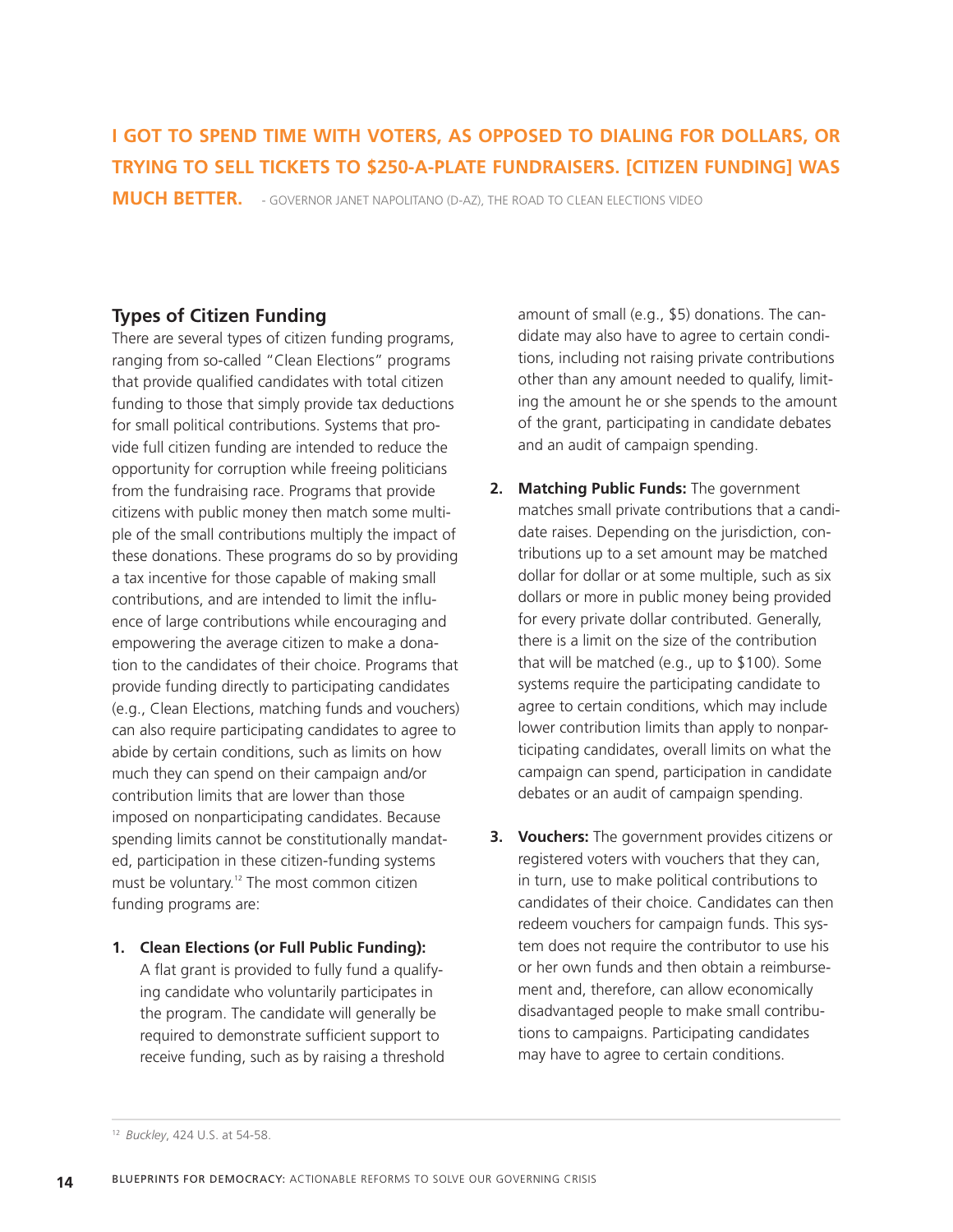#### **TYPES OF PUBLIC FUNDING**



- **4. Refunds:** Individuals can make small contributions up to a certain amount and then apply for a refund from the government, which may be made immediately upon application. This system requires the individual to be able to initially make the contribution, but does provide him or her with a reimbursement.
- **5. Tax Deductions and Tax Credits:** Contributors may deduct from the taxes they owe, or receive a tax credit for, their political contributions up

to a set amount. The contributor only sees the benefit when they pay their taxes and must have taxable income for the deduction to apply.

**6. Hybrid Systems:** Any two or more of the above systems can be combined. For example, a matching fund system for small contributions can be used in the primary, while a full grant can be made available in the general election, as was done with federal public funding for the presidential election.

# **WHEN YOU THINK ABOUT CLEAN ELECTIONS, THE FIRST WORD THAT COMES TO MIND IS FAIRNESS, BECAUSE IT BRINGS ABOUT INCLUSIVENESS. IT ALSO BRINGS ABOUT A GOOD AMOUNT OF COMPETITIVENESS, AND IT OPENS IT UP IN DIVERSITY**

**AS WELL.** - REPRESENTATIVE LEAH LANDRUM TAYLOR (D-AZ), THE ROAD TO CLEAN ELECTIONS VIDEO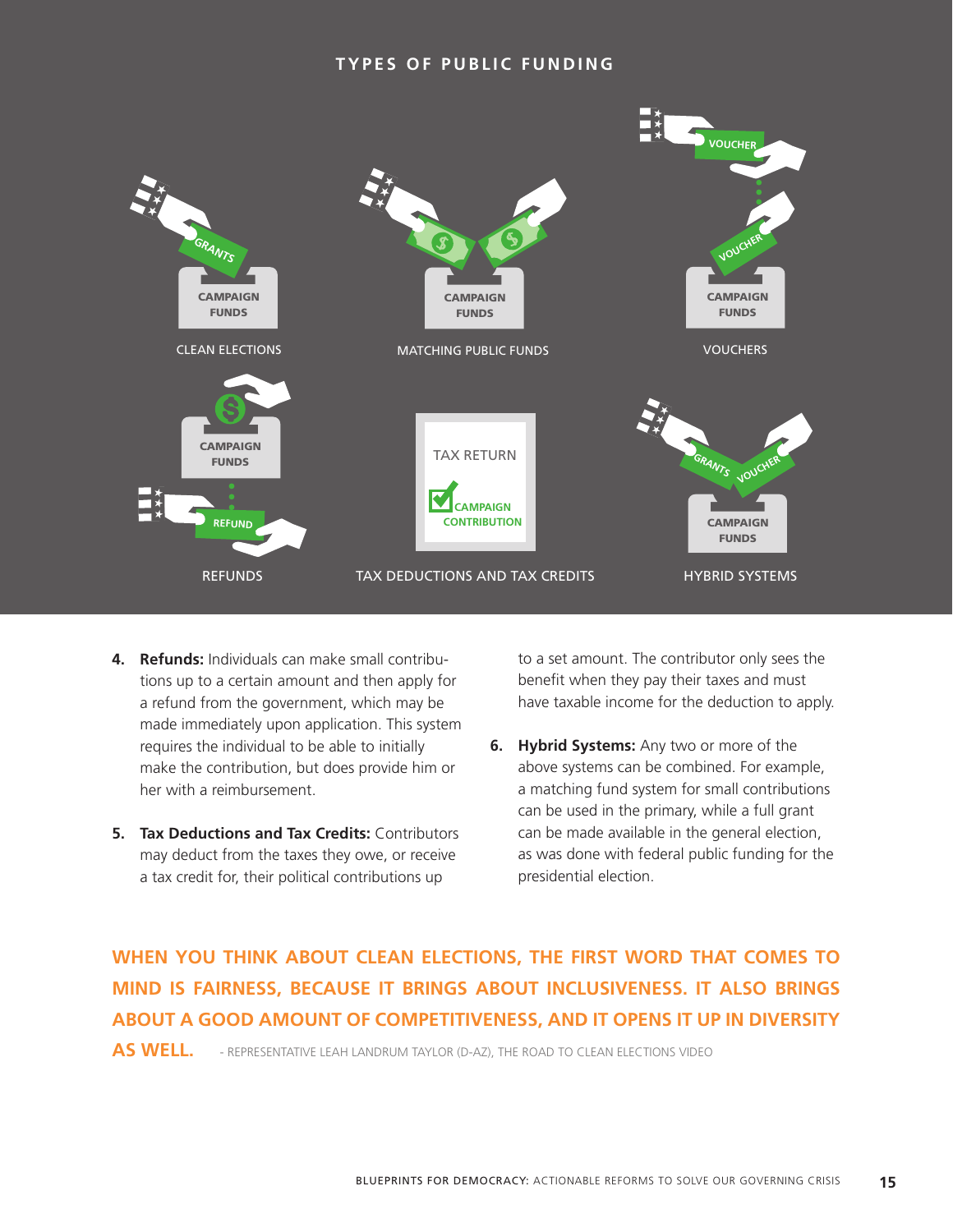**The goal is to design public funding to limit the potential corrupting influence of large contributions, encourage and empower small donors and make the campaign finance system more transparent, all while ensuring participating candidates are not at a disadvantage and have enough resources to run competitive campaigns.**

#### **Elements of Public Funding**

Public funding programs can be designed to reduce the influence of large contributions, facilitate communication by candidates with the electorate and free candidates from the rigors of fundraising. As noted, tax credits, tax deductions and refund programs for political contributions provide incentives for people to make contributions, but generally do not require any opt-in by the candidate. Public funding systems that do require participation by the candidate, such as Clean Elections, matching funds and voucher programs have the advantage of not only empowering small donors, but can also support a more comprehensive campaign finance system involving additional limits and requirements for candidates. Candidate participation in public funding may include some of the following elements:

- $\blacksquare$  Required small dollar fundraising to establish eligibility for the program;
- $\blacksquare$  Limits on what a participating candidate can spend on the campaign, including limits on a candidate's use of personal wealth;
- $\blacksquare$  Lower limits on contributions to the campaign;
- Prohibition on participating candidates soliciting soft money (unregulated) contributions;
- **n** Audit or review of campaign spending to ensure public funds are not misspent;
- Special reporting requirements to provide greater transparency or
- Candidate agreement to participate in debates.

#### **Limitations on Public Funding**

The Supreme Court has imposed two major limits on public funding programs. First, since candidate participation in public funding programs requires candidates to abide by rules that would be unconstitutional (according to the current jurisprudence) if unilaterally imposed by the government—such as limits on overall campaign expenditures or the candidate's use of personal funds—such programs must be voluntary. The second limit, which is really a corollary of the first, is that nonparticipating candidates cannot be in any way penalized or disadvantaged by the decision not to participate in public funding.

As a practical matter, requiring the system to be voluntary has the advantage of enabling the programs to require candidates abide by meaningful restrictions aimed at reducing the negative influence of large contributions, facilitating communication by candidates with the electorate, freeing candidates from the relentless burden of fundraising and empowering small donors. On the other hand, given the rise of so-called "outside money" in the form of super PACs, dark money groups and sham issue organizations pouring money into our elections, many candidates are nervous about agreeing to limits or any other rules that they feel may put them at a real financial disadvantage in an election. That is why any successful system must provide adequate funds for participants, and may also provide additional support for qualifying candidates near the end of the campaign to respond to outside spending.<sup>13</sup>

<sup>&</sup>lt;sup>13</sup> The Supreme Court ruled unconstitutional "triggered matching funds," or additional funds provided to candidates who faced selffunded opponents or big-spending outside groups. However, advocates believe a voluntary system that provides additional funding for candidates who can demonstrate support (often through raising additional small donations) would pass muster with the Court.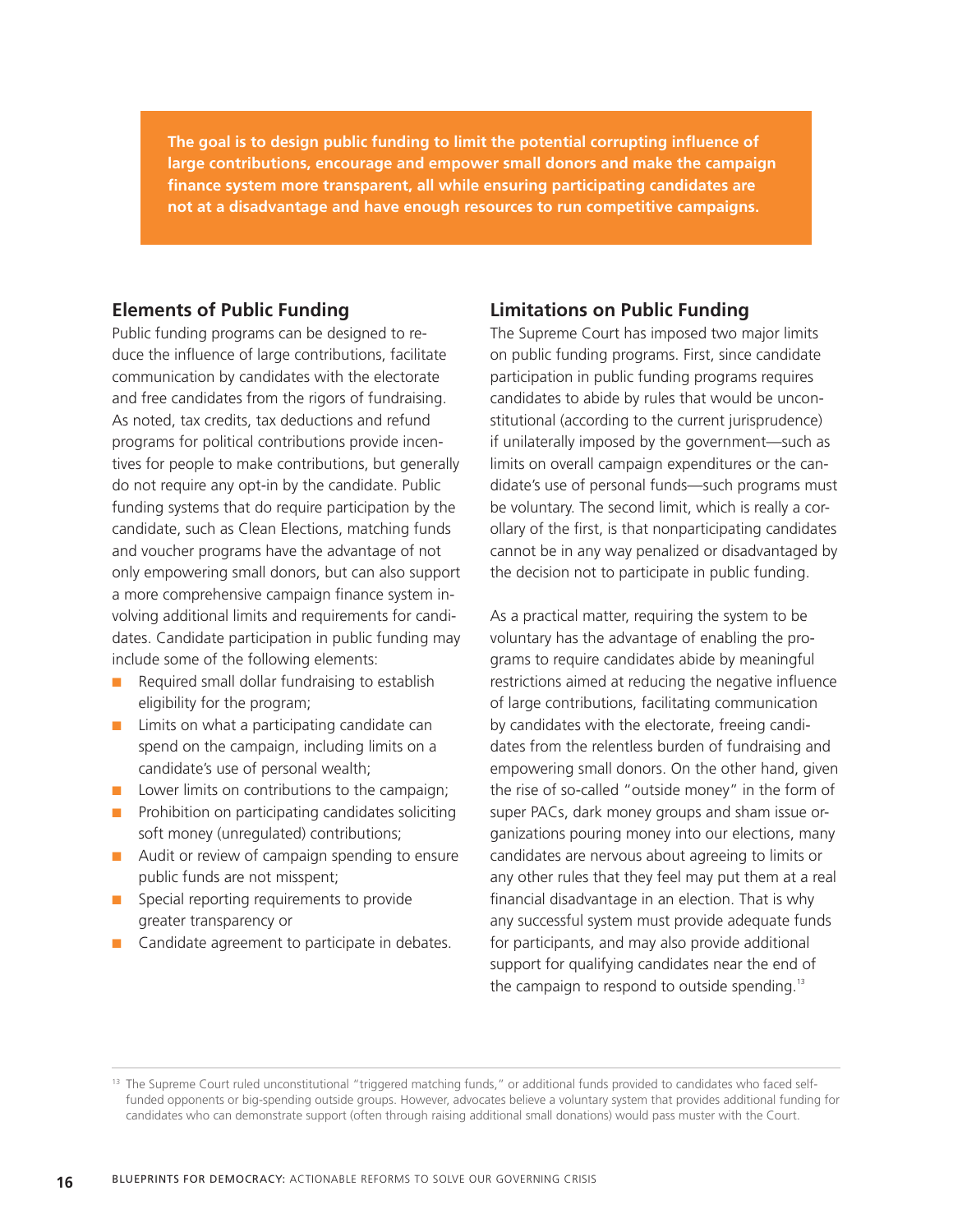The challenge has been made more difficult by the Supreme Court's expansive view of the second limitation on public funding; that it not in any way burden a nonparticipating candidate. For example, although not limited to public funding, the Supreme Court has found unconstitutional provisions that increase the contribution limits for a candidate who is facing a wealthy self-financed candidate.<sup>14</sup> In the context of Arizona's public funding system, the Supreme Court also struck down a provision that provided a publicly funded candidate additional money to respond to campaign activities of privately financed candidates and independent expenditure groups.<sup>15</sup>

These restrictions have made the development of truly effective public funding programs more challenging. The goal is to design public funding to limit the potential corrupting influence of large contributions, encourage and empower small donors and make the campaign finance system more transparent, all while ensuring participating candidates are not at a disadvantage and have enough resources to run competitive campaigns. But, it can and has been done. In fact, successful public funding systems already exist at the state and municipal levels, and there are intensive efforts underway to design new public funding systems.

It is important to note that public approval of these systems is and remains very strong anywhere they are implemented, such as in Maine, Arizona and Connecticut. Additionally, studies have found that they are effective at meeting their stated goals: broadening the donor pool, allowing public officials to hear from constituents, increasing the number and diversity of candidates running for office, reducing the influence of special interests and lobbyists and strengthening the connections between elected officials and their constituents.

Note: As this report was going to print, voters in Maine and Seattle passed important campaign finance reform initiatives to empower small-dollar donors. Visit blueprintsfordemocracy.org for more information.

**BEFORE PUBLIC FINANCING, TO GET DO-NATIONS YOU HAD TO CALL PEOPLE. THAT WOULD GO ON. YOU'D SPEND HALF OF YOUR TIME IN THE ELECTION CYCLE CALLING UP PEOPLE, RAISING MONEY INSTEAD OF GOING OUT AND KNOCKING ON DOORS. NOW, YOU'RE GETTING IT FROM THE PEOPLE AND HEARING WHAT THEY WANT AND NOT FROM SPECIAL INTERESTS.**

- CONNECTICUT STATE REP. AL ADINOLFI (R)

<sup>14</sup> *Davis v. FEC,* 554 U.S. 724 (2008).

<sup>15</sup> *McComish v. Bennett,* 131 S. Ct. 2806, 564 U.S. (2011).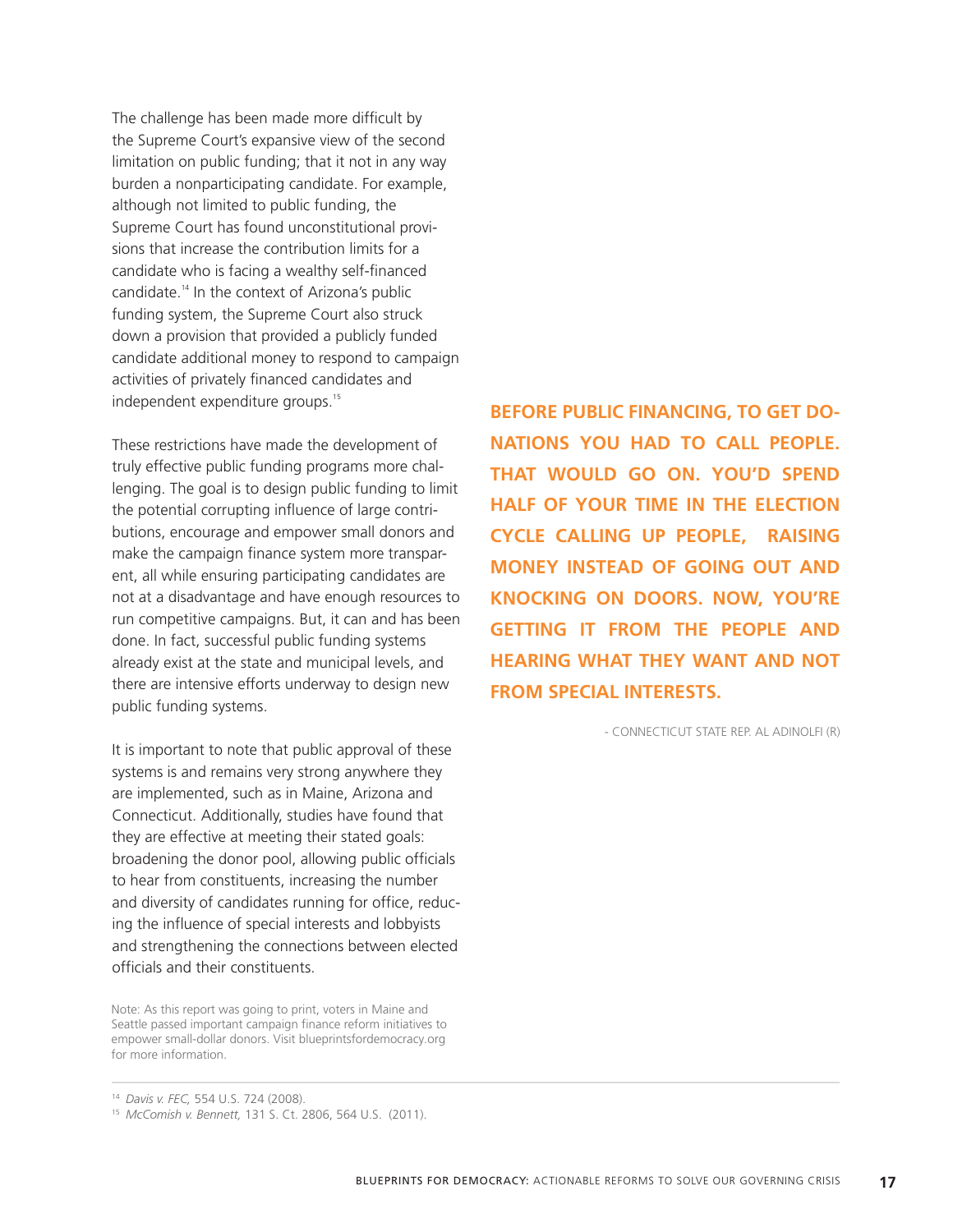# Connecticut Citizens' Election Program (CEP)

#### **What is it?**

According to the state of Connecticut, its voluntary program provides full public financing to qualified candidates and is designed to improve the electoral process by:

- **n** Allowing candidates to compete without reliance on special interest money;
- **n** Allowing statewide officers and legislators the ability to make decisions free of the influence of, or the appearance that they have been influenced by, donations from special interests;
- $\blacksquare$  Restoring public confidence in the electoral and legislative processes;
- $\blacksquare$  Increasing meaningful citizen participation and
- $\blacksquare$  Providing the public with useful and timely disclosure of campaign finances.

#### **How is it funded?**

Citizens' Election Fund receives most of its funding from the sale of abandoned property in the State of Connecticut's custody. The Fund may also accept voluntary contributions.

#### **Who may participate?**

Candidates for governor, lieutenant governor, secretary of the state, treasurer, comptroller, or attorney general ("statewide office") or for state senator or state representative ("General Assembly").

#### **What are the requirements to participate?**

Candidates must agree to abide by restrictions on fundraising and spending, including contribution and expenditure limits and mandatory financial disclosure, as well as other requirements.

#### **How does a candidate qualify?**

- Candidates must demonstrate substantial public support by raising an aggregate amount of small-dollar monetary contributions (between \$5 and \$100) from individuals residing in their district (for General Assembly) or the state for statewide office:
	- <sup>l</sup> Governor: \$250,000 of which \$225,000 must be raised in-state;
	- $\bullet$  Other statewide offices: \$75,000, of which \$67,500 must be raised in-state;
	- $\bullet$  State Senator: \$15,000. Minimum of 300 individual residents of municipalities in district and
	- State Representative: \$5,000. Minimum of 300 individual residents of municipalities in district.
- **n** Use of personal funds: Candidates may provide a limited amount of personal funds to their committees only before applying for a grant. Any allowable personal funds provided will reduce the grant by a corresponding amount.

**PUBLIC FINANCING ALLOWS FOR A GREATER NUMBER OF PEOPLE TO RUN FOR HIGHER ELECTED OFFICES. THIS IS BECAUSE THERE IS A LEVEL PLAYING FIELD IN TERMS OF FUNDRAISING. I BELIEVE THIS ALSO OPENS THE DOOR TO HAVING MORE MINORITY CANDIDATES RUN FOR THESE ELECTED OFFICES AS WELL.**

- CONNECTICUT STATE REP. AUDEN GROGINS (D)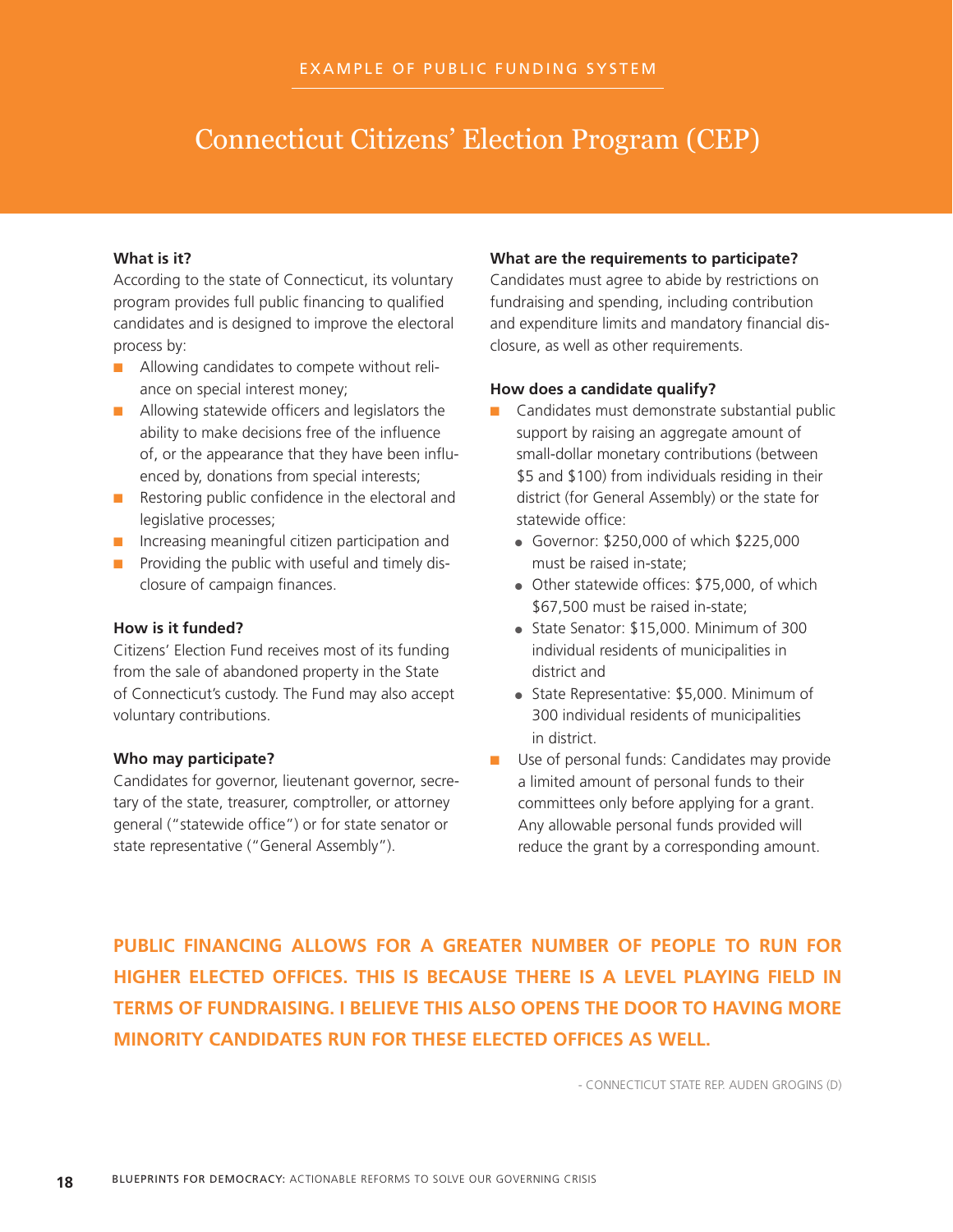#### % OF CONNECTICUT RESIDENTS WHO FAVOR A PUBLIC FUNDING SYSTEM



SOURCE: COMMON CAUSE CONNECTICUT, JAN. 2010

#### **What are the amounts of the grant?**

The grant amount is based on the level of public support as demonstrated by how each candidate qualifies for the ballot, and, in some instances, the number of nominating petition signatures a candidate obtains. Here were the grant amounts for 2014:

- **n** Primary:
	- Governor:  $$1,354,250$
	- Other statewide offices: \$406,275
	- State senator: \$38,990
	- $\bullet$  State representative: \$11,140
	- Note: Candidates in "party-dominant" districts are eligible for larger grants in primary campaigns.
- **n** Full General Election Grants:
	- <sup>l</sup> Governor: \$6,500,400
	- Other statewide offices: \$812,550
	- $\bullet$  State senator: \$94,690
	- State representative: \$27,850
	- Note: Grant amounts for candidates nominated by a major party may be reduced to 30 percent of the full amount if the candidate is unopposed in the general election, and may be reduced to 60 percent of the full amount if the candidate faces only a minor party or petitioning opponent who has not raised an amount equal to the qualifying threshold level for that office.

#### **Are there problems?**

There are concerns that candidates who enter the system will not have enough money to respond to the growing amount of money being spent by outside groups, including super PACs. This has given rise to legislative efforts to modify the limits and restrictions applicable to candidates and political parties. Without a prohibition on raising soft money, a publicly funded candidate can receive public funds and still raise contributions for other committees outside the program's limits.

#### **Do Connecticut residents support the system?**

Yes. According to the executive director of Common Cause Connecticut, 80 percent of residents favor CEP. Additionally, the system has been successful in encouraging candidates to use citizen funds (77 percent of successful candidates in 2012 opted in), and one elected official interviewed by the nonprofit Demos stated, "I think it is fantastic. I get all my fundraising done early in the summer and then spend the rest of the time door knocking and talking to constituents, which is where I should be spending my time."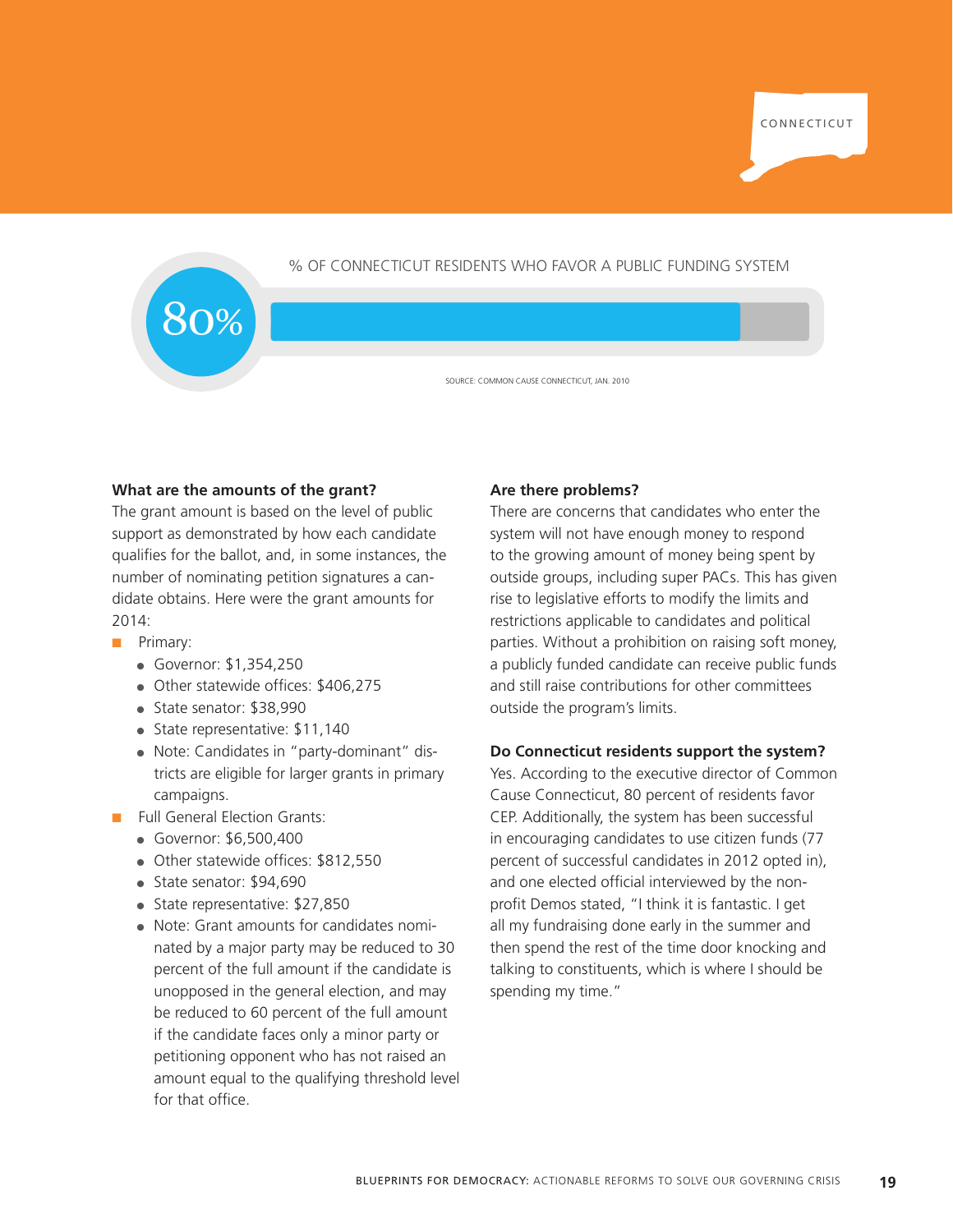# New York City's Matching Funds Program

#### **What is it?**

The New York City Campaign Finance Board's Matching Funds Program was established in 1988 to counter the rapidly-growing cost of running for public office in the city by encouraging candidates to finance their campaigns through small donations from average New Yorkers instead of wealthy special interests. Under the program, in exchange for agreeing to campaign spending limits and increased financial oversight, participating candidates for city office receive six dollars of matching funds for every one dollar they raise through small (under \$175) donations from New York City residents. As a result, as one study found, "by pumping up the value of small contributions, the New York City system gives [politicians] an incentive to reach out to their own constituents rather than focusing all their attention on wealthy out-of-district donors, leading them to attract more diverse donors into the political process."<sup>16</sup>

#### **How is it funded?**

Matching funds under the program are paid out from the New York City Campaign Finance Fund—a separate, dedicated account administered by the Campaign Finance Board (CFB)—which is itself funded by the City Council's annual budget, as well as private donations.

#### **Who may participate?**

Any candidate for municipal office—mayor, comptroller, public advocate, borough president or city council—is eligible to participate in the matching funds program, though candidates for state and federal office are not.

#### **What are the requirements to participate?**

To participate in the Matching Funds Program, a candidate must:

- Appear on the ballot along with at least one opposing candidate;
- **n** Agree to increased financial oversight from the CFB and
- $\blacksquare$  Abide by campaign spending limits (that vary depending on the office sought).

#### **How does a candidate qualify?**

To qualify for the Matching Funds Program, in addition to the requirements above, candidates must demonstrate a basic level of community support by meeting a two-part minimum fundraising threshold by:

- 1. Raising a minimum amount of funding through only match-eligible donations (i.e., donations of \$175 or less) and
- 2. Receiving contributions (of \$10 or more) from a minimum number of residents living in the area they seek to represent.

#### **CAMPAIGN SPENDING LIMITS**

#### (VARY DEPENDING ON THE OFFICE SOUGHT)

| <b>OFFICE</b>                | <b>OUT-YEAR LIMIT</b> | PRIMARY ELECTION | <b>GENERAL ELECTION</b> |
|------------------------------|-----------------------|------------------|-------------------------|
| Mayor                        | \$328,000             | \$6,969,000      | \$6,969,000             |
| Public Advocate, Comptroller | \$328,000             | \$4,357,000      | \$4,357,000             |
| Borough President            | \$146,000             | \$1,569,000      | \$1,569,000             |
| City Council                 | 49,000                | 182,000          | 182,000                 |

<sup>16</sup> http://www.brennancenter.org/publication/donor-diversity-through-public-matching-funds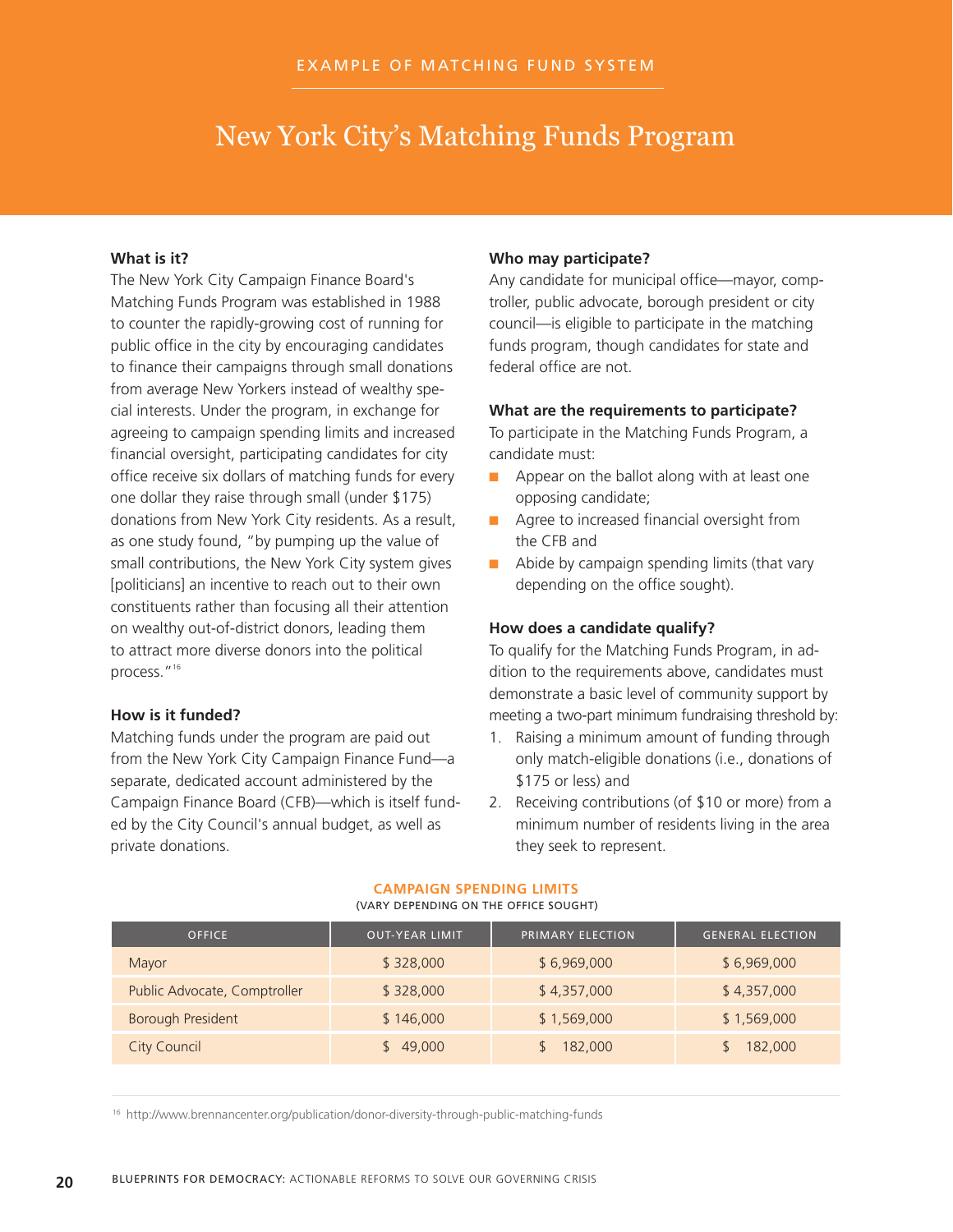

#### **TWO-PART MINIMUM FUNDRAISING THRESHOLD** (VARY DEPENDING ON THE OFFICE SOUGHT)

| <b>OFFICE</b>                | <b>MINIMUM FUNDS RAISED</b>                   | NUMBER OF CONTRIBUTORS |
|------------------------------|-----------------------------------------------|------------------------|
| Mayor                        | \$250,000                                     | 1,000                  |
| Public Advocate, Comptroller | \$125,000                                     | 500                    |
| Borough President            | $$10,000 - $50,094$<br>(depending on borough) | 100                    |
| City Council                 | 5,000                                         | 75                     |

Both requirements of the fundraising threshold vary depending on the office sought.

#### **What are the amounts of the grant?**

As with any matching funds program, the amount of the grant will vary based on the number of eligible donations a candidate receives. The maximum amount of matching funds that can be paid out for a single donation is \$1,050 (matching the maximum \$175 private donation), and there is a cap on the total amount of public matching funds a candidate can receive, equal to 55 percent of the total expenditure limit.

#### **Has the program worked?**

The Matching Funds Program has been remarkably successful in its goal of ensuring that the individuals

#### **GRANT AMOUNTS** (VARY DEPENDING ON THE OFFICE SOUGHT)

| <b>OFFICE</b>                | <b>MAXIMUM PUBLIC FUNDS</b> |  |
|------------------------------|-----------------------------|--|
| Mayor                        | \$3,832,950                 |  |
| Public Advocate, Comptroller | \$2,396,350                 |  |
| Borough President            | 862,950                     |  |
| City Council                 | 100,100                     |  |

giving to campaigns represent the city's racial and economic diversity, in addition to encouraging campaigns to reach out to communities which may have otherwise been ignored. A 2012 study by the Brennan Center for Justice found 90 percent of census blocks in New York City included at least one small (under-\$175) donor to a candidate for City Council, compared to the merely 30 percent of census blocks which had a small donor to a candidate for the New York State Assembly (who cannot receive CFB matching funds for small donations).

The study similarly found that the communities which donated to City Council races were more likely to have lower incomes and greater racial diversity than those that gave to State Assembly candidates, and that the pool of small donors grew by 40 percent. Said one elected official, "[S]ince the multiple match increases reliance on small donors, there is less need for a candidate to cozy up to special interests."<sup>17</sup>

Additionally, a study from the Center for Urban Research at the CUNY Graduate Center found that registered voters who contributed to a 2013 New York City campaign were far more likely to vote in those elections than voters who did not make a contribution, certainly a welcome side effect of the program.

<sup>17</sup> Brennan Center report (http://www.brennancenter.org/sites/default/files/legacy/Small%20Donor%20Matching%20Funds-The%20 NYC%20Election%20Experience.pdf) Interview by Angela Migally with David Yassky, Commissioner/Chair, N.Y. City Taxi and Limousine Commission, New York, NY (June 25, 2010).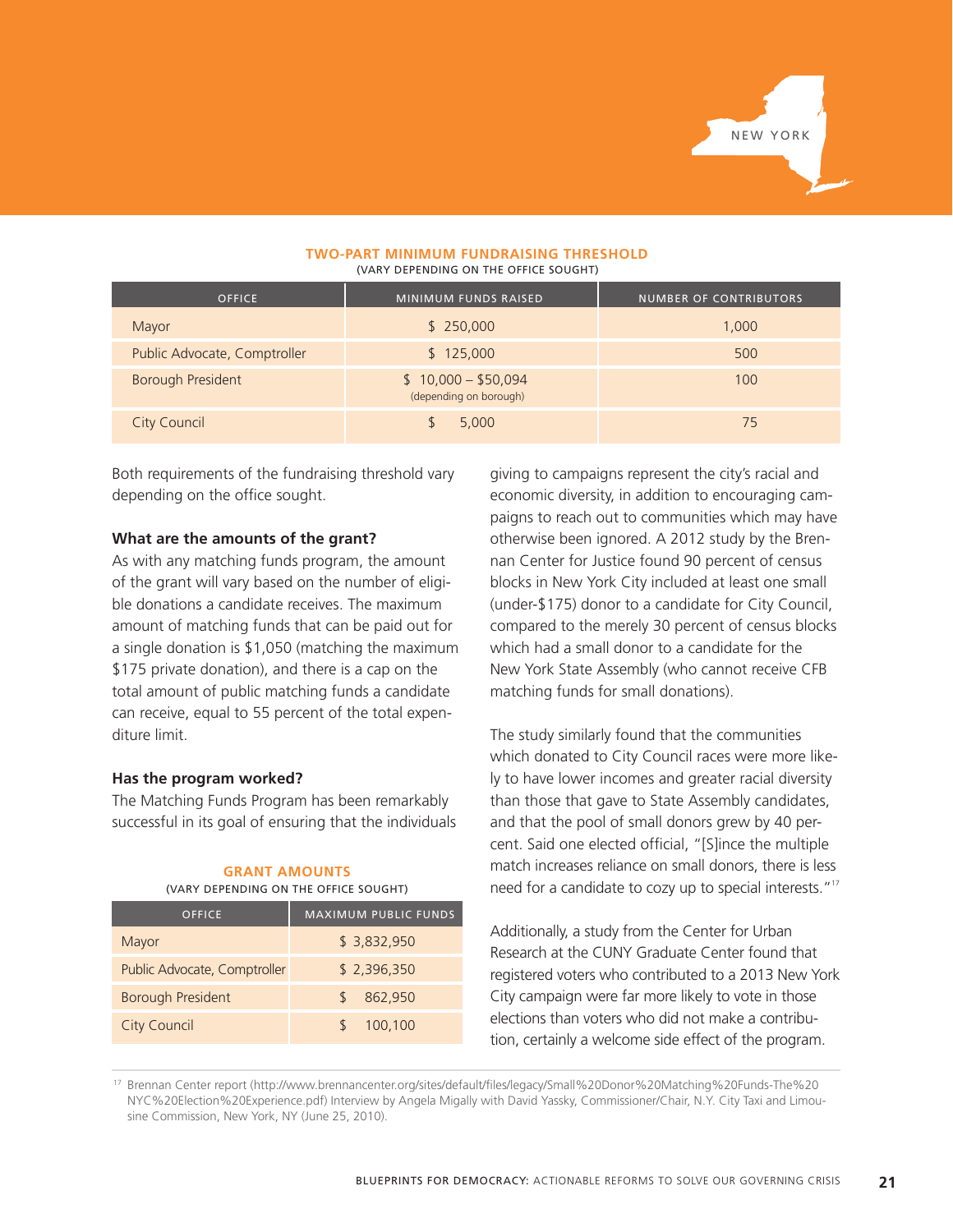# Minnesota's Public Subsidy Program

#### **What is it?**

The State of Minnesota has been experimenting with public financing measures for more than 40 years. In 1974, in response to the Watergate scandal, the state enacted a public financing program for candidates for statewide office, financed through an income tax check-off. The 1974 reforms also provided a tax credit for individuals who contributed to candidates and political parties.<sup>18</sup> The current version of the state's public financing system consists of a partial grant to candidates who agree to spending limits. Contributors to publicly funded candidates are eligible to have up to \$50 of their political contribution refunded by the state.

#### **How is it funded?**

The public subsidy grant is paid for by legislative appropriation and a state income tax check-off.

#### **Who may participate?**

Candidates for governor, attorney general, secretary of state, state auditor, senate and state representative.<sup>19</sup>

#### **How does a candidate qualify?**

There are several requirements to qualify for the public subsidy program:

- $\blacksquare$  The candidate must sign and file a public subsidy agreement and abide by the applicable campaign expenditure limits;
- $\blacksquare$  The candidate must raise a set amount of monetary contributions. Only the first \$50 contributed by people eligible to vote in Minnesota count toward the total. The amount that must be raised varies by office;
- $\blacksquare$  The candidate must have an opponent in either the primary or general election;
- **n** The candidate's committee must file the required pre-primary report and
- $\blacksquare$  The candidate must appear on the general election ballot.

#### **What is the amount of the grant?**

The amount of the public subsidy grant varies by year and the office sought by the candidate.<sup>20</sup>

| <b>2016 ELECTION CYCLE</b> |  |  |  |  |
|----------------------------|--|--|--|--|
| AMOUNT THAT MUST BE RAISED |  |  |  |  |
| \$35,000                   |  |  |  |  |
| \$15,000                   |  |  |  |  |
| \$6,000                    |  |  |  |  |
| \$6,000                    |  |  |  |  |
| \$3,000                    |  |  |  |  |
| \$1,500                    |  |  |  |  |
|                            |  |  |  |  |

# **CONTRIBUTIONS REQUIRED TO QUALIFY FOR THE PUBLIC SUBSIDY PROGRAM**

<sup>18</sup> http://www.senate.leg.state.mn.us/departments/scr/treatise/campfin.htm<br><sup>19</sup> http://www.cfboard.state.mn.us/handbook/handbook\_const\_leg\_candidates.pdf<br><sup>20</sup> http://www.cfboard.state.mn.us/publicsubsidy/2014\_Public\_Subsi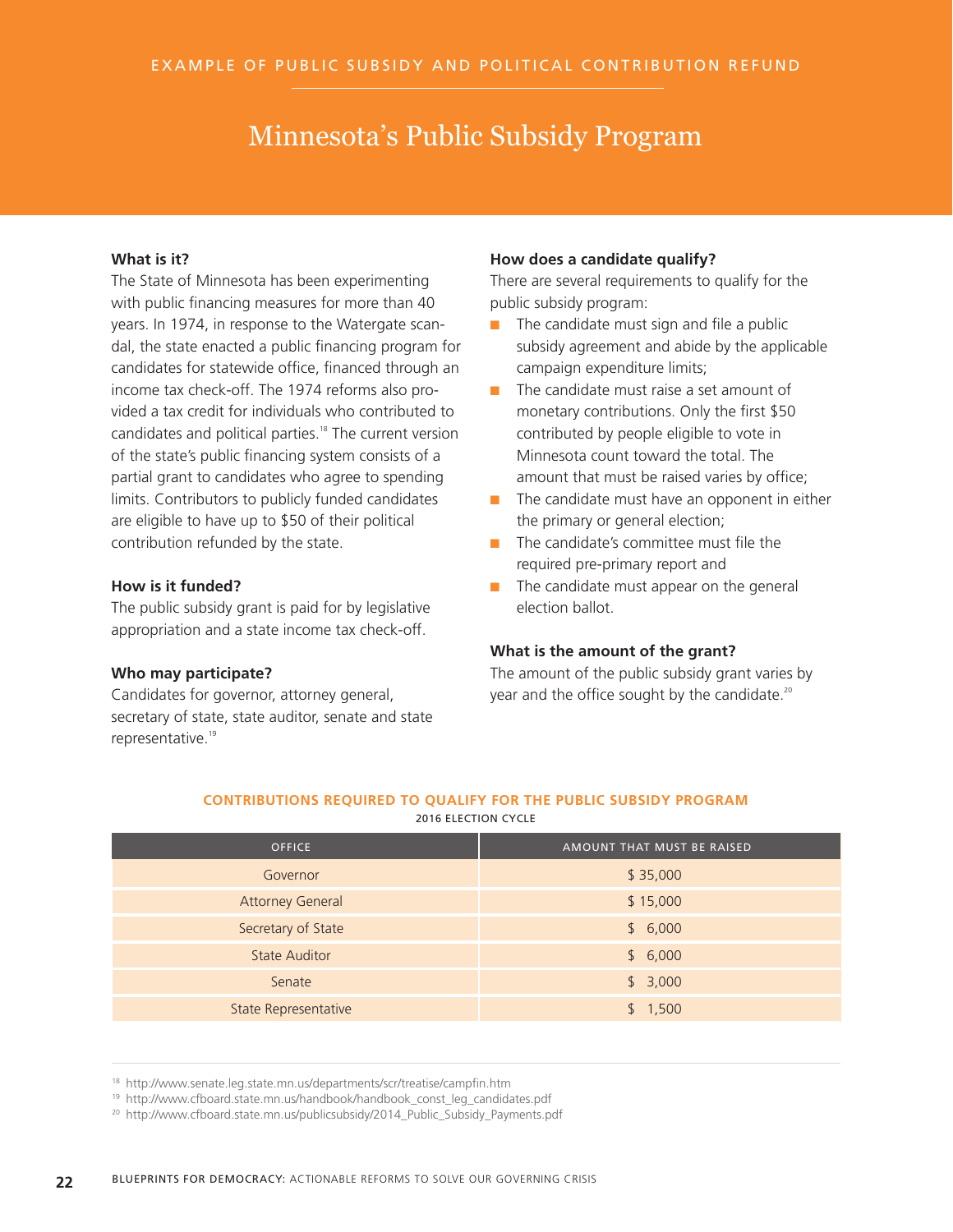

#### **2014 PUBLIC SUBSIDY PAYMENTS**

| <b>OFFICE</b>           | AMOUNT OF GRANT |
|-------------------------|-----------------|
| Governor                | \$267,161       |
| <b>Attorney General</b> | \$35,621        |
| Secretary of State      | \$20,355        |
| <b>State Auditor</b>    | \$20,355        |
| State Representative    | 2,560           |

#### **Who is eligible for the refund?**

Contributors to candidates participating in the public subsidy program may be eligible for a contribution refund. The refund is equal to the amount contributed up to a maximum of \$50 (\$100 for married couples).

#### **How has the program worked?**

A vast majority of candidates have opted into Minnesota's public financing system. In 2014, 312 candidates ran for an office eligible to participate in the program. Of those 312 candidates, 88.5 percent  $(276 \text{ candidates})^{21}$  signed voluntary agreements to abide by the spending limits and other requirements to be eligible for the subsidy. The spending limit requirement includes some modifications, giving the program some flexibility to accommodate different candidates and races: First-time candidates get a 10 percent spending limit increase; candidates with a closely contested primary may receive a 20 percent increase and in certain circumstances, a candidate can be released from the spending limit agreement if their opponent does not sign a public subsidy agreement.<sup>22</sup> The Minnesota public financing program has been revised several times since its enactment in 1974, keeping it an attractive and viable option for candidates.\*



#### % OF 2014 CANDIDATES WHO OPTED INTO MINNESOTA'S PUBLIC FINANCING SYSTEM

SOURCE: MINNESOTA CAMPAIGN FINANCE AND PUBLIC DISCLOSURE BOARD, DEC. 2014

<sup>21</sup>*Id.*

<sup>22</sup> http://www.cfboard.state.mn.us/handbook/handbook\_const\_leg\_candidates.pdf

<sup>\*</sup>Minnesota enacted a budget bill that suspended the political contribution refund program for contributions made between July 1, 2015 and July 1, 2017.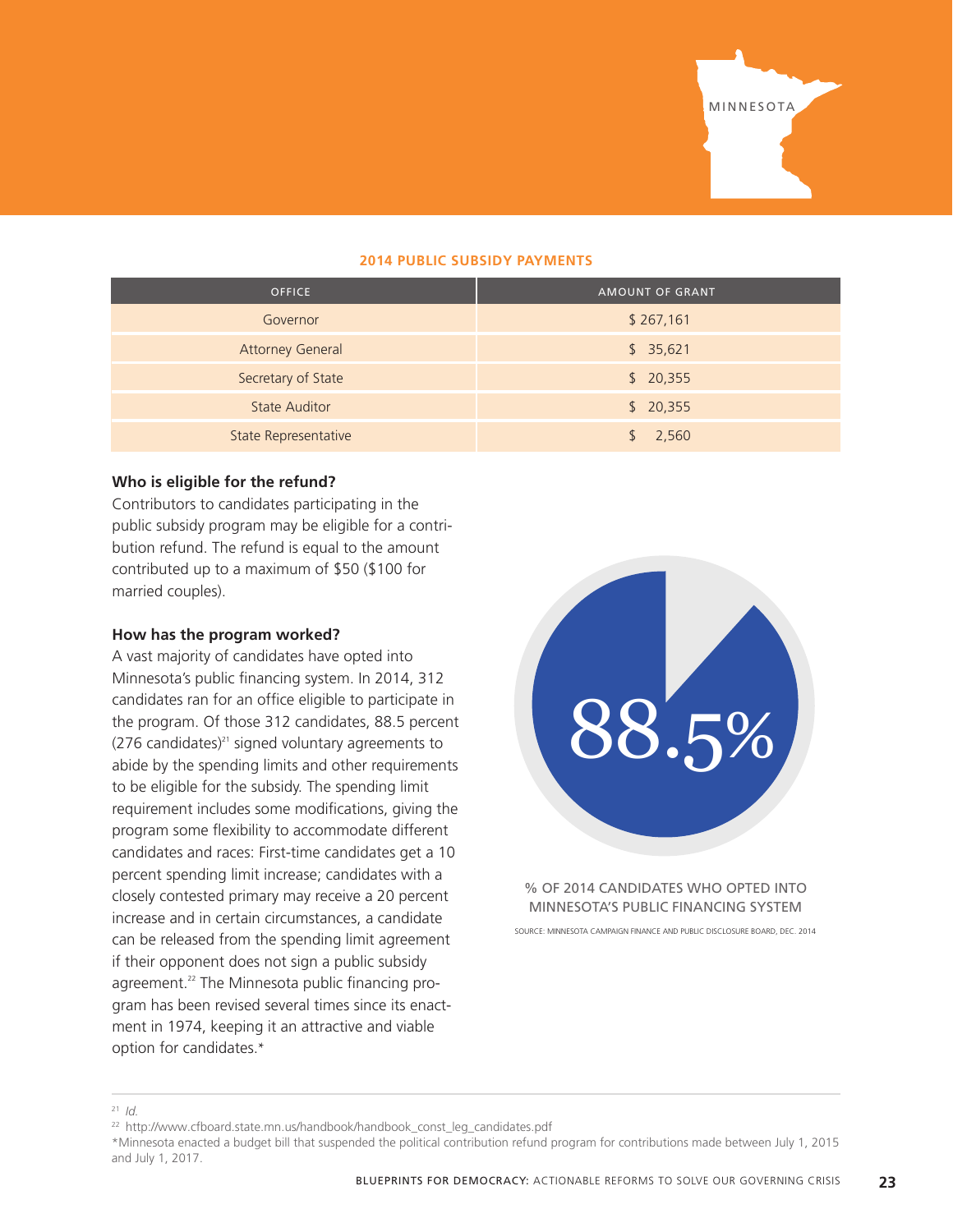#### **SOURCE LIMITS AND PROHIBITIONS**

**IT IS UNNECESSARY TO LOOK BEYOND THE ACT'S PRIMARY PURPOSE—TO LIMIT THE ACTUALITY AND APPEARANCE OF CORRUPTION RESULTING FROM LARGE INDIVID-UAL FINANCIAL CONTRIBUTIONS—IN ORDER TO FIND A CONSTITUTIONALLY SUFFI-CIENT JUSTIFICATION FOR THE \$1,000 CONTRIBUTION LIMITATION…TO THE EXTENT THAT LARGE CONTRIBUTIONS ARE GIVEN TO SECURE A POLITICAL QUID PRO QUO FROM CURRENT AND POTENTIAL OFFICE HOLDERS, THE INTEGRITY OF OUR SYSTEM OF REPRESENTATIVE DEMOCRACY IS UNDERMINED.**<sup>23</sup> *BUCKLEY v. VALEO, 1976*

#### **Contributions and Independent Expenditures**

Some frame the goal of campaign finance reform as getting "money out of politics." However, the reality is that effective political discourse through ads, publications, speeches and debates requires the expenditure of money. Therefore, it may be more realistic to focus on addressing the problems caused by the need for money in political campaigns. Look at it this way: The problem is not that candidates have to spend money to run for office, but how much they have to raise, who they have to raise that money from and what they must promise or do in return for that money. A campaign finance system that allows a candidate to fund his or her campaign by raising large contributions from individuals, corporations, labor unions and other interest groups will naturally limit who can run for office, resulting in the candidate being more responsive to these donors and increasing the opportunity for corruption.

One way to begin to address this problem is to limit the amounts an individual or political committee can contribute to a candidate, political party or PAC and to limit or prohibit contributions from corporations

or labor unions. Contribution limits will encourage candidates to reach out to more constituents and feel responsive to a larger number of people. In addition, with reasonable limits, a voter who can only make a small contribution to a campaign—be it \$10, \$25 or \$50—is more likely to feel a stake in the election and more likely to vote. The problem is that under the current system, many individuals who can only afford to make small contributions believe they are virtually meaningless.

Of course, contribution limits and prohibitions have to fit within the Supreme Court's current constitutional analysis of the regulation of money in politics. In *Buckley v. Valeo*<sup>24</sup> the Court created a legal framework that distinguishes between contributions made directly to a candidate or political party and money spent by an individual independently of a candidate or political party. In its controversial decision, the Court said that when a person spends money on his or her own speech independently of a candidate, his or her First Amendment rights are at the highest, while the danger of corruption is at its lowest because the independence from the candidate made it less likely the expenditure would

**The problem is not that candidates have to spend money to run for office, but how much they have to raise, who they have to raise that money from and what they must promise or do in return for that money.**

<sup>23</sup>*Buckley,* 424 U.S. at 26-27.

 $24$  424 U.S. at 25-51.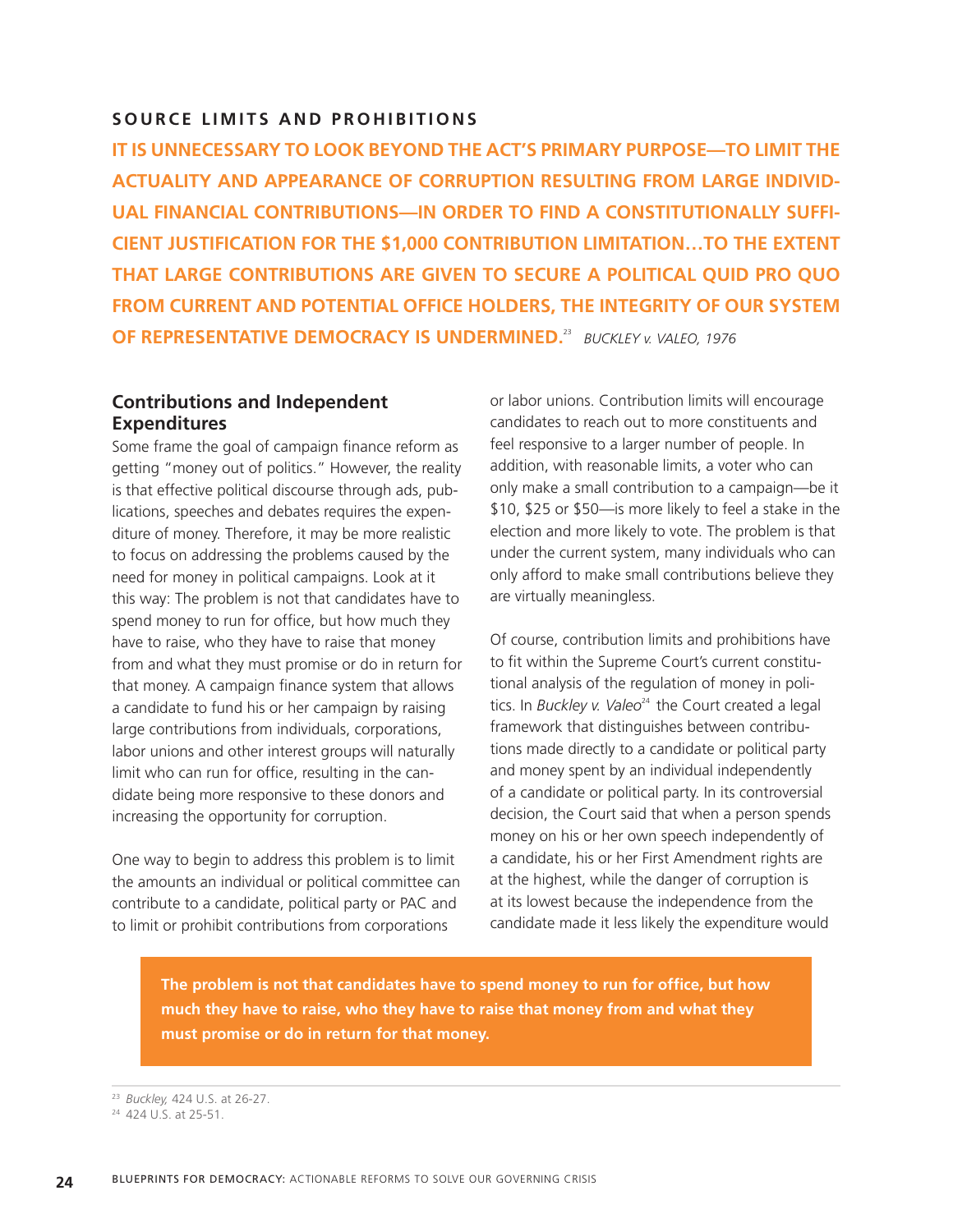give rise to a potential quid pro quo arrangement. Therefore, a limitation on the amount an individual can spend independently of a candidate is unconstitutional. In contrast, the Court said that direct contributions to a candidate involve giving money to someone else to turn into speech, which is more of a symbolic act of support through association. At the same time, direct contributions raise the greatest concern for potential corruption because of the involvement of the candidate. Using this framework, the Supreme Court held that the government can limit the amount and sources of contributions to candidates, but cannot limit what an individual can spend independently of a candidate. The same concept was extended to corporations and labor unions in 2010 in *Citizens United,* though that decision was extremely close, with five justices in the majority and the remaining four dissenting. Additionally, *Buckley* not withstanding, the *Citizens United* decision was an aberration in the history of campaign finance law, and bucked the trend of more than 100 years of established case law, much of which was written by conservatives on the bench. Many scholars, judges and politicians decried the decision; Republican Senator John McCain (R-AZ) called it the Court's worst decision ever.

Public opinion concurs: 80 percent of Americans disapprove of the decision, including supermajorities of Democrats, independents and Republicans.<sup>25</sup> A 2015 New York Times/CBS News poll found that "Americans of both parties fundamentally reject the regime of untrammeled money in elections made possible by the Supreme Court's *Citizens United* ruling," and that "Republicans in the poll were almost as likely as Democrats to favor further restrictions on campaign donations.<sup>26</sup>

Nevertheless, even though the Court's argument here seems far removed from what is going on in the real world, it is the framework within which we have to work, until that framework is changed.



% OF AMERICANS WHO DISAPPROVE OF SUPREME COURT *CITIZENS UNITED* RULING

SOURCE: WASHINGTON POST – ABC NEW POLL, FEB. 2010

<sup>25</sup> Washington Post 2/8/10, http://www.washingtonpost.com/wp-dyn/content/article/2010/02/17/AR2010021701151.html

<sup>26</sup> http://www.nytimes.com/2015/06/03/us/politics/poll-shows-americans-favor-overhaul-of-campaign-financing.html?\_r=0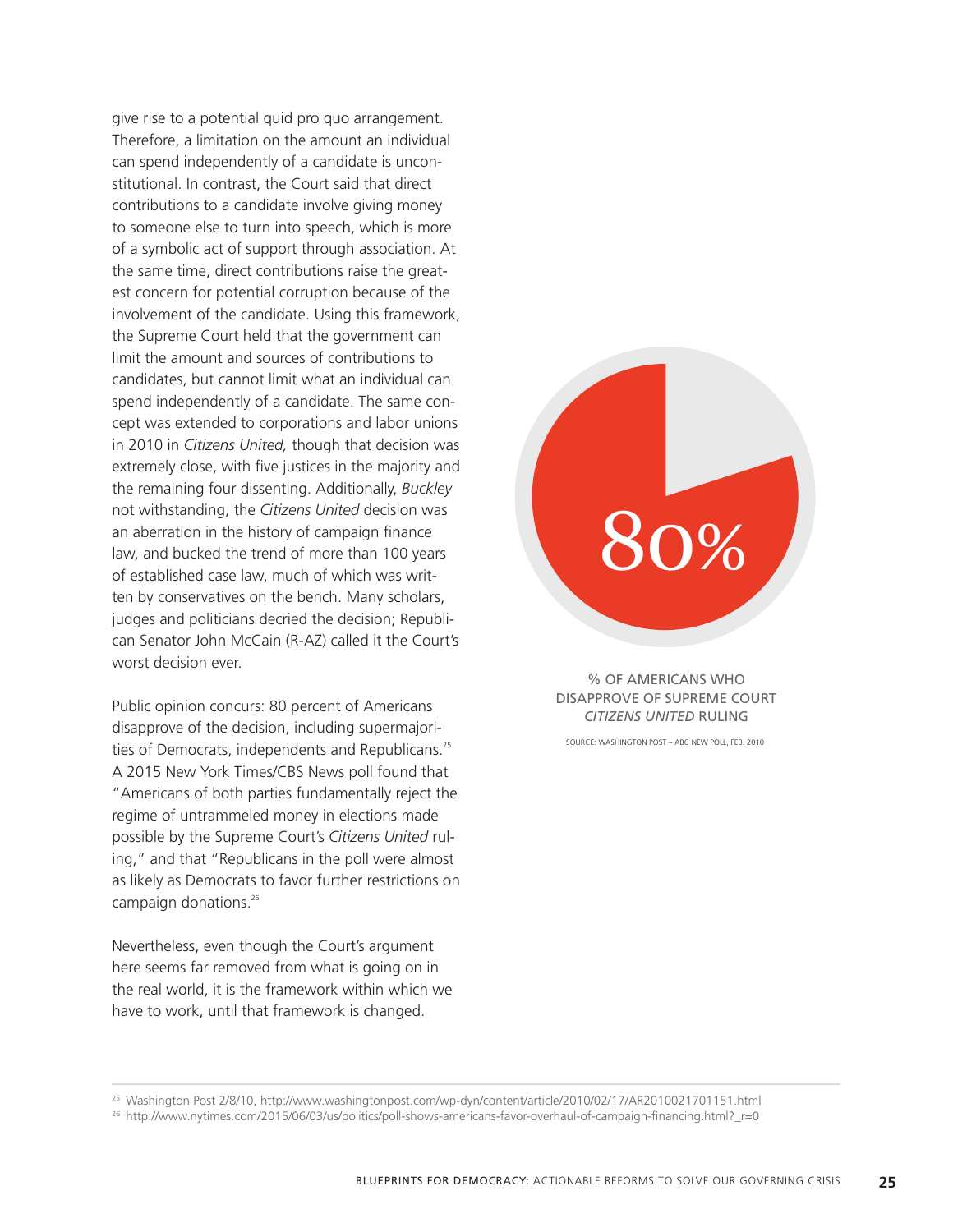**The limit should be low enough to give the public confidence that large contributions are not corrupting the election, while high enough to allow candidates to raise sufficient funds to run for office.**

#### **Contribution Limits**

Federal law limits how much an individual or PAC can give to a federal candidate per election, with the primary and general considered separate elections. For the 2016 election, an individual can give \$2,700 per election to a candidate and a PAC can give \$5,000 per election. An individual has separate contribution limits on what they can give to the political parties and PACs. (There is no limit on what an individual can give to a PAC that only makes independent expenditures, commonly referred to as a super PAC. $27$ ) Up until 2014, there was also an aggregate limit on what a person could give to all candidates, political parties and PACs in an election cycle. However, in *McCutcheon v. FEC,* the Supreme Court struck down these aggregate limits. Nevertheless, the Supreme Court has never suggested that it is prepared to overrule its holding in *Buckley* that limits on contributions to candidates are constitutional. Therefore, contribution limits remain an important tool in a campaign finance system.

Many states have limits on what an individual can give directly to a candidate, political party or PAC that makes contributions to candidates, while some states do not limit contributions. States that do so have relatively wide discretion in setting limits. The Supreme Court in *Buckley* said that it is not the Court's role to second-guess the legislative determination as to the appropriate limit on contributions to candidates.28 However, that discretion is not without its limits. In *Randall v. Sorrell*,<sup>29</sup> the Supreme Court held that Vermont's individual contribution limits, which ranged up to \$400 per two-year election cycle depending on the office, were unconstitutional because, taken together with other restrictions on

individual support for candidates, they effectively became a prohibition on contributions.

As there is wide, though not unlimited, discretion in setting contribution limits, it is important to consider not only the dollar amount of the limit, but also whether different limits should be set for different entities. The limit should be appropriate to the specific context, such as the nature of the race and the general cost of an average campaign for a specific office. For example, a limit for a county council race may be lower than the limit for gubernatorial race in the same state. The contribution limit may reflect the varying costs of running for office in different states. But, in the end, the limit should be low enough to give the public confidence that large contributions are not corrupting the election, while high enough to allow candidates to raise sufficient funds to run for office. Americans, wealthy or not, have a fundamental right to participate in the political process, including through contributions to campaigns. De facto bans on contributions should certainly trigger review by the courts, and reformers must be vigilant in avoiding such pitfalls.

As noted, contribution limits do not have to be a one-size-fits-all proposition. For example, you can have separate contribution limits set for what an individual can give to a candidate, political party and PAC, while political parties and PACs can have a different limit on what they can give to candidates or each other. Likewise, lobbyists and those doing business with the government may be subjected to lower contribution limits and other restrictions (See Everyone Plays by Common-Sense Rules.)

<sup>27</sup> *SpeechNow v. FEC*, 599 F.3d 686 (D.C. Cir. 2010)

<sup>28 424</sup> U.S. at 30.

<sup>29 548</sup> U.S. 230 (2006)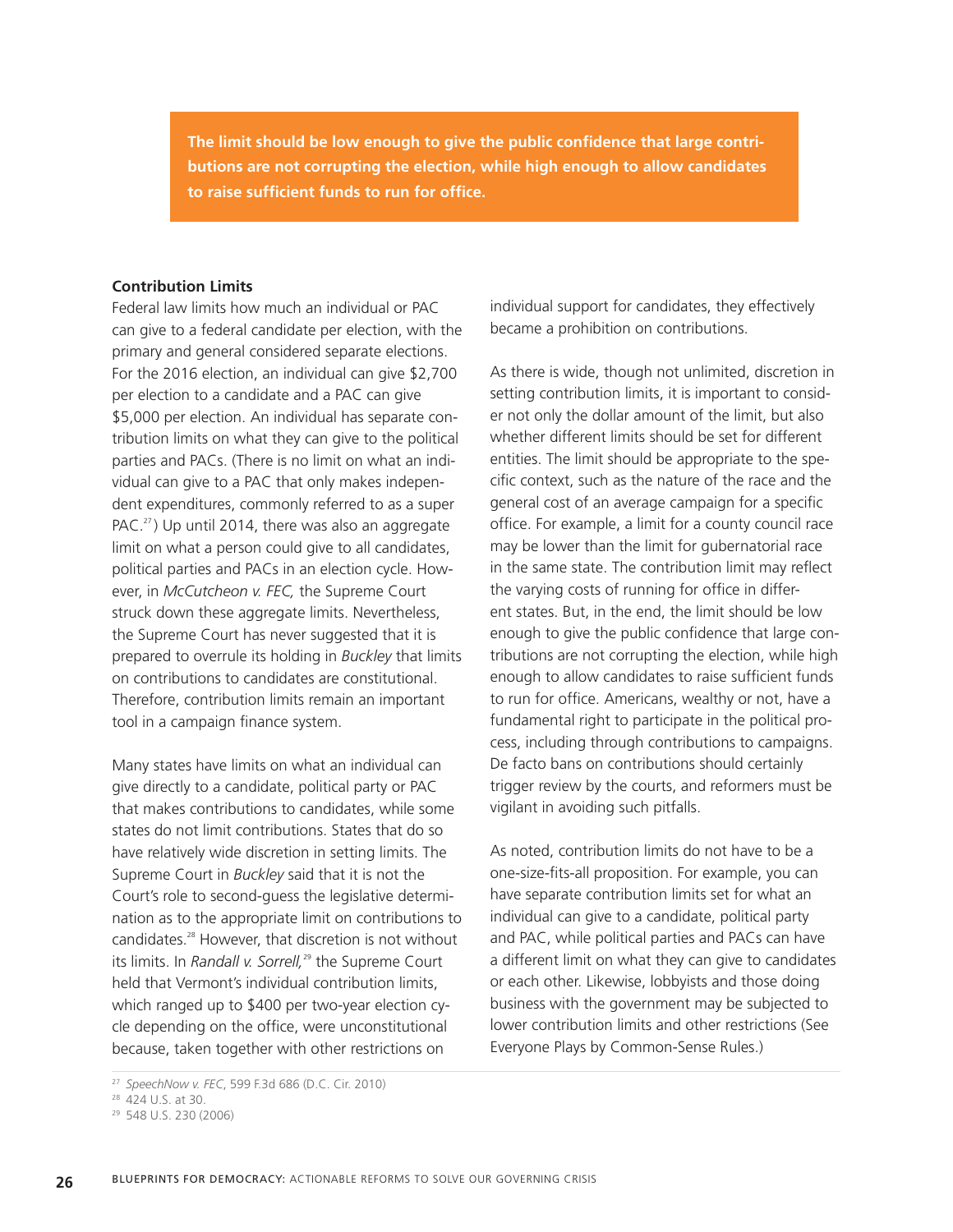

**2016 INDIVIDUAL CONTRIBUTION LIMITS**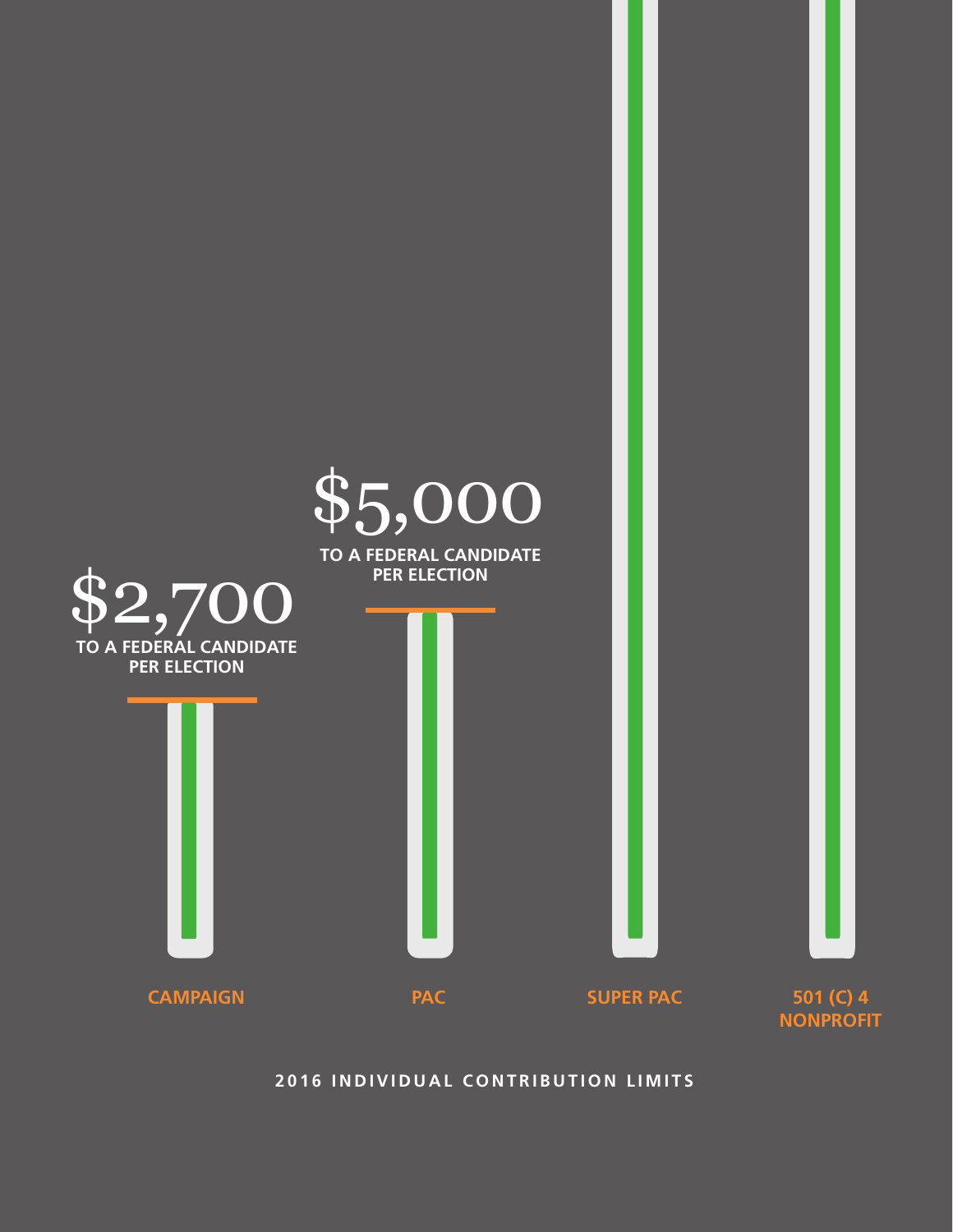#### **Prohibitions on Contributions From Certain Sources**

Because of concerns about large aggregations of wealth being amassed by corporations and the potential that such wealth will be used to corrupt officeholders, federal campaign finance laws prohibit corporations and labor unions from using their general treasury funds to make political contributions to federal candidates or political parties. In *FEC v. National Right To Work Committee* the Court held:

The first purpose of [prohibition on corporate and labor contributions and expenditures], the government states, is to ensure that substantial aggregations of wealth amassed by the special advantages which go with the corporate form of organization should not be converted into political "war chests" which could be used to incur political debts from legislators who are aided by the contributions. The second purpose of the provisions, the government argues, is to protect the individuals who have paid money into a corporation or union for purposes other than the support of candidates from having that money used to support political candidates to whom they may be opposed. We agree with the government that these purposes are sufficient to justify the regulation at issue.<sup>30</sup>

At the same time, state and local regulation of corporate and union contributions to state and local candidates vary, with some states banning corporate and/or labor union contributions, while others limit such contributions or allow them entirely. However, even where corporations and unions are prohibited from making direct political contributions, they can set up PACs, which may be funded by individuals affiliated with the corporation or union.

As previously discussed, in *Citizens United,* the Supreme Court held that it was unconstitutional to prohibit corporations (and labor unions) from making independent expenditures, but did not call into question the longstanding ban on corporate and union contributions to candidates. Given the public's reaction to the Court, allowing corporations and labor unions to make direct contributions to candidates only increases the public's perception that our campaign finance system is riddled with opportunities for corruption.

There are a number of issues that should be considered when determining whether to prohibit or limit corporate and/or labor contributions to candidates. Among these are:



#### **1. Treating All Corporations the Same:**

Corporations are creatures of state law, which define the requirements to be a corporation and a corporation's obligations to the state. However, federal law determines how a corporation is treated for certain purposes, such as paying federal taxes or involvement in federal elections. Corporations can take numerous forms, including for-profit, nonprofit and limited liability companies (LLC). Still further, corporations often have subsidiaries, parent corporations and sibling affiliates, all under common ownership.

<sup>30</sup> *FEC v. National Right to Work Committee,* 459 U.S. 197, 207-208 (1982) (internal citations omitted).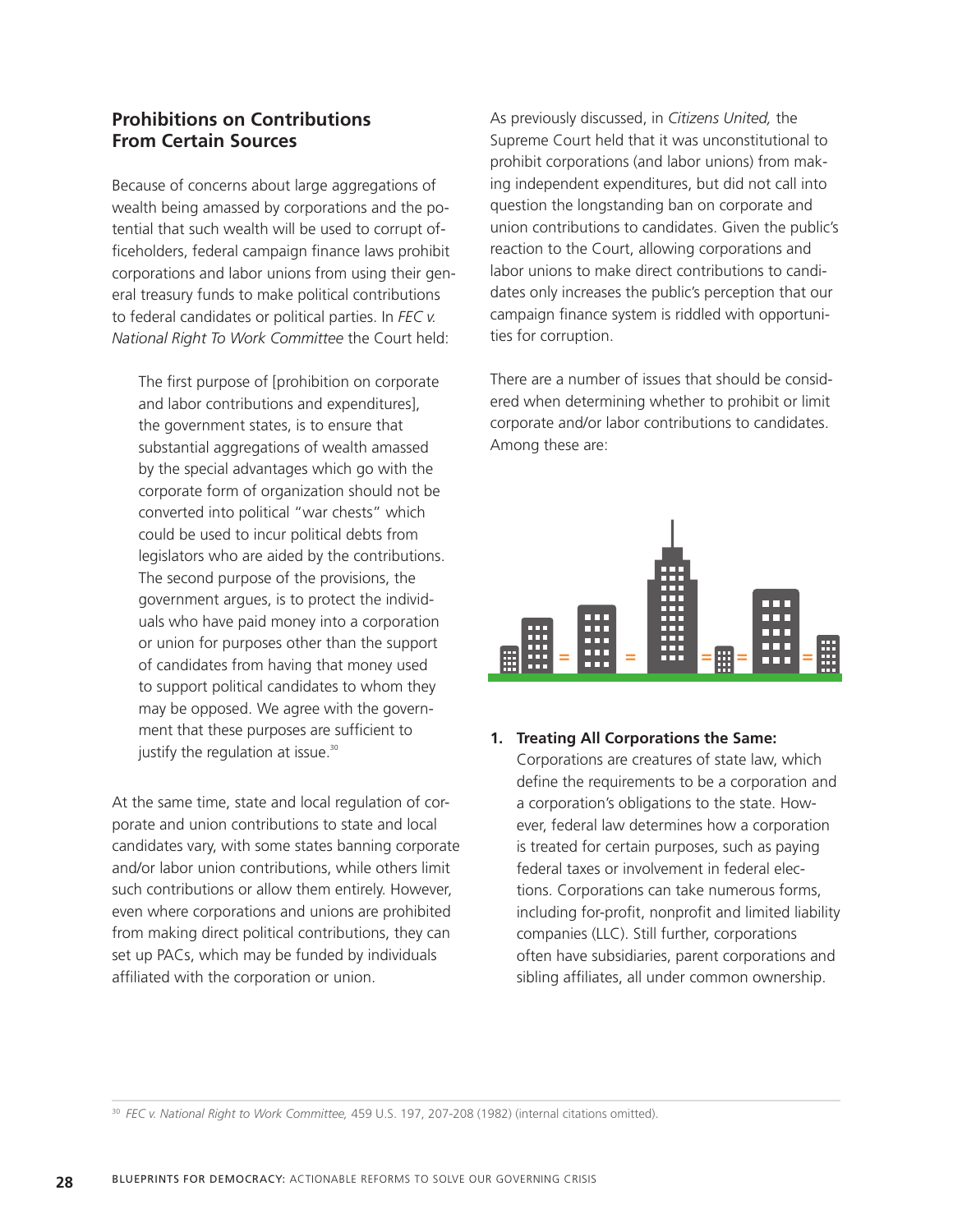*Citizens United* **did not call into question the longstanding ban on corporate and union contributions to candidates.**

In addition, two or more corporations can come together as a joint venture or partnership, which is not incorporated. Any effective ban or limitation on the use of corporate funds to influence elections will have to take into account all of the different ways corporate money can enter the process.



#### **2. Other Forms of Corporate Support:**

Corporate support of candidates does not have to be in the form of a contribution of money to a candidate. Corporations may establish PACs to raise funds from certain employees to be contributed to candidates, hold fundraisers for candidates on the corporation's premises and other "in-kind" support, help solicit contributions from their executives or employees and urge their employees to vote for a candidate. Some corporations are also involved in get out the vote activity. While it is clear that certain independent corporate activity is no longer subject to regulation after *Citizens United,* other forms of corporate support for election activity is still subject to regulation.



**3. Foreign National Corporations:** Federal law and FEC regulations prohibit foreign nationals, including foreign national corporations, from contributing to any local, state or federal election and from making independent expenditures or electioneering communications.<sup>31</sup> Some states have similar prohibitions. Therefore, even if a state does not have such a prohibition and does allow corporations to make contributions to candidates, a foreign national corporation cannot contribute in state or local elections. However, the FEC does not apply the prohibition to wholly owned subsidiaries of foreign national corporations, as long as no foreign national money is used to support the U.S. corporation's political activity and no foreign national individual is involved in the decision making regarding such activity.<sup>32</sup> Given this, extreme concern exists that the FEC's rules do not really prevent foreign national involvement in U.S. elections. This should be a chief concern for any reform advocates, particularly in ballot initiatives where the FEC has ceded its regulatory power almost entirely.<sup>33</sup>

<sup>31 52</sup> U.S.C §30121; 11 C.F.R.§110.20

<sup>32 11</sup> C.F.R.§110.20(i)

<sup>33</sup> http://www.usatoday.com/story/news/politics/elections/2015/05/18/federal-election-commission-foreign-donations-ballot-initiative-con doms-adult-films/27530379/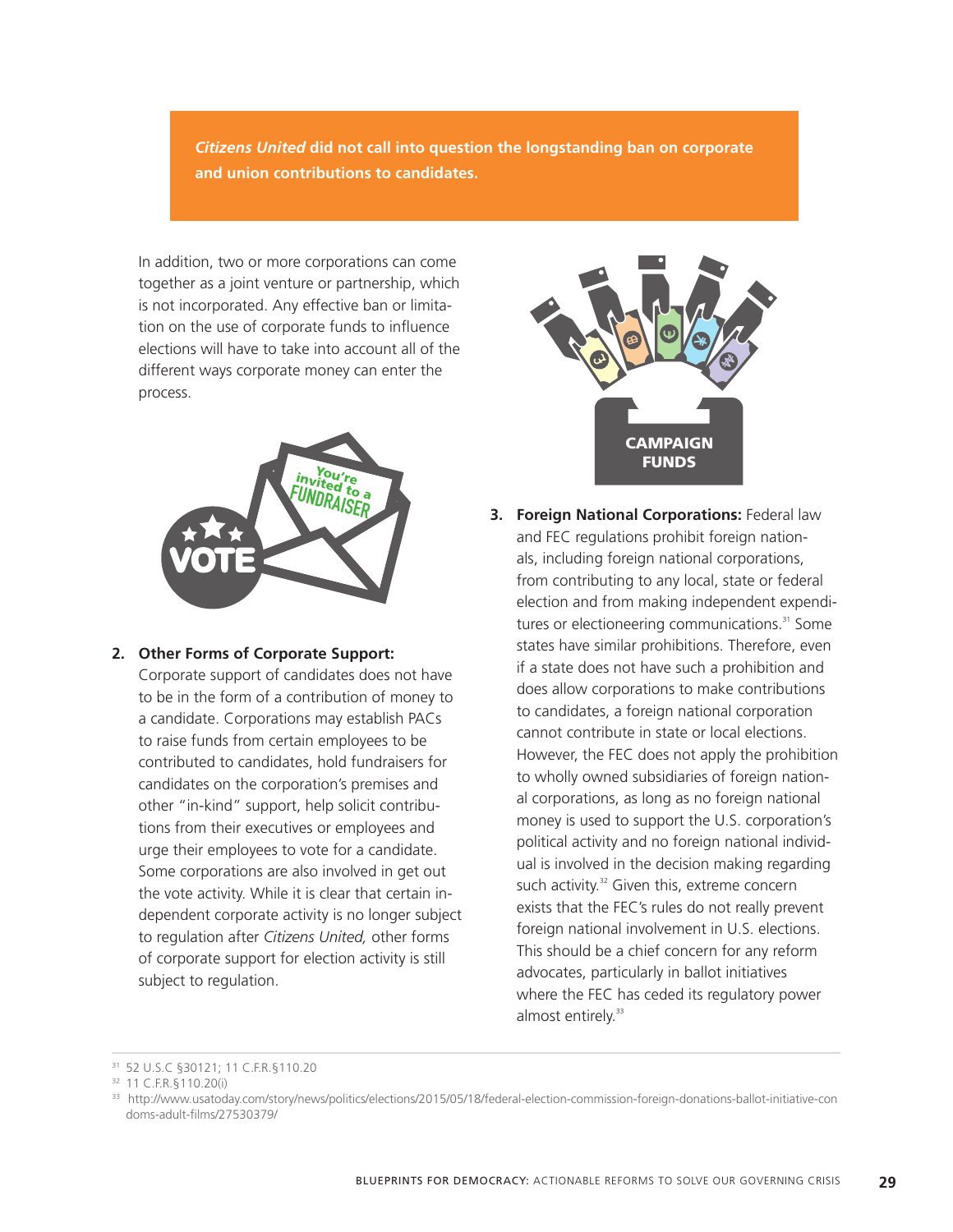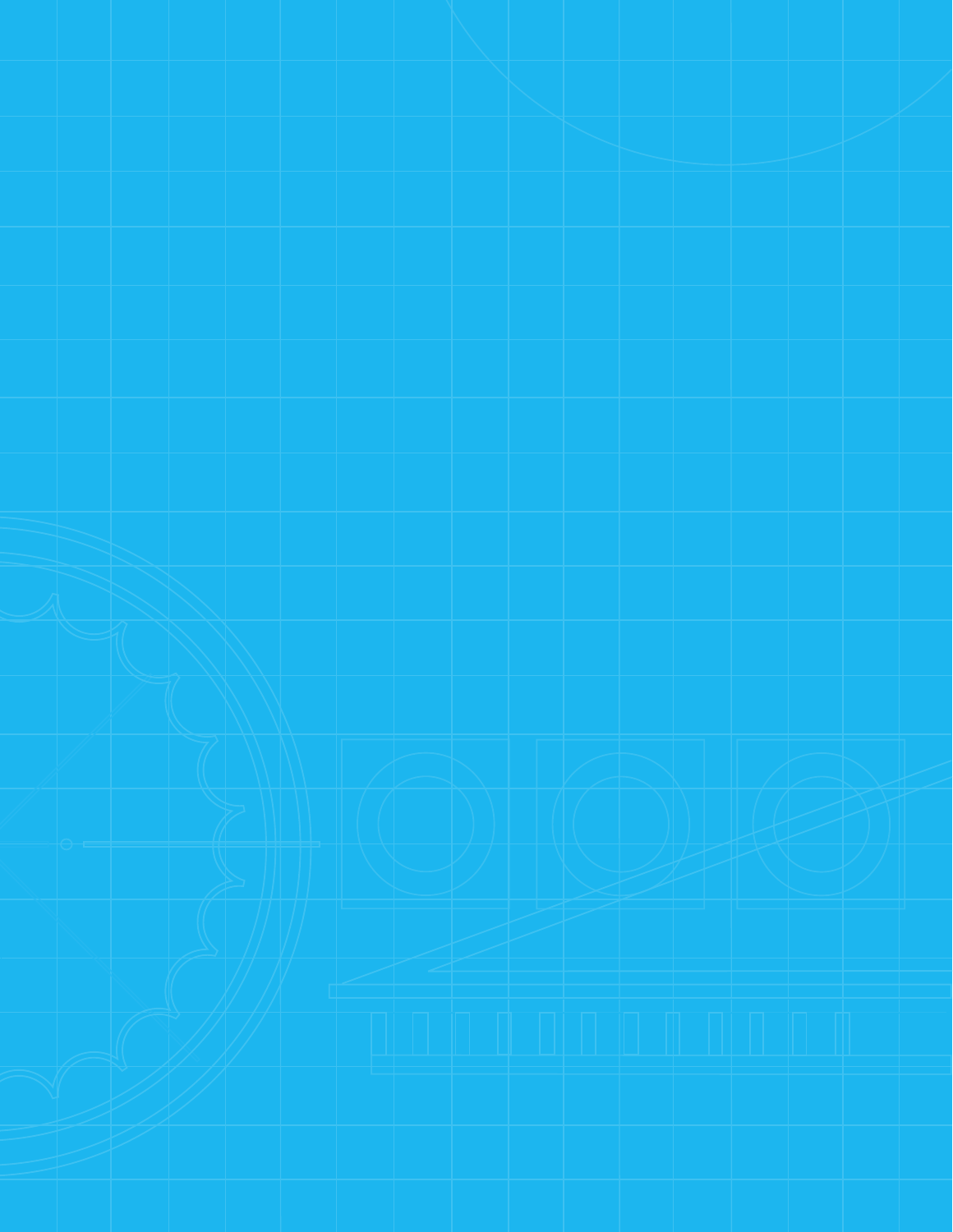# everyone knows

#### **D I S C L O S U R E**

**PUBLICITY IS JUSTLY COMMENDED AS A REMEDY FOR SOCIAL AND INDUSTRIAL DISEASES. SUNLIGHT IS SAID TO BE THE BEST OF DISINFECTANTS; ELECTRIC LIGHT THE MOST EFFICIENT POLICEMAN.** <sup>34</sup> - SUPREME COURT JUSTICE LOUIS BRANDEIS

Disclosure of the sources of the funding of our elections and candidates, and how that money is spent, has long been considered central to the free and transparent functioning of our democracy. In fact, the Supreme Court has continued to uphold the constitutionality of disclosure laws, finding they serve broad important purposes.

As the Court has repeatedly recognized, disclosure provides the electorate with critical information about the candidates. For example, knowing who is financially supporting a candidate may tell voters more about where the candidate stands on issues than do party labels and campaign speeches. Researchers, the press and interested citizens can look at the relationships between contributors and the candidate, analyze patterns of giving and expose the relationship between contributions and the candidate's positions. In addition, disclosure helps detect actual corruption and prevents the appearance of corruption by shining a light on large contributions and expenditures. Information about a candidate's most generous supporters allows us to look for any post-election special favors that may be given in return and may deter donors seeking favors. Finally, the record-keeping and reporting that is required for disclosure allows for the enforcement of the contribution limits and prohibitions.

## **REQUIRING PEOPLE TO STAND UP IN PUBLIC FOR THEIR POLITICAL ACTS FOSTERS CIVIC COURAGE, WITHOUT WHICH DEMOCRACY IS DOOMED.**

- SUPREME COURT JUSTICE ANTONIN SCALIA

<sup>34</sup> L. Brandeis, Other People's Money 62 (National Home Library Foundation ed.1933).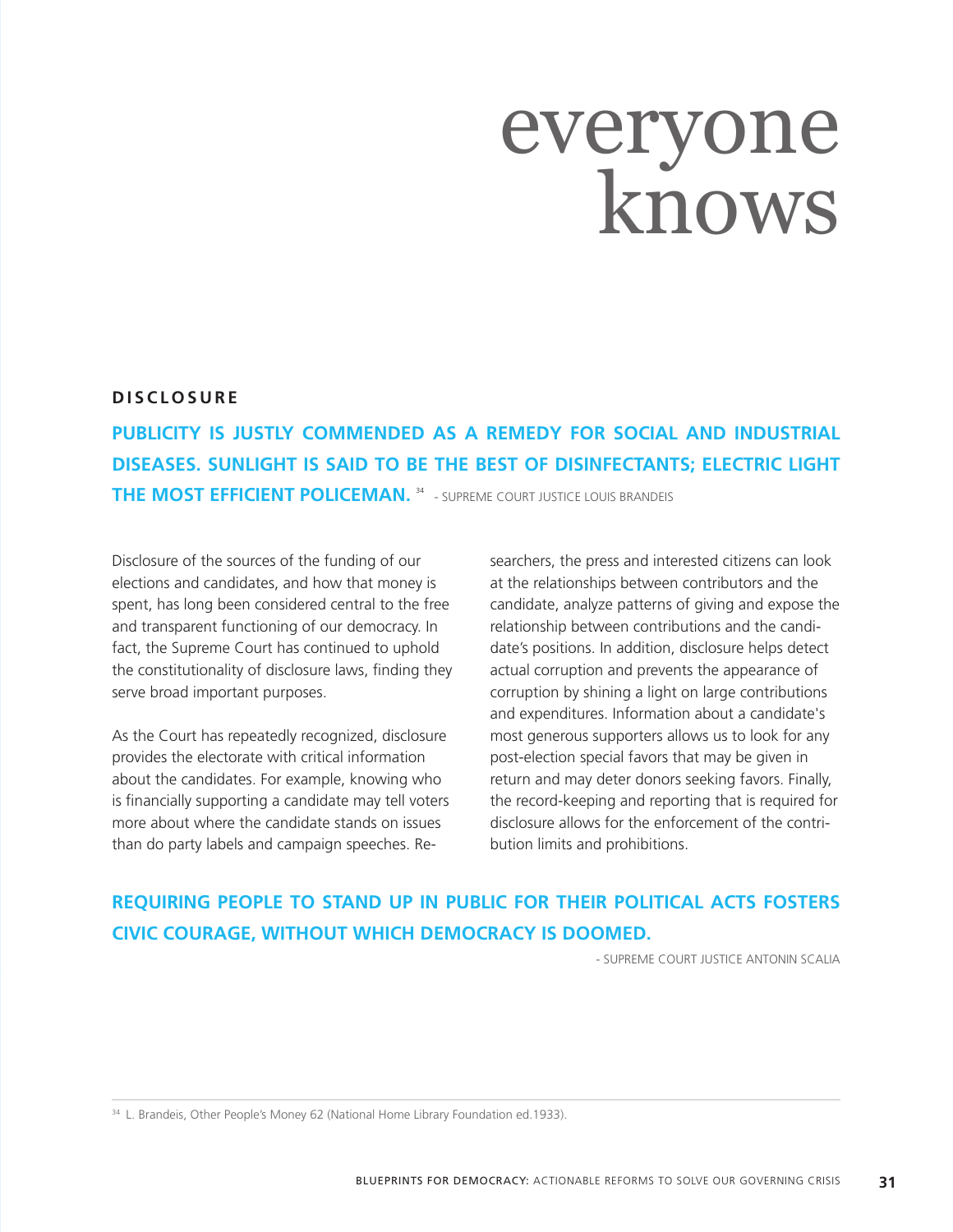# 501(c)(4)

**NONPROFITS ARE INCREASINGLY UNDERTAKING AC-TIVITIES THAT SUPPORT OR OPPOSE CANDIDATES IN ORDER TO HIDE THE TRUE SOURCES OF THE FUNDS SUPPORTING THAT ACTIVITY.**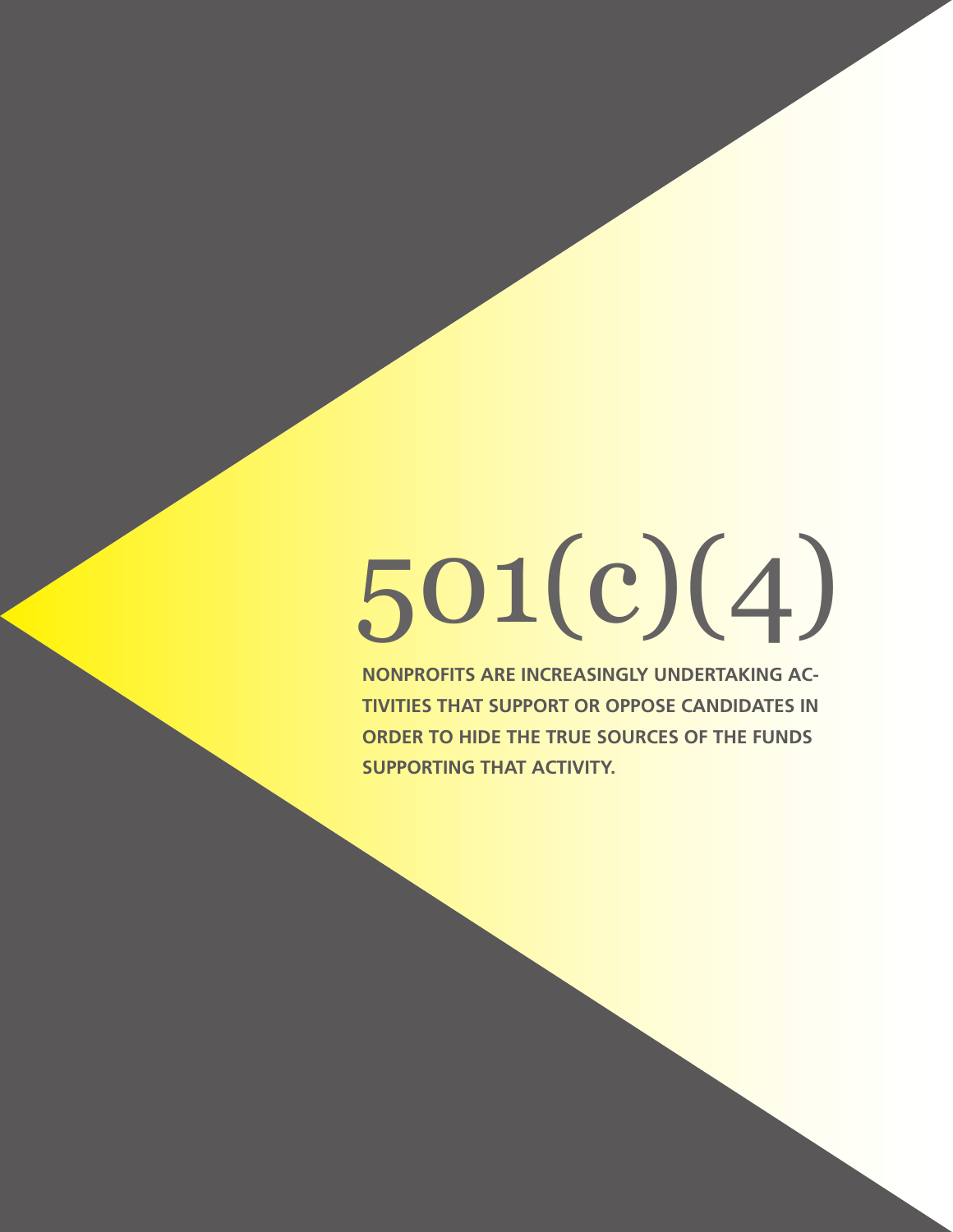# **I THINK WHAT WE OUGHT TO DO IS WE OUGHT TO HAVE FULL DISCLOSURE, FULL DISCLOSURE OF ALL OF THE MONEY THAT WE RAISE AND HOW IT IS SPENT. AND I THINK THAT SUNLIGHT IS THE BEST DISINFECTANT.**

- SPEAKER OF THE HOUSE JOHN BOEHNER (R-OH), 2007

In fact, for a long time even opponents of contribution limits argued all that was needed were disclosure laws so that the public would know who was supporting the candidates. For example, in 2000, Senator Mitch McConnell, who recently began opposing disclosure, said:

There's a serious constitutional question, whether you can require people engaged in what's called issue advocacy to disclose. But if you're going to do that, and the Senate voted to do that, and I'm prepared to go down that road, then it needs to be meaningful disclosure…And so what we ought to do is broaden the disclosure to include at least labor unions and tax-exempt business associations and trial lawyers so that you include the major political players in America. Why would a little disclosure be better than a lot of disclosure?<sup>35</sup>

More recently, in 2007, Speaker of the House John Boehner called for increased disclosure: "I think what we ought to do is we ought to have full disclosure, full disclosure of all of the money that we raise and how it is spent. And I think that sunlight is the best disinfectant."36

Unfortunately, despite broad agreement in support of transparency in the funding of our elections on both sides of the aisle, disclosure is now under assault from two directions by a small group of well-funded opponents.

#### **The New Attack on Transparency**

#### **1. Dark Money Groups**

501(c)(4) groups—which often have a generic good-government sounding name that tells you nothing about who they are or who is funding them—are increasingly undertaking activities that support or oppose candidates in order to hide the true sources of the funds supporting that activity. The anonymity they promise their contributors is a major draw to wealthy individuals and corporations who do not want their support for a particular candidate or association with negative ads made public. Non-disclosure can also benefit a candidate who does not want to be publicly associated with certain donors. More importantly, it leaves the public in the dark as to who is financing our candidates for elected office.

These groups base their ability to operate in the shadows on the claim they are "social welfare" organizations under section 501(c)(4) of the Internal Revenue Code (IRC). While the tax laws do not require  $501(c)(4)$  organizations to publicly disclose their contributors, political activity is explicitly excluded from the definition of promoting "social welfare." Groups primarily involved in directly or indirectly attempting to influence elections should register as political organizations under section 527 of the IRC, which does require them to disclose the identity

<sup>&</sup>lt;sup>35</sup> Senator Mitch McConnell on Meet the Press, June 18, 2000, as quoted in *Mitch McConnell Disagrees With Norm Ornstein. And With Mitch McConnell.* Bloomberg View, June 25, 2013. http://www.bloombergview.com/articles/2013-06-25/mitch-mcconnell-disagreeswith-norm-ornstein-and-with-mitch-mcconnell-

<sup>&</sup>lt;sup>36</sup> NBC's Meet the Press, February 11, 2007. A copy of the transcript can be found at http://votesmart.org/public-statement/238455/nbcmeet-the-press-transcript#.Vcoeq2dRFi5.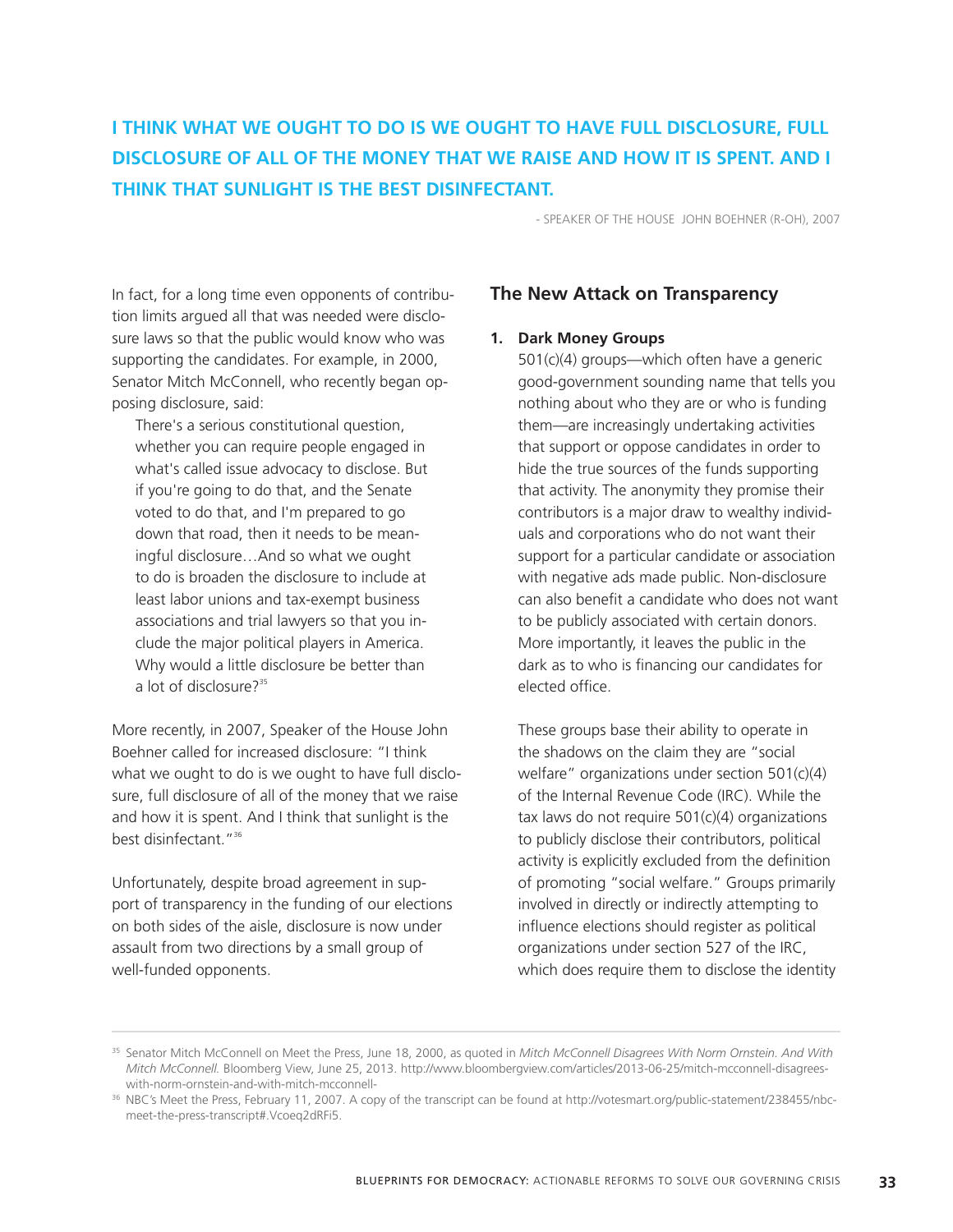**Rebuilding the disclosure system requires proper leadership and legislative action to require enforcement of the rules in effect and enactment of new disclosure laws where needed.**

of anyone who contributes in the aggregate \$200 or more in a calendar year.<sup>37</sup> And, if their major purpose becomes influencing candidate elections, federal law and many state laws also require the organizations to register as political committees and disclose their contributors. Thus, many of these groups should be publicly disclosing their contributors.

The rise of the dark money groups is often attributed to the Supreme Court's decision in *Citizens United* holding unconstitutional the prohibition on corporations and labor unions making independent expenditures. Therefore, it is argued, that the only solution is a change in the Supreme Court or a constitutional amendment overruling *Citizens United*. This is patently false.

While it is true that the ruling did fuel a dramatic increase in the use of dark money groups to influence elections for both legal and strategic reasons, *Citizens United* in no way undermined laws requiring the disclosure of the true funding of activity that supports or opposes a candidate. In fact, in *Citizens United* and other recent Supreme Court cases, such as *FEC v. Wisconsin Right to Life*<sup>38</sup> and *McCutcheon v. FEC*,<sup>39</sup> the Supreme Court underscored the importance of disclosure rules, even while striking down certain limitations and prohibitions on the sources of funds.

If anything, these recent Supreme Court cases should serve as a call for the enactment and enforcement of broad disclosure rules. Many

of these rules are already on the books or can easily be enacted.

Even where groups do not disclose all of their contributors, federal law and many state laws require that anyone spending more than a threshold amount for an independent expenditure or electioneering communications place a disclaimer on the ad and file reports disclosing who paid for the ad. Federal and state laws also require super PACs to disclose their contributors. However, in a game of "hide the contributor," a 501(c)(4) organization is listed as the source of the funds for an ad or contribution to the super PAC when the organization is acting as a conduit for a handful of wealthy donors sometimes only one—who want to remain anonymous.

Unfortunately, the IRS, FEC and some state agencies have interpreted their laws to give these groups cover to argue they do not have to disclose the real source of their funds and, even then, fail to enforce their weak interpretations of the disclosure laws. At the same time, many in Congress and in the state legislatures are perfectly happy to let disclosure laws die on the vine.

The bottom line is that transparency in the financing of our elections has the full support of the Supreme Court and the collapse of the disclosure system has, in large part, been due to weak laws and even weaker enforcement efforts. That means rebuilding the disclosure system requires proper leadership and legislative

<sup>37 26</sup> U.S.C. § 527(j). If an organization publicly discloses its state and local contributions or expenditures under state law, or its federal expenditures and contributions under FECA, it does not have to file the same information with the IRS. 26 U.S.C. §527(e)(5) & (i)(6). 38 551 U.S. 449 (2007)

<sup>39</sup> 134 S. Ct. 1434 (2014)39 *Doe v. Reed,* 561 U.S. \_\_\_(2010) (Slip Opinion p. 9).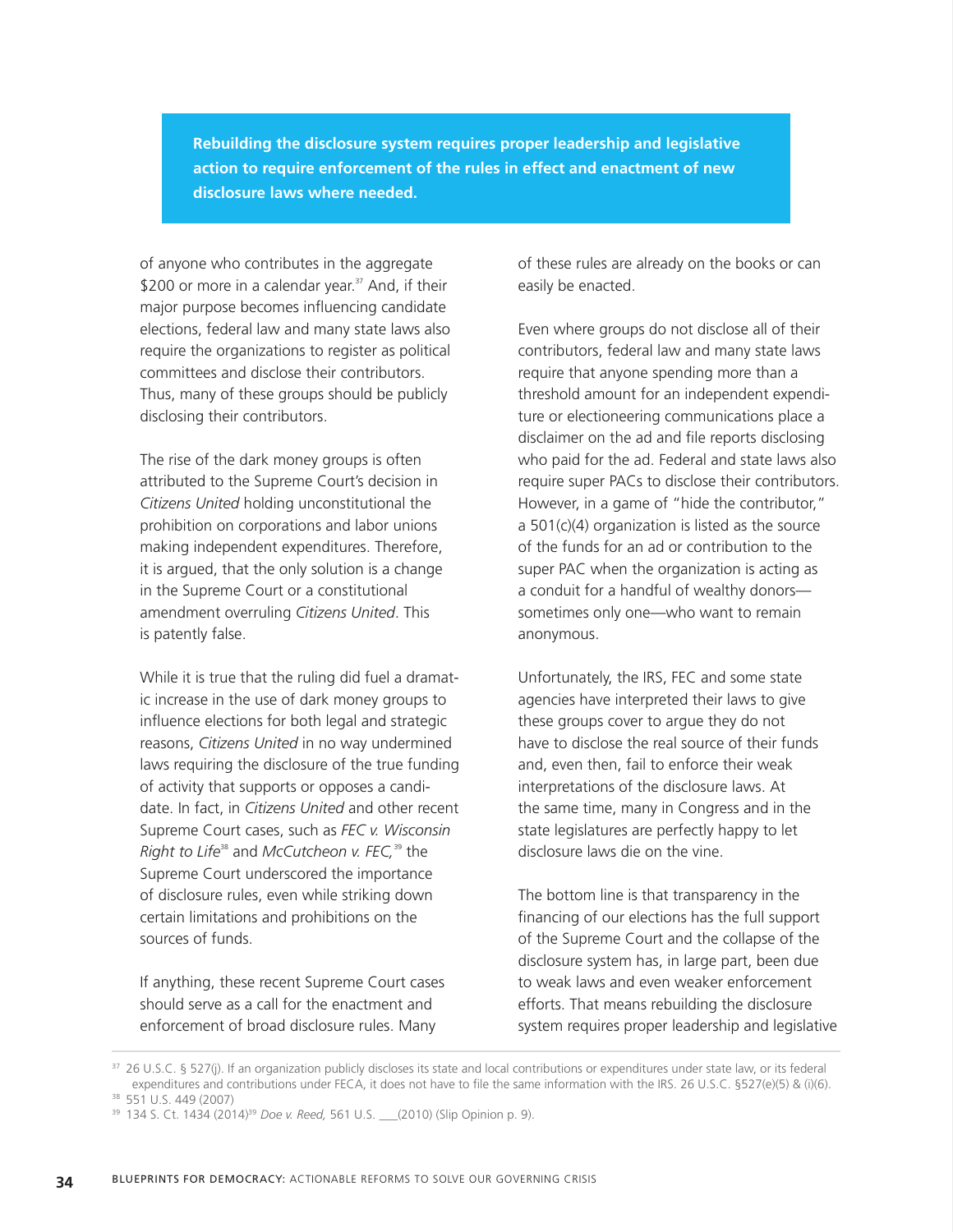

SOURCE: CITIZEN.ORG, PUBLIC CITIZEN POLL, SEPT. 2014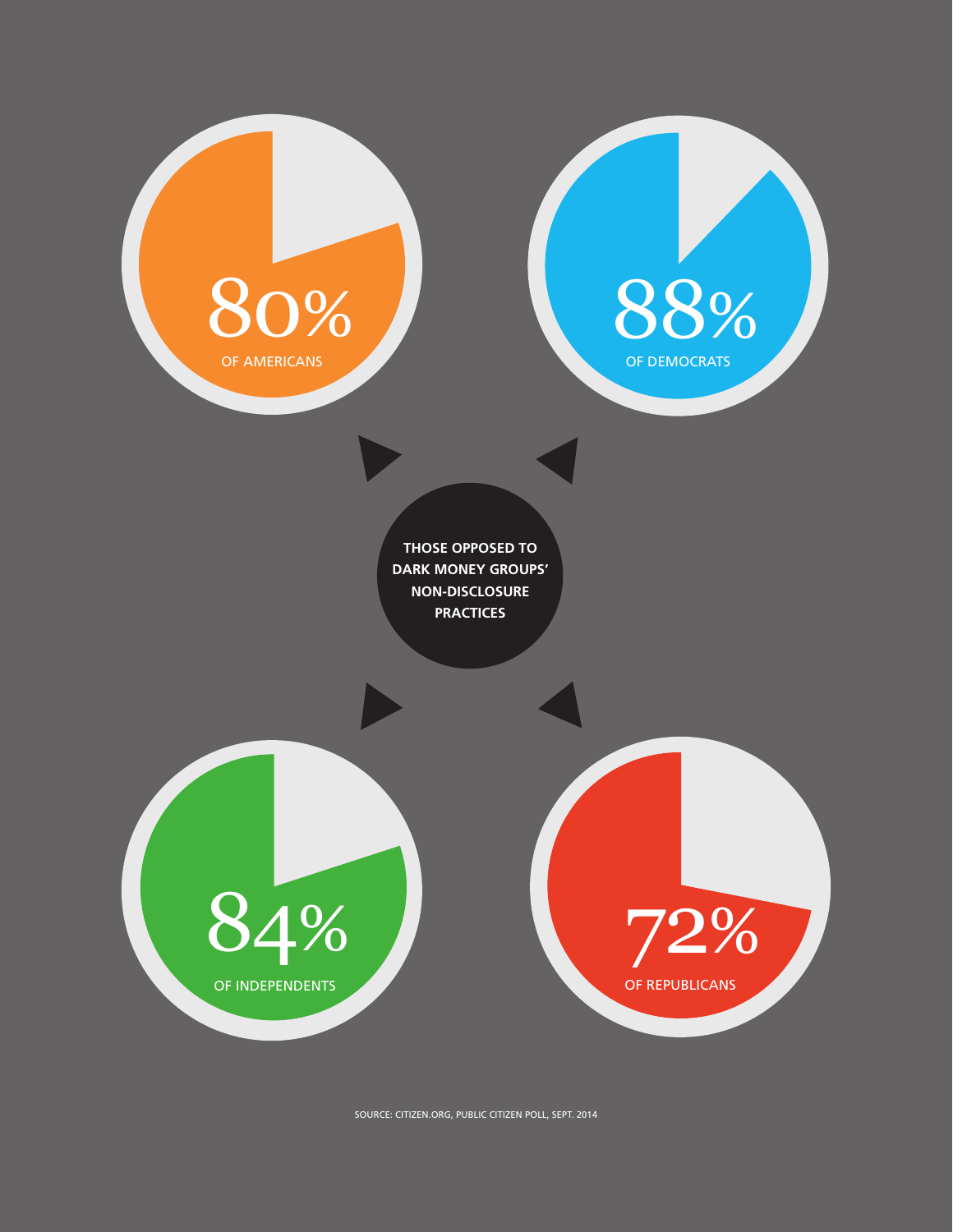

% OF BUSINESS EXECUTIVES WHO SUPPORT DISCLOSURE REFORMS

SOURCE: AMERICAN BUSINESS LEADERS ON CAMPAIGN FINANCE/REFORM HART/AMERICAN VIEWPOINT, JUNE 2013

action to require enforcement of the rules in effect and enactment of new disclosure laws where needed.

This is an area where liberals and conservatives can find common ground, from New Jersey Governor Chris Christie to President Barack Obama to Chief Justice John Roberts, who said that disclosure, "promotes transparency and accountability in the electoral process to an extent other measures cannot."<sup>40</sup> A staggeringly large majority of Americans (80 percent) are opposed to these dark money groups "abusing and taking advantage" of unclear IRS rules, including 88 percent of Democrats, 84 percent of independents and 72 percent of Republicans.<sup>41</sup> And 90 percent of business executives support reforms that disclose all individual, corporate and labor contributions to politics.<sup>42</sup>

**2. Dimming the Light on Existing Disclosure** Long-standing rules requiring the disclosure of contributions to candidates, political parties,

PACs and other political spenders are being called into question by various politicians and advocacy groups, both in the courts and in the legislatures. While the legal challenges are generally being rejected by the courts, there is a growing political battle to limit the disclosure of the identity of those making political contributions. The opponents of transparency, a small but vocal group, now argue that wealthy donors, organizations and businesses that finance political campaigns will be harassed, embarrassed or intimidated by those who oppose their activities if their support is made public. Analogizing their situation to that of NAACP members in Alabama during the mid-1950s, they cite the case of *NAACP v. Alabama,*43 where the Supreme Court found that Alabama's attempts to force the NAACP to make public a list of its members violated the First Amendment.

The potential for harassment for unpopular political views is a legitimate concern. But the Supreme Court in *Buckley* found that "[t]he

<sup>40</sup>*Doe v. Reed,* 561 U.S. \_\_\_(2010) (Slip Opinion p. 9).

<sup>41</sup> http://www.citizen.org/documents/Memo%20IRSrulemaking%20f%20093014.pdf

<sup>42</sup> American Business Leaders on Campaign Finance/Reform – June 2013 – Hart/American Viewpoint

<sup>43 357</sup> U.S. 449 (1958).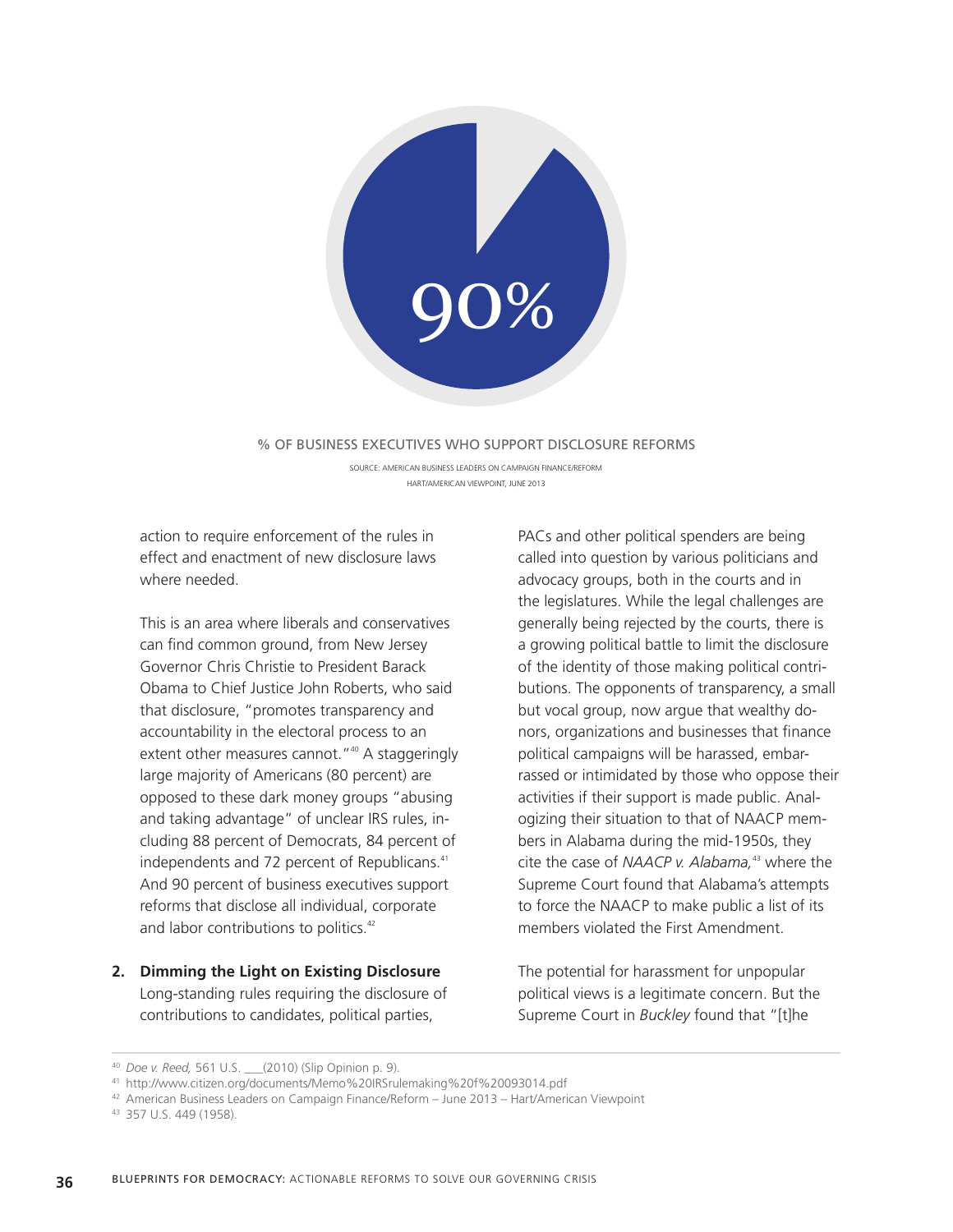**Laws must require the disclosure of the true sources of political spending to prevent wealthy contributors from using conduit organizations to hide their efforts to buy elections.**

governmental interests sought to be vindicated by [FECA's] disclosure requirements" are of sufficient importance "to outweigh the possibility of infringement, particularly when the 'free functioning of our national institutions' is involved."<sup>44</sup> Nevertheless, according to the *Buckley* Court:

There could well be a case, similar to those before the Court in *NAACP v. Alabama* and *Bates,* where the threat to the exercise of First Amendment rights is so serious and the state interest furthered by disclosure so insubstantial that the Act's requirements cannot be constitutionally applied. But no appellant in this case has tendered record evidence of the sort proffered in *NAACP v. Alabama.* Instead, appellants primarily rely on the clearly articulated fears of individuals, well experienced in the political process.…On this record, the substantial public interest in disclosure identified by the legislative history of this Act outweighs the harm generally alleged.<sup>45</sup>

Thus, according to the Court, the ability to grant an exemption from disclosure case-by-case based on specific facts is sufficient to protect the important interests at issue.<sup>46</sup> However, some activists worry that the current disclosure floor of \$200 may indeed discourage participation by small donors, while increasing compliance burdens for campaigns.

There are important substantive issues to be resolved with any disclosure system, such as what is the appropriate threshold for reporting individual contributions, so real reform must balance the Supreme Court's recognition of how disclosure furthers the interests of a democracy while protecting small donors.

#### **Elements of Effective Disclosure**

Depending on the specific context, there are several approaches to increasing transparency in the funding of our elections. Some involve working with campaign finance agencies to strengthen their rules and enforcement and others focus on changes to the law. In some cases, agencies may have to be taken to court to force them to enforce the laws as written.



Consider: a donor says he wants to give money to elect a candidate but will give through groups that claim not to be electing candidates. https://twitter.com/nickconfessore/status/603919417802645505

<sup>44</sup> 424 U.S. at 66.

<sup>45</sup>*Id.* at 71-72 (Citations and internal quotes omitted).

<sup>&</sup>lt;sup>46</sup> In fact, exemptions from disclosure have been granted in several cases. [SWP, Hall-Tyner]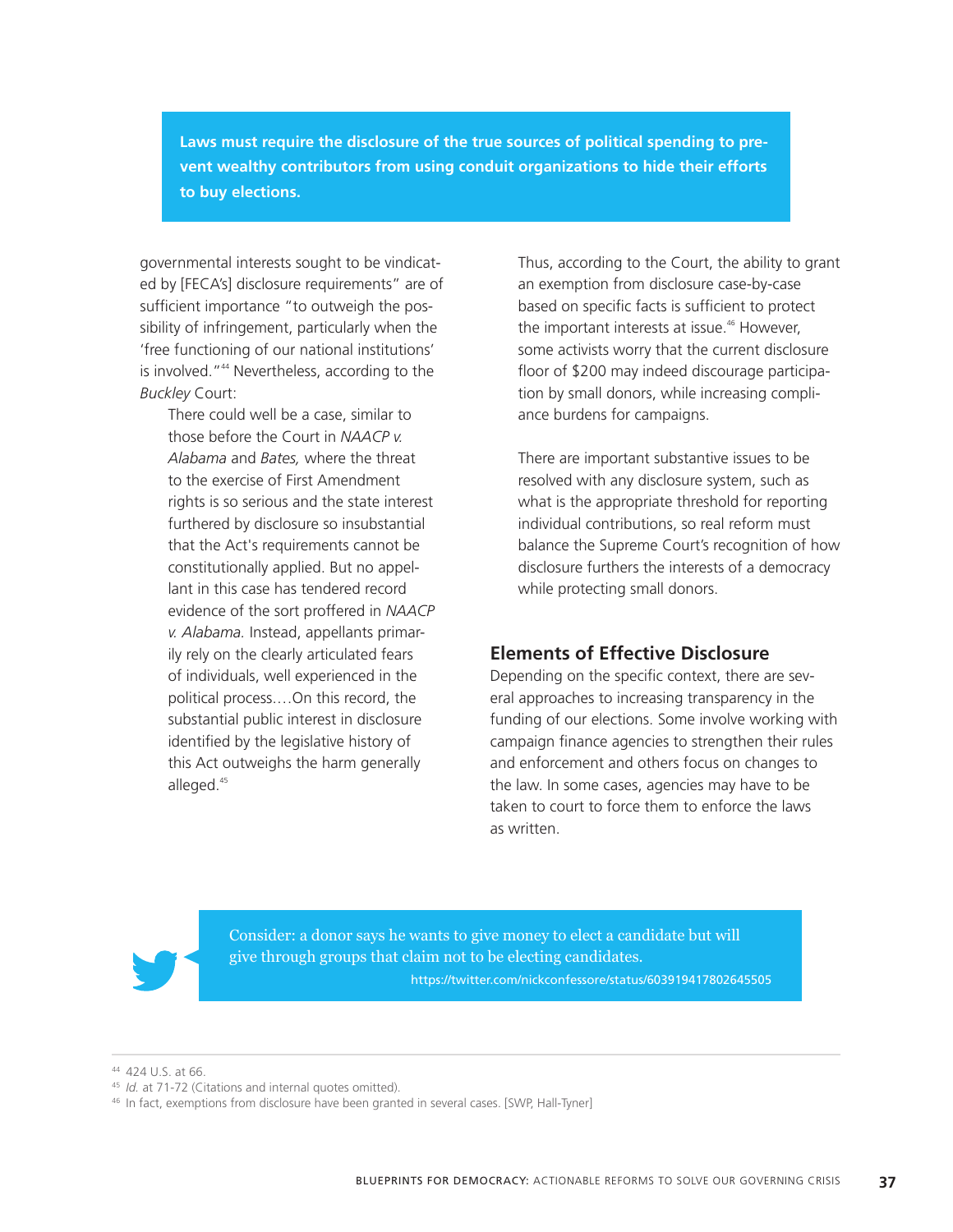#### **ELEMENTS OF EFFECTIVE DISCLOSURE**



There are a number of substantive issues to be considered when addressing disclosure, including the types of groups and activities covered, the level of disclosure and whether disclosure is transactional (e.g., applies to specific ads) or organizational (e.g., a group has to disclose all of its activity) or both. And while there is little current evidence of harassment due to the disclosure of large campaign contributions, the problem must be accommodated if such persecution arises. These are all important issues as they will impact the effectiveness of the disclosure rules and how vulnerable they are to constitutional challenges, as well as the level of support the reforms get.

**1. Defining Political Activity:** There should be no question that expenditures made by a candidates, political parties or PACs are election related. However, the funding of true issue advocacy unrelated to an election by individuals and non-political groups is not subject to campaign finance disclosure laws. Therefore, one of the ways organizations try to ensure donor anonymity is to claim that they are not actually involved in trying to influence elections. Opponents of transparency argue that unless an ad "expressly advocates" the election or defeat of a candidate by use of such words as "vote for," "elect" or "defeat," the First Amendment prohibits any requirement that the funders of the ads be disclosed.

However, while ads do have to be election related to fall within campaign finance disclo-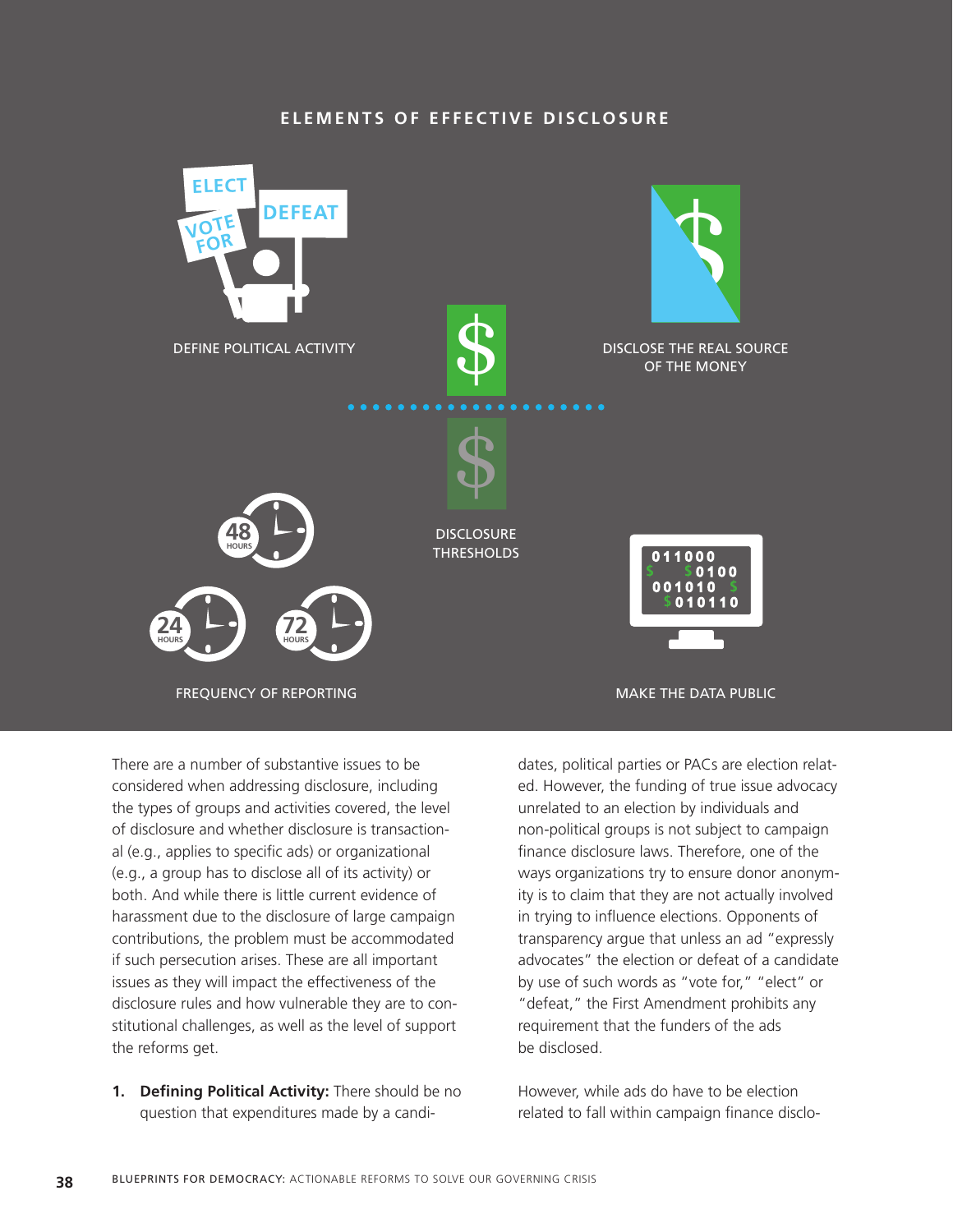sure rules,<sup>47</sup> the Supreme Court has never read disclosure laws so narrowly as to only apply to "express advocacy." For example, the Supreme Court upheld disclosure requirements as applied to broadcast ads that mention the name of a candidate within 30 days of a primary or 60 days of a general election and are targeted to the candidate's electorate.<sup>48</sup> Plus, when an organization coordinates an ad with a candidate, disclosure requirements can be applied to a much broader range of ads.

- **2. Disclosing the of Real Source of the Money:** As discussed above, laws must be enacted and/or enforced to require the disclosure of the true sources of political spending and to prevent wealthy contributors from using conduit organizations to hide their efforts to influence elections.
- **3. Disclosure Thresholds:** Most political organizations and candidates use software to keep their financial records, so it is possible to require public reporting of most contributions, regardless of amount. On the other hand, disclosure does implicate privacy issues and there are questions about the information value of reports that include the identity of the donor of every dollar, especially with large campaigns. Currently, at the federal level, a person's identity must be disclosed if, in the aggregate, he or she contributes in excess of \$200 to a candidate for an election or to a PAC or party committee in a year. Many states have lower thresholds for disclosure, while others have higher. Where the exact threshold is set requires the balancing of what would be the most useful type of data for the public to have to ensure true transparency with an individual's privacy interests and any burden on a political committee.
- **4. Frequency of Reporting:** Few would seriously argue that disclosing donors only after an election results in true transparency. To serve the function of providing voters with information about the candidates and the people who support them, there must be pre-election reporting. However, depending on the nature and length of campaigns, it may be practical to require more frequent reporting in an election year than in the year when an election is not taking place. In some reporting systems, political committees may only be required to report twice a year in years in which there is no election. Whether this is adequate may depend, in part, on when the campaigns actually start and the level of activity in a non-election year. Another option is requiring quarterly reports in non-election years, moving to monthly reporting in the election year. The most transparent systems require more frequent reports (e.g., within 72, 48 or 24 hours) for contributions to a candidate right before an election and for committees making independent expenditures.
- **5. Making the Data Public:** It is not enough to require candidates and political committees to gather the data and file reports. The law should also require that the reports be made publicly available on the Internet in searchable, downloadable form as soon as possible after filing. This means that the agency that is responsible for receiving and making public the reports must be sufficiently funded and staffed and should be prepared to work with the public and the press to sort and analyze the data as it comes in. Finally, all but the smallest and underfunded campaigns should be required to file the reports electronically. It is the only way to ensure information is made publicly available quickly and, since most campaigns fill out their reports using software, it is easier on the campaigns and the disclosure agency.<sup>49</sup>

<sup>47</sup> Ballot measure committees can be required to comply with disclosure rules. 48 *McConnell v. FEC,* 540 U. S. 93 (2003). *Citizens United,* 558 U.S. at 315-316.

<sup>&</sup>lt;sup>49</sup> Amazingly, candidates for the United States Senate are not required to file the reports electronically. The result is that the data about Senate candidates is made public weeks later than other candidates and at a higher cost to taxpayers.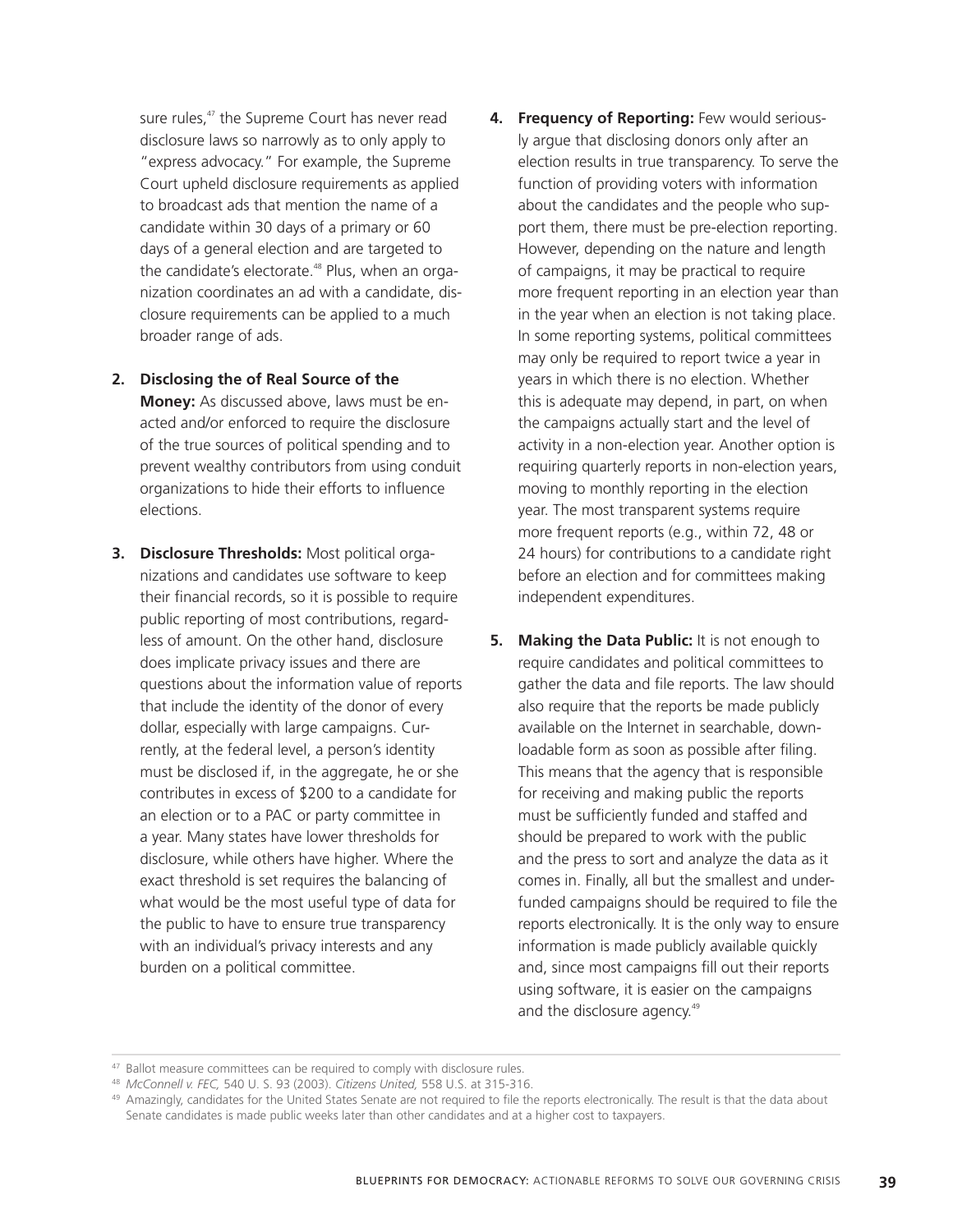# California's Fair Political Practices

#### **What contributor information must be disclosed and what triggers disclosure?**<sup>50</sup> For contributions of \$100 or more, a committee must disclose the name, address, occupation and employer of the contributor.<sup>51</sup>

#### **When do candidate and party committees file their disclosure reports?**

Most committees file semiannual reports disclosing contributions received and expenditures made in the preceding six months. The report deadlines are July 31 (for activity between January 1 and June 30) and January 31 (for activity between July 1 and December 31 of the preceding calendar year).

In addition to the semiannual reports, which are filed even in non-election years, committees must file two pre-election reports before primary and general elections. The deadlines for pre-election reports for the November 4, 2014 election were: October 5 (for activity between July 1 and September 30) and October 23 (for activity between October 1 and October 18).<sup>52</sup>

#### **In addition to the scheduled reports, are there any event-driven reports candidates and parties must file?**

Yes, depending on a committee's contributions and expenditures, it may be required to file additional reports. Here are a few examples:

For Candidate Committees:<sup>53</sup>

- Election Cycle Report: these reports cover certain activity in the 90-day window before an election. Candidate committees must report contributions aggregating \$1,000 or more from a single source within 24 hours of receipt;
- $\blacksquare$  \$5,000 Report: for any time outside of the 90-day window before an election, candidate committees must report contributions of \$5,000 or more within 10 business days of receipt.

For Party Committees:<sup>54</sup>

- **n** Election Cycle Report: these reports cover certain activity in the 90-day window before an election and reports must be filed within 24-hours of the triggering event. These events include: receipt of contributions aggregating \$1,000 or more from a single source; making certain independent expenditures of \$1,000 or more; making a contribution of \$1,000 or more in connection with a candidate or ballot measure or to another party committee and contributions of \$1,000 or more to a ballot measure committee.
- Issue Advocacy Report: In the 45 days before an election, if a party committee receives a payment (or promise of payment) of \$50,000 or more, for a communication that identifies a state candidate but does not expressly advocate for the election or defeat of that candidate, the committee must disclose the payment within 48 hours.

<sup>&</sup>lt;sup>50</sup> http://fppc.ca.gov/manuals/manual1state.pdf<br><sup>51</sup> http://www.fppc.ca.gov/bulletin/007-Dec-2014StateContributionLimitsChart.pdf<br><sup>52</sup> http://www.fppc.ca.gov/filingschedules/2014/state/november/2014%2001%2011-4%20State%20 reporting period for the second pre-election report ends 17 days before the election, with the report due no later than 12 days before

the election.<br><sup>53</sup> These requirements only apply to candidates who have reached the \$50,000 contribution or expenditure threshold. These candidates are also required to file electronically.

<sup>54</sup> http://www.fppc.ca.gov/filingschedules/2014/state/november/2014%2004%2011-4%20PP%20cfdhlchw.pdf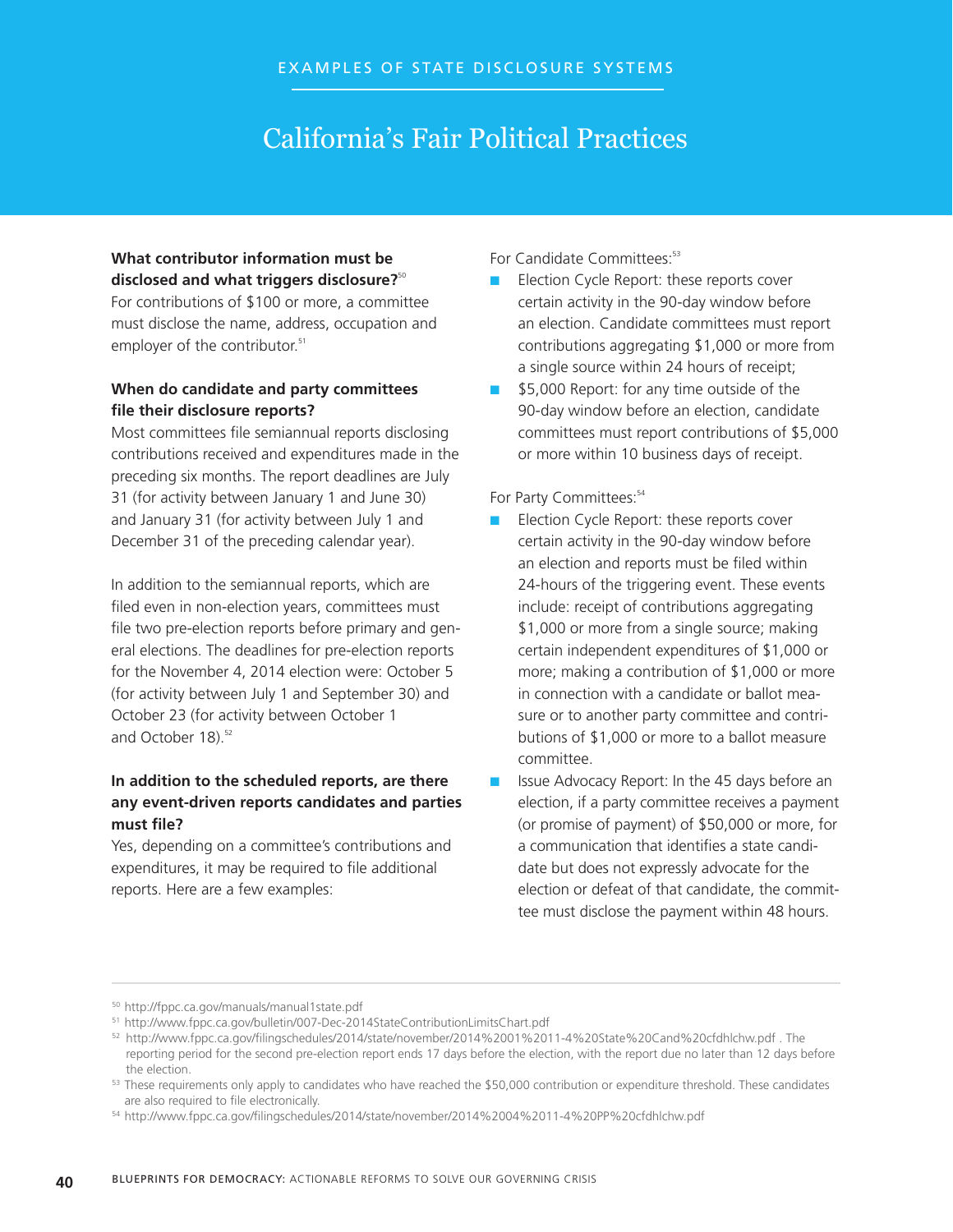

#### **Dark money**

In an effort to shine light on the underlying sources of dark money contributions—and millions of dollars flowing into the state's elections through nonprofit organizations—the California Assembly amended the state's laws in 2014. $55$  The new law requires "multipurpose organizations" to provide some disclosure if they meet a threshold of political activity in California. The law is intended to capture the political spending—and the source of that spending—of organizations that typically receive and spend money for purposes other than political activity in California and to keep these organizations from becoming conduits for dark money.

#### **What is a multipurpose organization?**

A multipurpose organization typically receives and spends money for purposes other than making political expenditures in California. Multipurpose organizations include:

- Nonprofit organizations
- Federal and out-of-state PACs
- $\blacksquare$  Trade and professional associations
- Civic and religious organizations
- Fraternal societies
- **Educational institutions**

These organizations may occasionally engage in political activity in the state. When this activity reaches the monetary thresholds established by the new law, a multipurpose organization is required to register as a political committee, disclose its political expenditures and the underlying source of those expenditures.

**Under the new law, when will a multipurpose organization be required to register as a political committee and disclose its donors?** California law now requires a multipurpose organi-

zation to register as a political committee and disclose its donors in the following circumstances:

- $\blacksquare$  The organization receives donations of \$1,000 or more specifically for political purposes;
- $\blacksquare$  The organization makes contributions or expenditures of more than \$50,000 in a period of 12 months or
- $\blacksquare$  The organization makes contributions or expenditures of more than \$100,000 in a consecutive four-year period.

#### **Is the multipurpose organization required to disclose all of its donors?**

No, only the following donors must be disclosed:

- $\blacksquare$  Donors who made payments to the organization specifically for political purposes in California;
- Donors who knew all or a portion of their contribution would be used for political purposes in California;
- If the first two categories do not capture the full amount of the organization's political expenditure or contribution, the organization must disclose its most recent donors until the full amount of the expenditure is accounted for.

55 http://www.fppc.ca.gov/forms/2014/059-11-2014%20Campaign%20Changes%202014.pdf http://www.fppc.ca.gov/factsheets/057-8-2014\_Multipurpose\_Organizations.pdf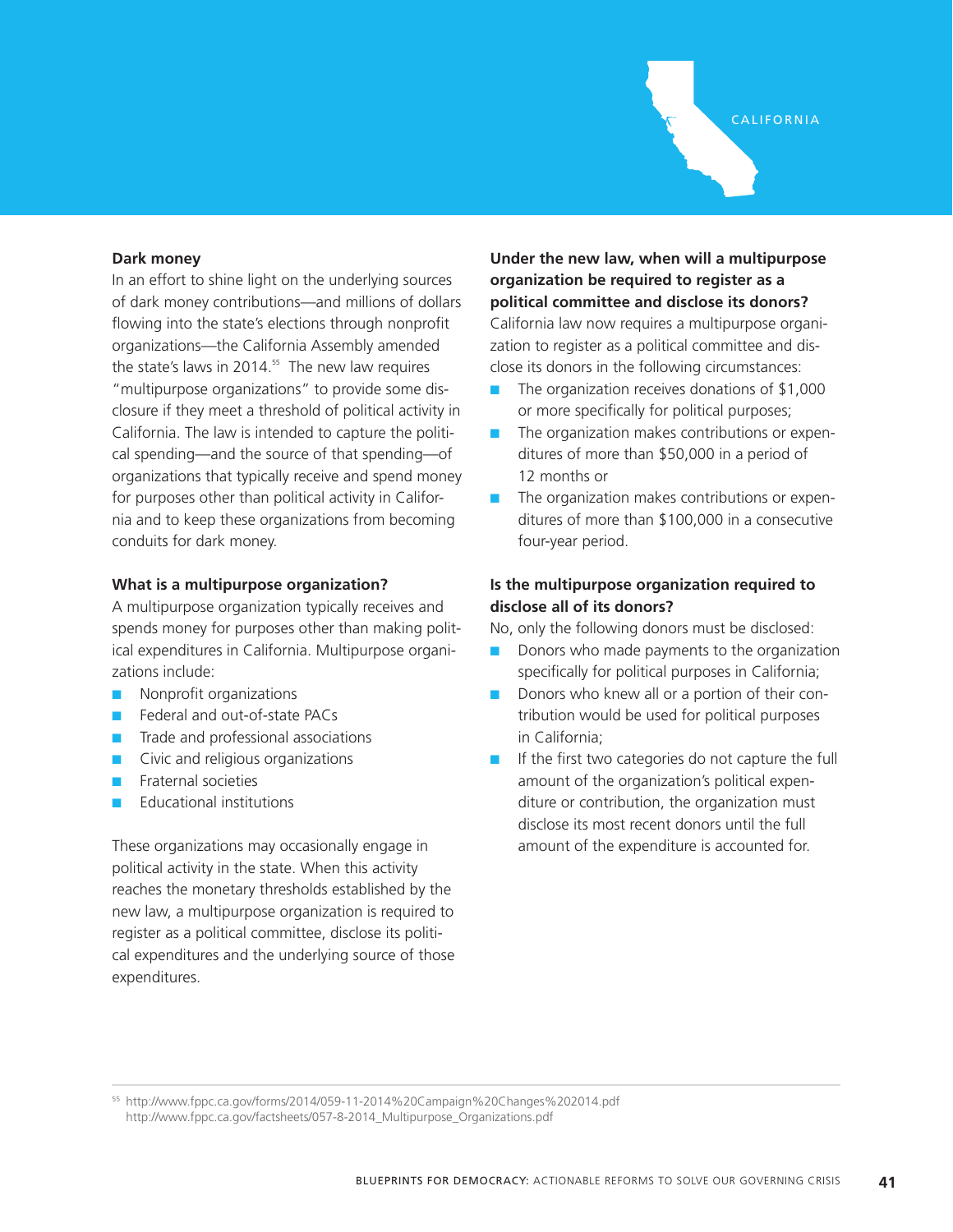## Washington State's Public Disclosure Commission

Washington State's Public Disclosure Commission (PDC) was established in 1972 when voters passed Initiative 276—the "Washington Public Disclosure Act"—by an overwhelming majority, with 72 percent in favor of the law. Since its creation, the PDC has become a model of how to disseminate campaign finance data to the voting public, hailed by the Campaign Disclosure Project as offering the most accessible and user-friendly database of campaign finance information of any state.<sup>56</sup> The following describes some of the features and services offered by the PDC.

#### **What is the public disclosure database?**

Like many other states, Washington makes all campaign contributions and expenditures publicly available in an online database. As with other, similar systems, the PDC's database allows users to search for contributions to, and expenditures by or on behalf of, candidates using several different search criteria.

#### **What search criteria can be used?**

These criteria include searching based on contributors' names and zip codes, or by the date or dollar amount of the contribution.

#### **Are there other features available to help make the funding of Washington state elections more transparent?**

Yes, the PDC also offers a number of features that significantly increase the database's usefulness to journalists, researchers and members of the public:

**1. Data grouping and stratification:** In addition to listing all filed contributions and expenditures, the PDC allows users to break down the

data using several different criteria. For example, its public database of contributions not only lists the total amount raised or spent in all state elections (including referenda), but also allows users to group the data using other variables, such as by contributor type (e.g., individual, PAC, corporate), candidates' parties, or whether expenditures were made in support of or in opposition to a candidate.

- **2. Data visualization:** The PDC's website can automatically generate data visualizations (such as pie charts and bar graphs) using the information in the database, even enabling users to generate their own charts and graphs based on user-defined parameters. For example, users can generate pie charts to show the breakdown of campaign expenditures in a given election year and further narrow the chart's dataset to specific candidates, organizations or elected positions. (See Figure 1.)
- **3. Exportability:** For many social scientists and other researchers, publicly disclosed campaign finance data can be an invaluable resource for studying the influence of money on campaigns and elections. The PDC's database integrates buttons that allow users to export the data on their screen into a number of different formats, including PDF and CSV files, the latter of which is compatible with Microsoft Excel and most statistical software packages. By allowing users to export its campaign finance data quickly and efficiently for use in other programs, the PDC enables researchers to organize and analyze the data in greater depth while avoiding the time and cost associated with manual data entry.

<sup>56</sup> http://www.campaigndisclosure.org/gradingstate/accessfindings.html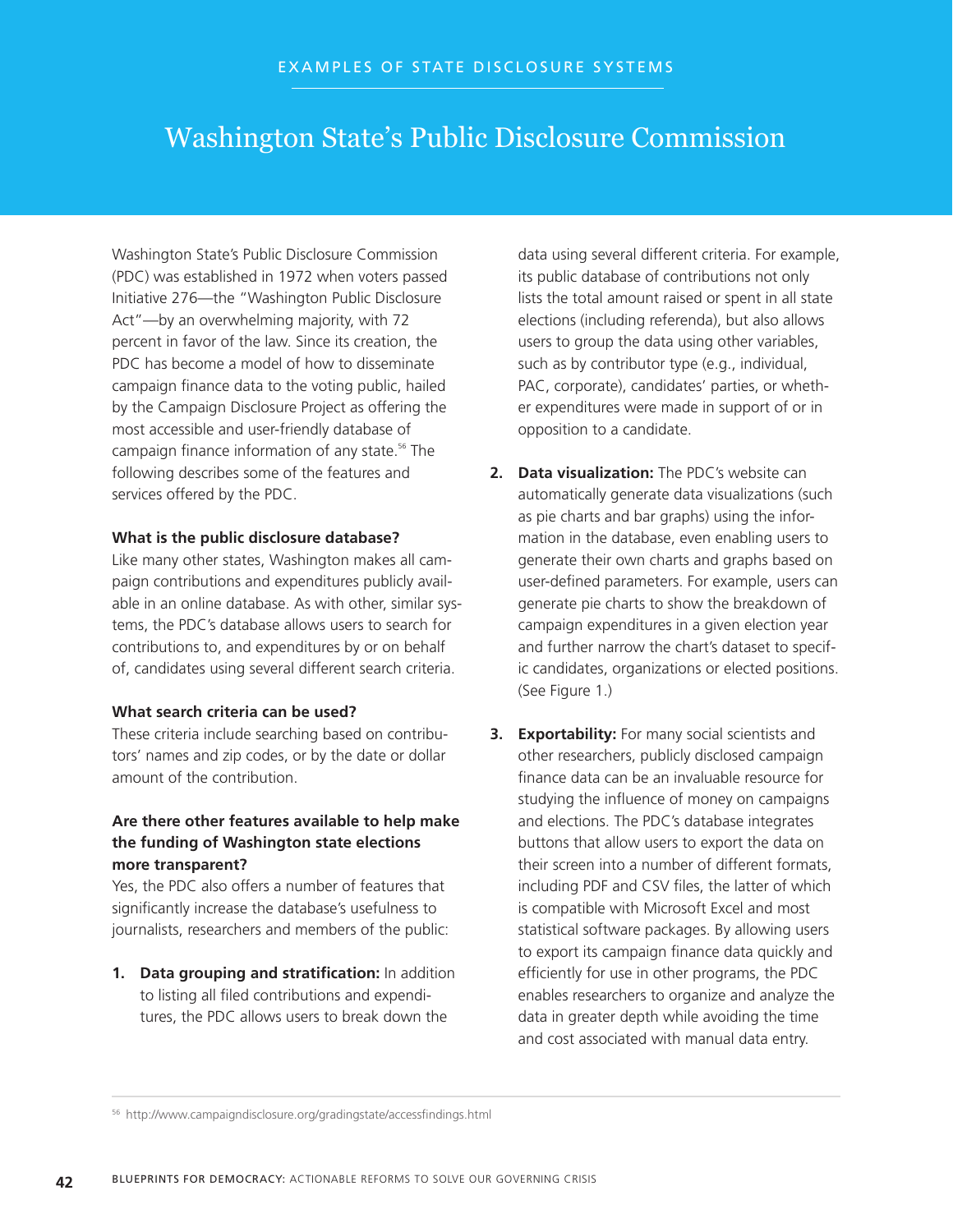

#### **CONTRIBUTION TOTALS FOR CONTINUING COMMITTEES FOR 2014: \$19,595,981.59**

| <b>CONTRIBUTOR TYPE</b> | <b>AMOUNT</b>  |  |
|-------------------------|----------------|--|
| Anonymous               | \$3,027.21     |  |
| <b>Business</b>         | \$3,924,730.36 |  |
| <b>PAC</b>              | \$4,072,067.07 |  |
| Individual              | \$5,846,744.88 |  |
| Caucus                  | \$1,785,150.00 |  |
| Other                   | \$2,281,814.30 |  |
| Party                   | \$1,300.00     |  |
| Self                    | \$0.00         |  |
| Minor Party             | \$0.00         |  |
| Union                   | \$1,681,147.77 |  |

Grid above shows contribution totals from all contributor types





Chart above shows contributor types with four percent or more of total contributions

Figure 1: A table describing contribution amounts to PACs stratified by contributor type and an automatically-generated pie chart illustrating the breakdown.

**4. Last-minute contributions:** Under

Washington law, contributions in excess of \$1,000 that occur less than either 7 days (for primary elections) or 21 days (for general elections) prior to the election constitute "last minute contributions" (LMCs). Rather than only listing them alongside other contributions in the database, the PDC separates out LMCs to candidates on a dedicated page in order to increase access to information that is otherwise much more likely to escape scrutiny in the days leading up to an election.

**5. Widgets:** Integrated into the disclosure database are a number of "widgets"—reproducible code that media outlets and private citizens can integrate into their own websites—that detail financial data from a given campaign or election. Using these widgets, journalists, bloggers and other members of the community can quickly and easily include illustrative statistics that update automatically with data from the PDC.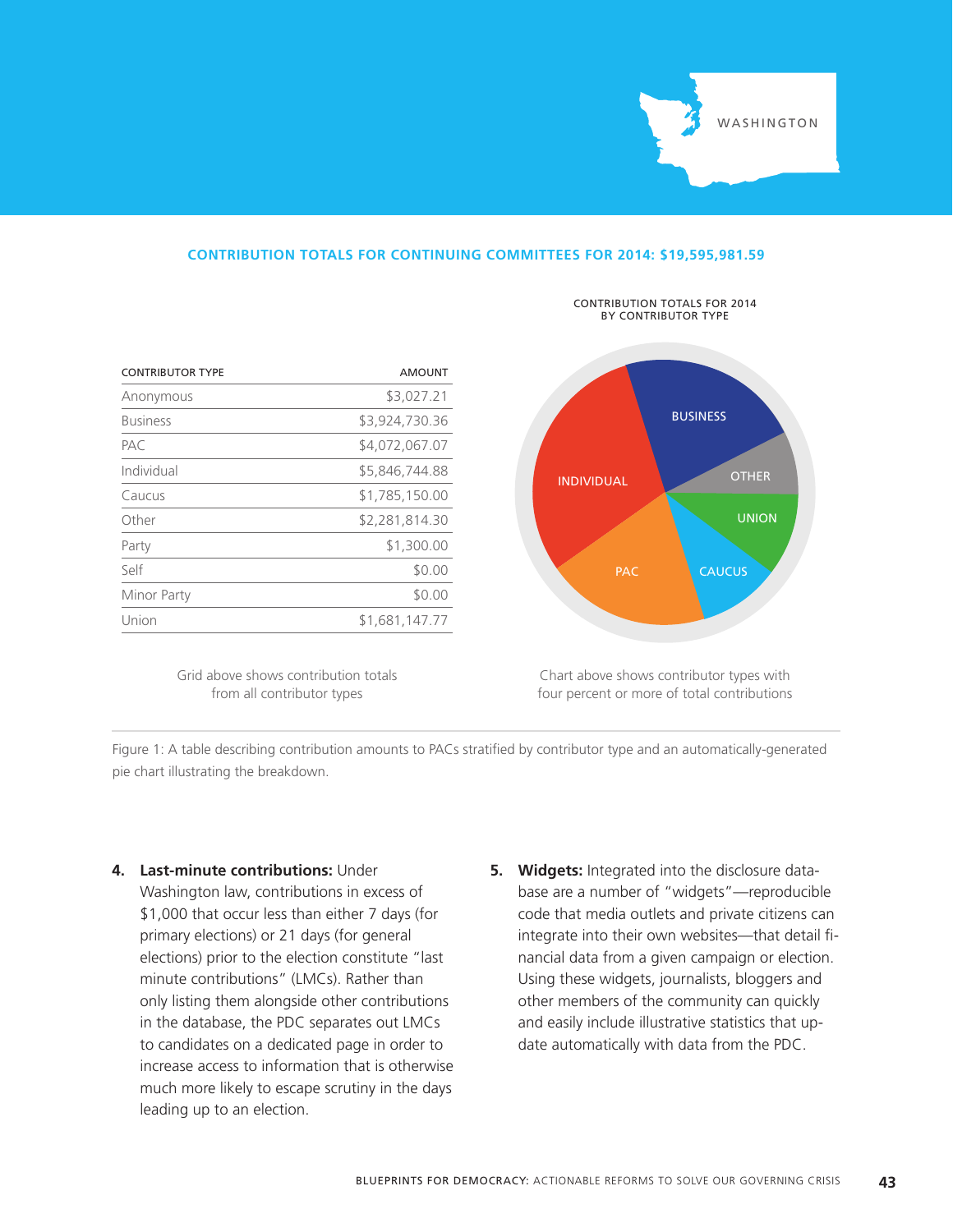# Washington State Public Disclosure Commission





In FY14, 116 complaints were received and the Attorney General referred five citizen action letters for investigation. The majority of the allegations were related to campaign finance disclosure, confirming that the public is monitoring the data collected by the Commission.

#### STATUS OF FY14 COMPLAINTS:

| Under review                     | 72 |
|----------------------------------|----|
| Formal investigations undertaken | 30 |
| Closed/minor action              | Б  |
| Returned/no action               | 13 |

Figure 2: An excerpt from the enforcement section of the PDC Annual Report for FY2014

#### **What other reports, summaries and studies are available?**

Beyond simply reporting contributions and expenditures, the PDC also prepares and publicizes reports intended to provide a more "holistic" view of the role money plays in state elections:

**1. "Most Money" journal:** The PDC produces and periodically updates a "Most Money" journal, which provides historical context and longitudinal data on the amount of money raised and spent in Washington elections. The journal includes lists detailing (from 1976 onward), among other things, the candidates for state offices who raised and spent the largest

amounts of campaign funds, the most expensive state elections and the candidates who have spent the largest and smallest amounts on their campaigns.

**2. Annual reports:** Every fiscal year, the PDC releases an annual report summarizing its activities and the campaign finance-related resources it makes available to the public. This report includes statistical overviews of the year's campaign spending and fundraising, descriptions of Commission rulemakings and other regulatory actions, and summaries of enforcement actions and litigation taken in response to citizen complaints. (See Figure 2.)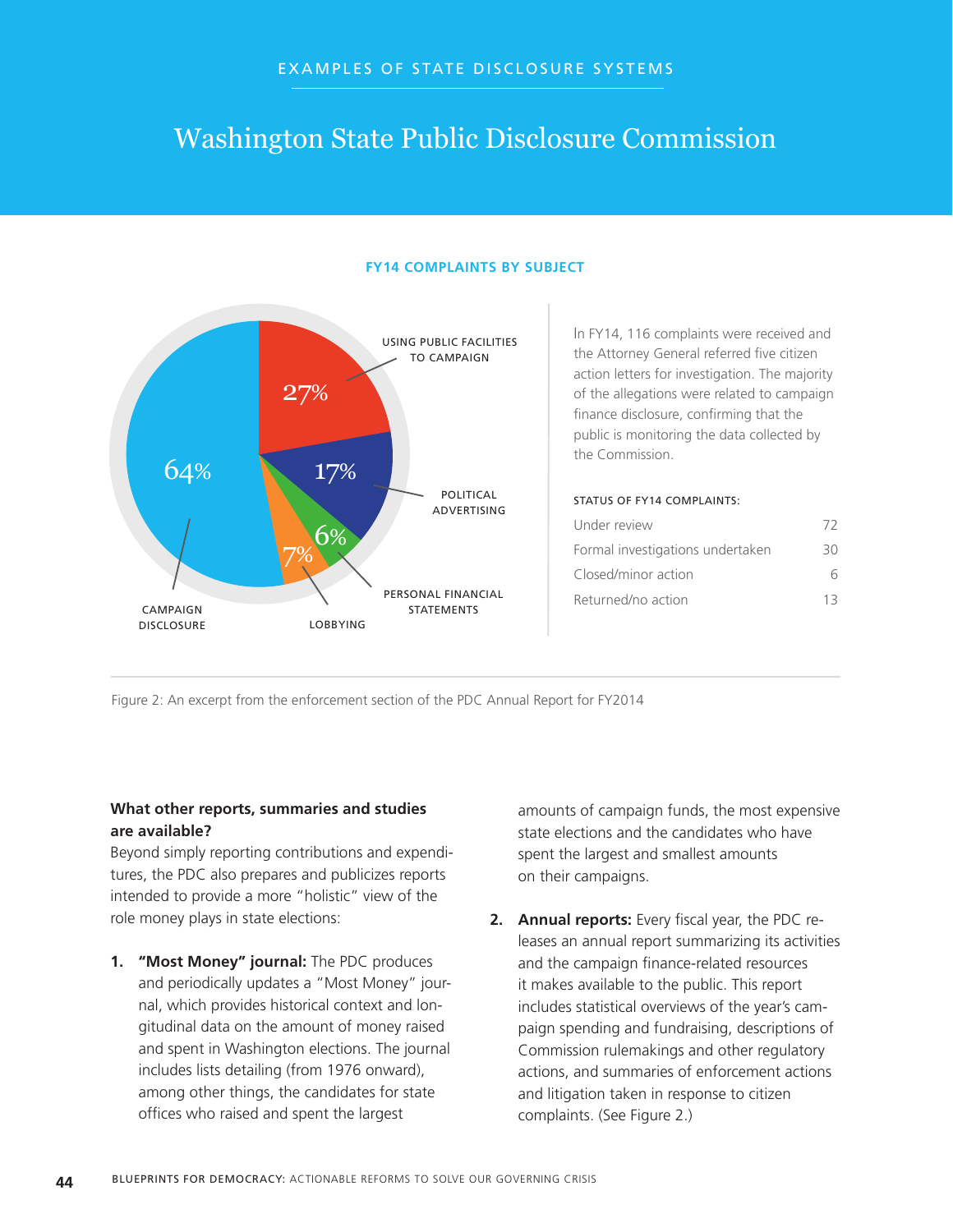

#### **WASHINGTON STATE TOTALS**

FOR ALL CANDIDATES: \$25,145,615.35



Figure 3: An example of a PDC money map, showing contribution totals by county for the 2012 WA Governor's race.

- **3. PACronyms:** Since official campaign filings and other disclosure data often make use of organizational acronyms and technical terms that are unfamiliar to most members of the public, the PDC publishes and maintains an index of "PACronyms." This index lists all registered political committees alongside the acronyms with which they are associated in official filings, as well as the full names, addresses and contact information for the PACs themselves.
- **4. Money maps:** One of the unique features offered by the PDC is its money maps, which geographically break down contribution totals for gubernatorial and legislative elections, as well as statewide ballot initiatives, and then display the contribution data projected onto a county map of the state. (See Figure 3.) Visual representations of data allow members of the public to quickly discern and understand patterns and trends in data that otherwise may be less apparent.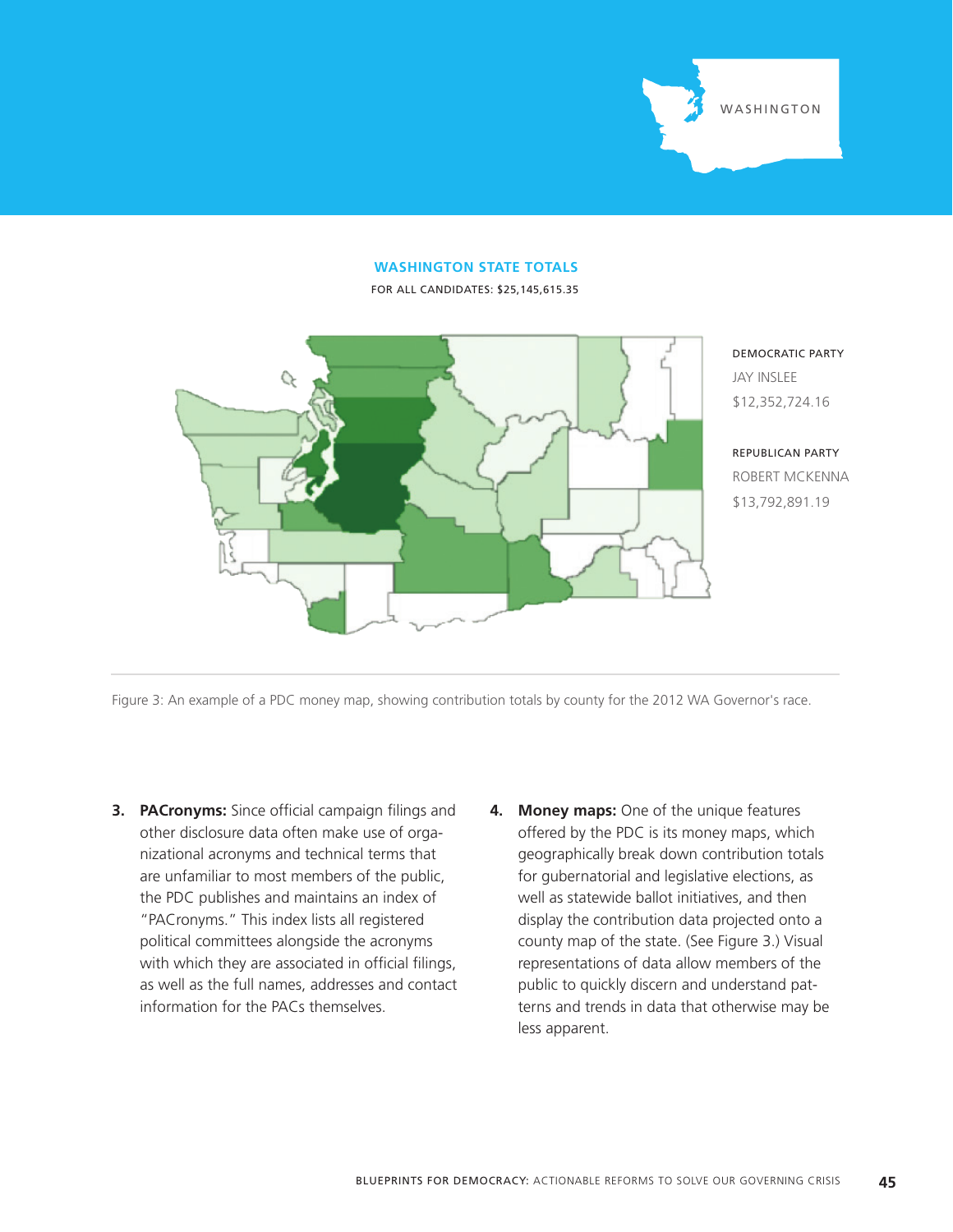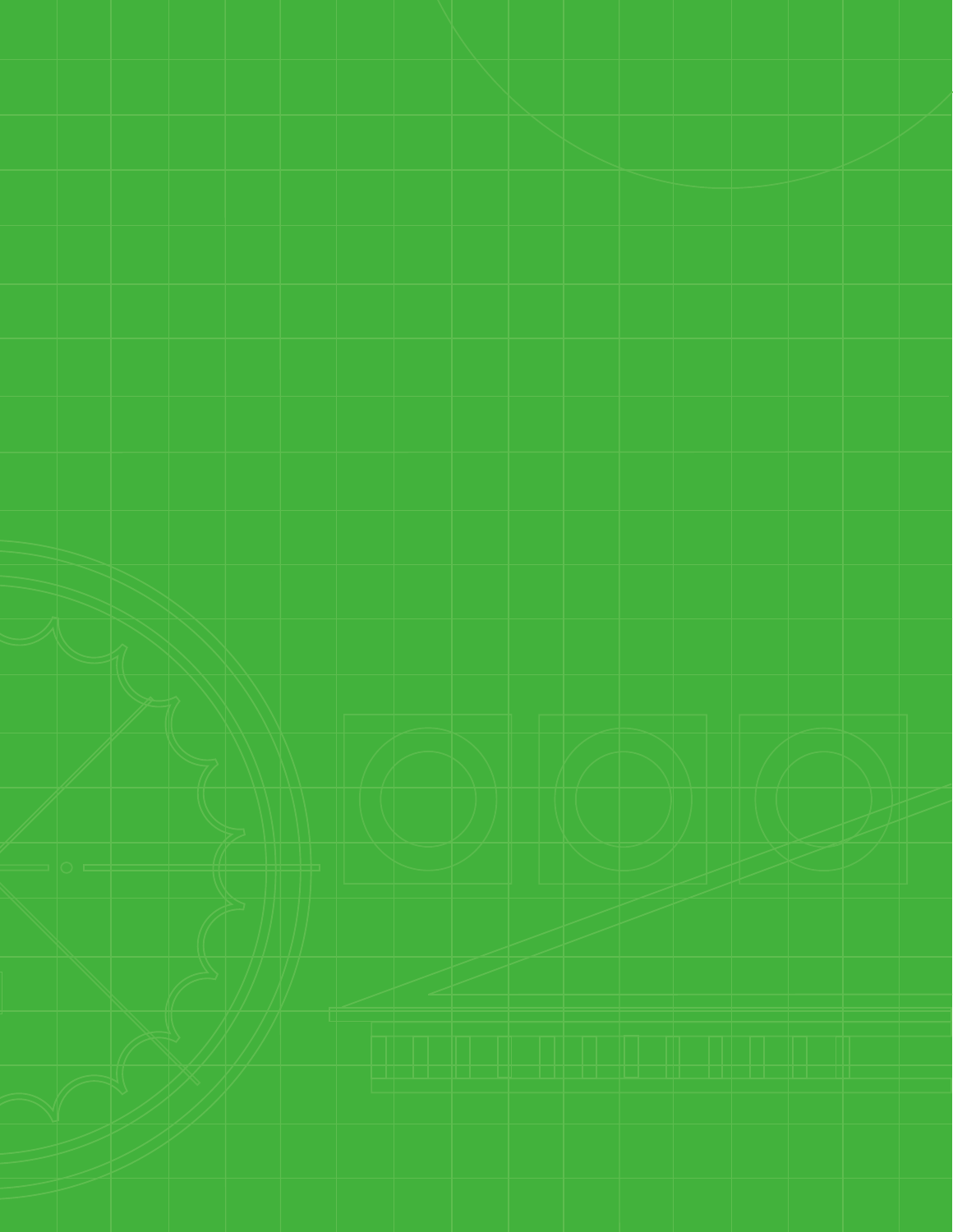# everyone plays by common-sense rules

#### **ETHICS RULES RELATING TO ELECTION FUNDING**

#### **Regulating Gifts to Elected Officials**

Most jurisdictions have ethics rules limiting or prohibiting elected officials from accepting gifts, meals, travel or other "benefits" from outside sources, including lobbyists. Rules that require gifts or benefits received to be reported exist at the federal level and in many states and localities. (Political contributions are generally exempted from the definition of gift.) These laws should be regularly reviewed to ensure that they not only prevent actual corruption, but also the appearance of corruption and provide complete transparency for any favors. From the public's perspective, the acceptance of any gift or benefit from someone seeking favor with an elected official may raise the potential for corruption. Therefore, the definition of a gift, deciding who may give a gift and the limit on what can be accepted, and ensuring



**The acceptance of any gift or benefit from someone seeking favor with an elected official may raise the potential for corruption.**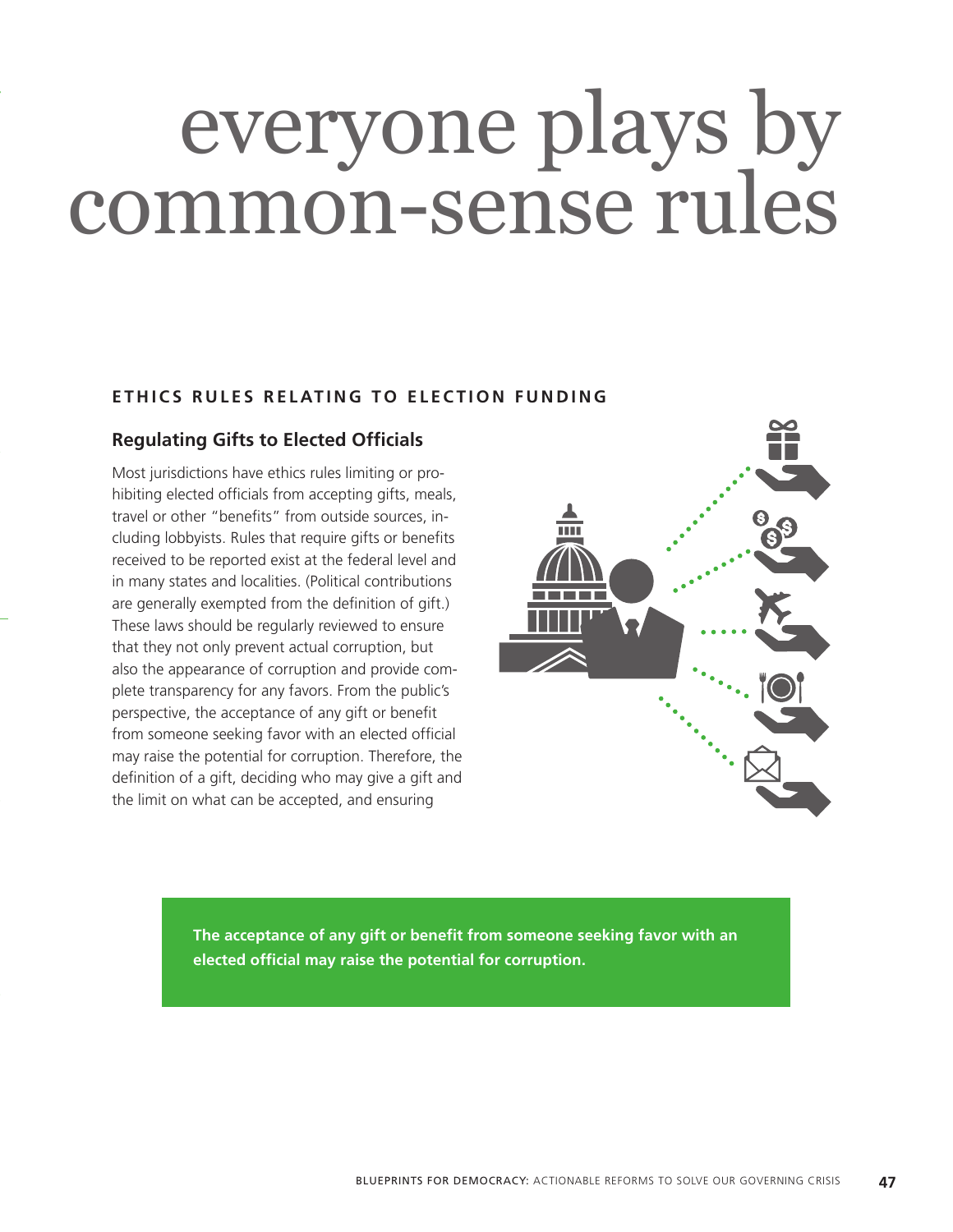





transparency, will all impact the public's confidence in their elected leaders. When setting the limit for the acceptance of gifts by elected officials, consideration should be given to whether it should ever be acceptable for an elected official to accept a gift of any value from a lobbyist or anyone seeking to influence the official. In fact, given the unique role elected officials have in our democracy, thought should be given to whether an elected official should ever accept a gift from any source other than a family member or someone with a close personal relationship unrelated to the office the elected holds.

#### **The Ethics of Soliciting and Accepting Political Contributions While Legislating**

Campaign finance laws regulate the conduct of individuals, organizations, corporations, political committees and candidates in the context of elections for public office by limiting or prohibiting certain contributions to candidates. At the same time, ethics rules for elected officials generally set the limits on gifts they can accept, but do not cover campaign contributions. This means that an individual seeking influence with an elected official may be prohibited from buying the elected official a \$200 gift, but can make a contribution of \$200 (or more) to their political campaign. Other ethics rules that apply to candidates may include:

- **n** Restrictions on soliciting or receiving contributions on government property;
- **n** Prohibitions on use of government property to campaign;
- **n** Restrictions on receipt of honoraria.

**Ethics rules for elected officials generally set the limits on gifts they can accept, but do not cover campaign contributions.**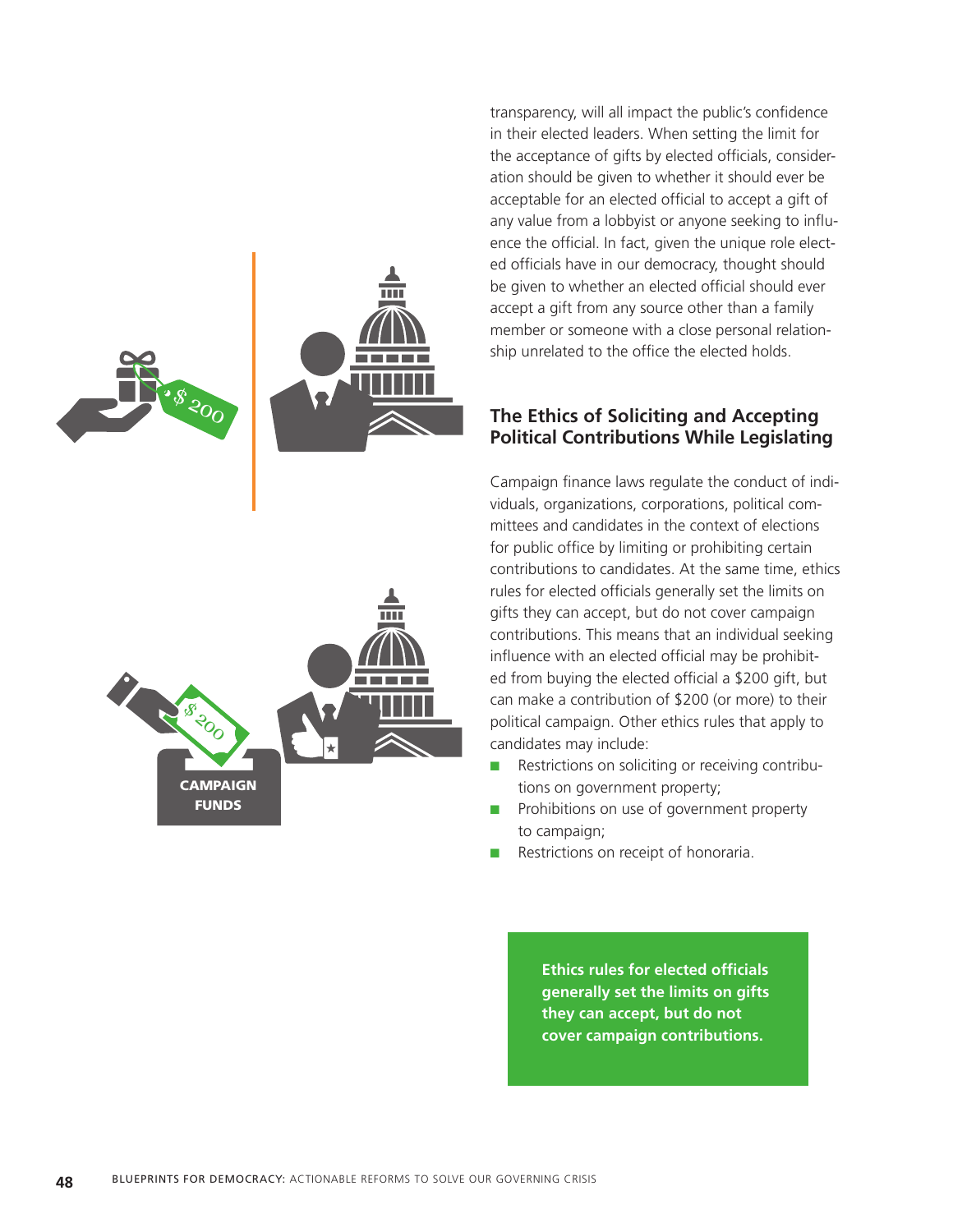#### **EXAMPLE OF ETHICS RULES** RELATING TO ELECTION FUNDING

# California

#### **Are there fundraising and campaign restrictions that apply to elected officials once in office?**

Yes, the following restrictions are intended to curb the misuse of office and public funds:

- **n** Contributions may not be received or delivered in the California Capitol or in a state office building;<sup>57</sup>
- $\blacksquare$  Elected officials may not use state office equipment, staff time and other public resources for campaign purposes.<sup>58</sup>

#### **Are elected officials and candidates required to disclose potential conflicts of interest?**

Yes, candidates and elected officials must file a Statement of Economic Interest, disclosing their personal assets and income.<sup>59</sup> This disclosure is intended to help identify potential conflicts of interest. Additionally, elected officials with a prohibited conflict of interest may not participate in making a governmental decision or use his or her office to influence that decision.<sup>60</sup>

#### **Are there gift and honorarium payment restrictions for elected officials and candidates?** <sup>61</sup>

**CALIFORNIA** 

Yes, the following restrictions apply to elected officials and candidates:

- Elected officials and candidates may not accept gifts aggregating more than \$460 (2015-2016 limit) in a calendar year from a single source;
- $\blacksquare$  Elected officials and candidates may not accept gifts aggregating more than \$10 per month from a lobbyist;
- **n** Payment or reimbursement for travel is generally considered a gift and subject to the gift limits and
- $\blacksquare$  Elected officials and candidates may not accept honorarium payments. This includes any payment made in consideration for a speech given, article published or attendance at a public or private event.

<sup>&</sup>lt;sup>57</sup> Gov. Code § 84309<br><sup>58</sup> Gov. Code § 8314<br><sup>59</sup> http://www.fppc.ca.gov/forms/700-14-15/Ref%20Pamphlet%202014-2015.pdf<br><sup>60</sup> http://www.fppc.ca.gov/factsheets/StateGiftFactSheet2015.pdf<br><sup>61</sup> http://www.fppc.ca.gov/factshe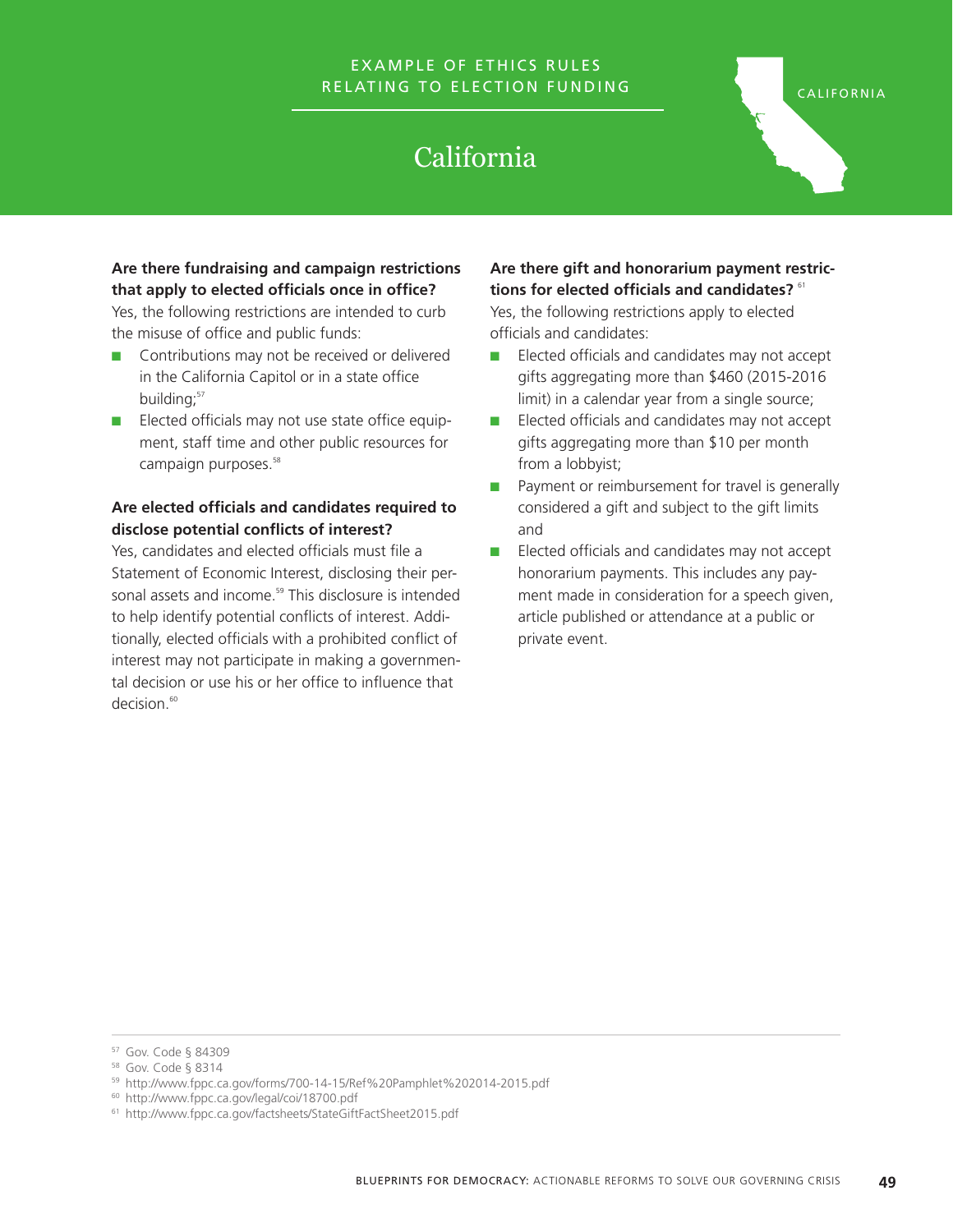

#### LOBBYISTS AND ELECTION CAMPAIGNS

#### **Contribution Restrictions and Disclosure**

Putting aside the practice of lobbying as it has evolved, or at least as it is perceived by the public, a lobbyist is someone who tries to influence government officials to make decisions for or against something, usually acting as a representative of a particular interest group. $62$  With that simple definition, it is fair to say that a lobbyist is exercising the First Amendment right "to petition the Government for a redress of grievances," which is fundamental to our democracy. The problem is not that we have lobbyists; it is the tools and methods they use to persuade our elected representatives to take whatever action they are advocating.

Rather than relying on the persuasiveness or soundness of the merits of their case, or even the argument that they are representing the will of the legislator's constituents, too many lobbyists depend on the ability to make or control large political contributions, which can be used as a promise or threat. This promise of financial support or threat of financial opposition usually comes from special interests with little or no direct ties to the legislator's real constituents. Acting in this way, lobbyists are not just "petitioning the Government for a redress of grievances." Rather, they are undermining representative democracy by wielding disproportionate power through political contributions to try to ensure that their "petitions" are heard and their "grievances" rise above the interests of the elected official's real constituents.

The federal government, as well as most states and many local governments, have laws regulating paid lobbyists.<sup>63</sup> While the definition of lobbyist as well as the nature of the regulations varies, these

### **IF YOU CHOOSE TO LOBBY YOU NEED TO ABSTAIN FROM CAMPAIGN CONTRIBU-TIONS. IT'S YOUR CHOICE EITHER WAY. BUT YOU HAVE TO CHOOSE ONE, NOT BOTH.**

- JACK ABRAMOFF, NOTORIOUS FORMER LOBBYIST

<sup>62</sup> See, http://www.merriam-webster.com/dictionary/lobbying

<sup>63</sup> See, *How States Define Lobbying and Lobbyist,* National Conference of State Legislatures, http://www.ncsl.org/research/ethics/50-state-chart-lobby-definitions.aspx. (Last visited 8/10/2015) NCSL notes that its "table is intended to provide general information and does not necessarily address all aspects of this topic." Moreover, it "reflects in summary form statutes in effect as of 12/31/13 or statutes set to take effect shortly thereafter."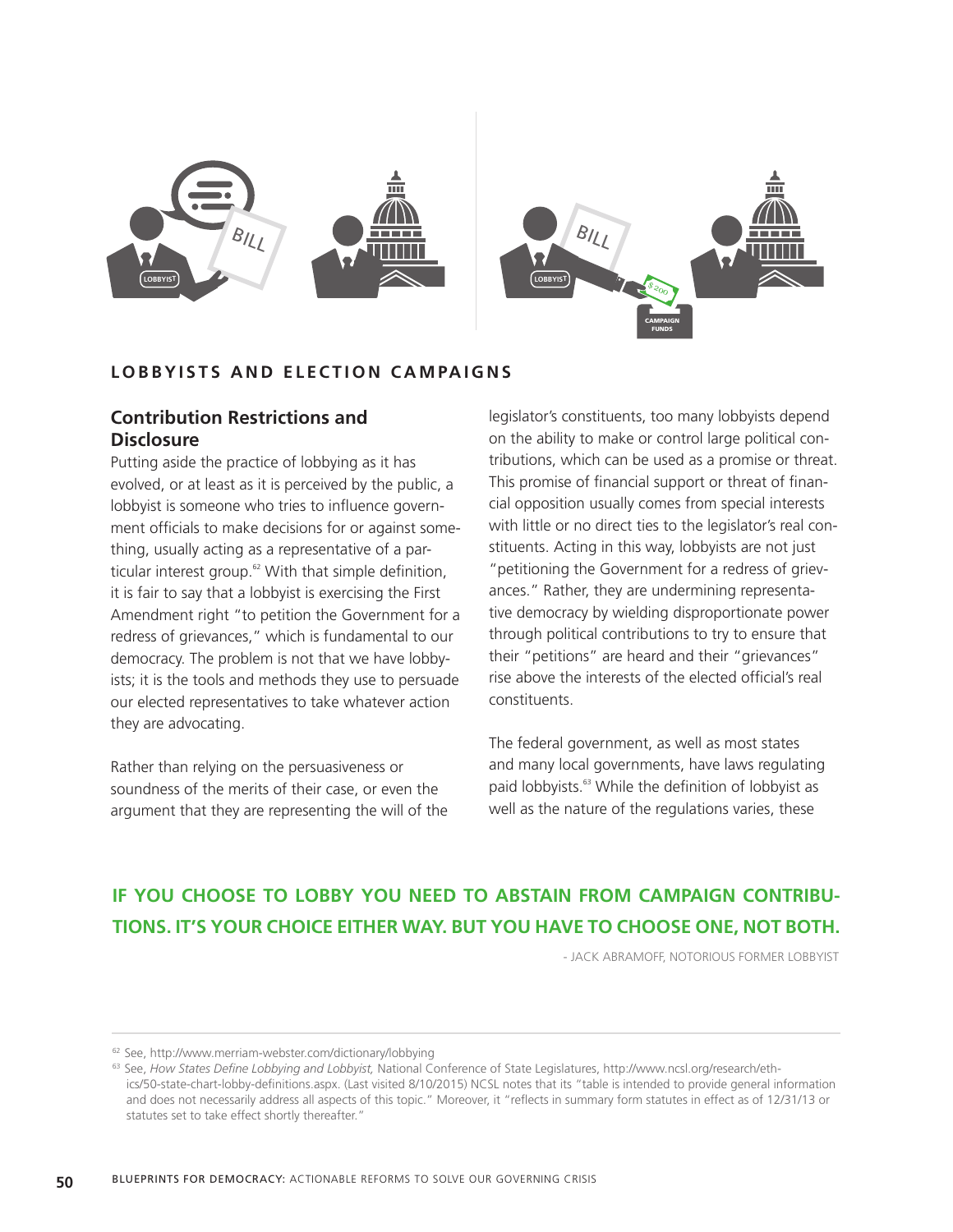**The problem is not that we have lobbyists; it is the tools and methods they use to persuade our elected representatives to take whatever action they are advocating.**

laws generally require lobbyists and/or their clients to register and report certain lobbying activities, including money spent on lobbying and the issues or bills being lobbied. Some laws also require lobbyists to separately report political contributions or place additional limitations as to amount or timing of political contributions. Some states prohibit lobbyist contributions altogether. For example, in South Carolina (see page 52), elected officials may not accept contributions from lobbyists registered to lobby their office. Likewise, candidates may not accept contributions from lobbyists registered to lobby the office the candidate seeks. The laws are aimed at preventing the real or apparent corruption that can arise when the special relationship lobbyists have with elected officials is combined with political contributions. Lobbying reforms directed at the potential corrupting influence of political contributions may include:

- Broad definition of lobbying activity;
- Low thresholds for triggering registration as a lobbyist or lobbying firm;
- Regular and detailed reporting of lobbying activity, affiliations and standardized descriptions of issues and bills;
- **n** Separate reporting of direct political contributions, as well as fundraising of lobbyists, lobbying firms and those who employ lobbyists and
- $\blacksquare$  Separate limits or prohibitions on lobbyist contributions.

While some jurisdictions separately limit or prohibit lobbyist contributions, there are also proposals for ethics rules that set the parameters for permissible activities of elected officials who accept political contributions or other support from those seeking influence or access. For example, reforms that have been proposed include:<sup>64</sup>

- $\blacksquare$  Prohibiting elected officials from fundraising from lobbyists or their paying clients;
- $\blacksquare$  Prohibiting elected officials from taking actions to benefit special interests that provide them with large contributions and
- Preventing the expectation of obtaining a lobbying position from influencing an elected official's or senior staff's decision-making while in office by enacting stringent "revolving door" rules prohibiting employment as a lobbyist for up to five years after leaving office.

<sup>64</sup> These provisions are part of a reform proposal entitled The American Anti-Corruption Act https://represent.us/wp-content/up loads/2015/04/AACA-Full-Provisions.pdf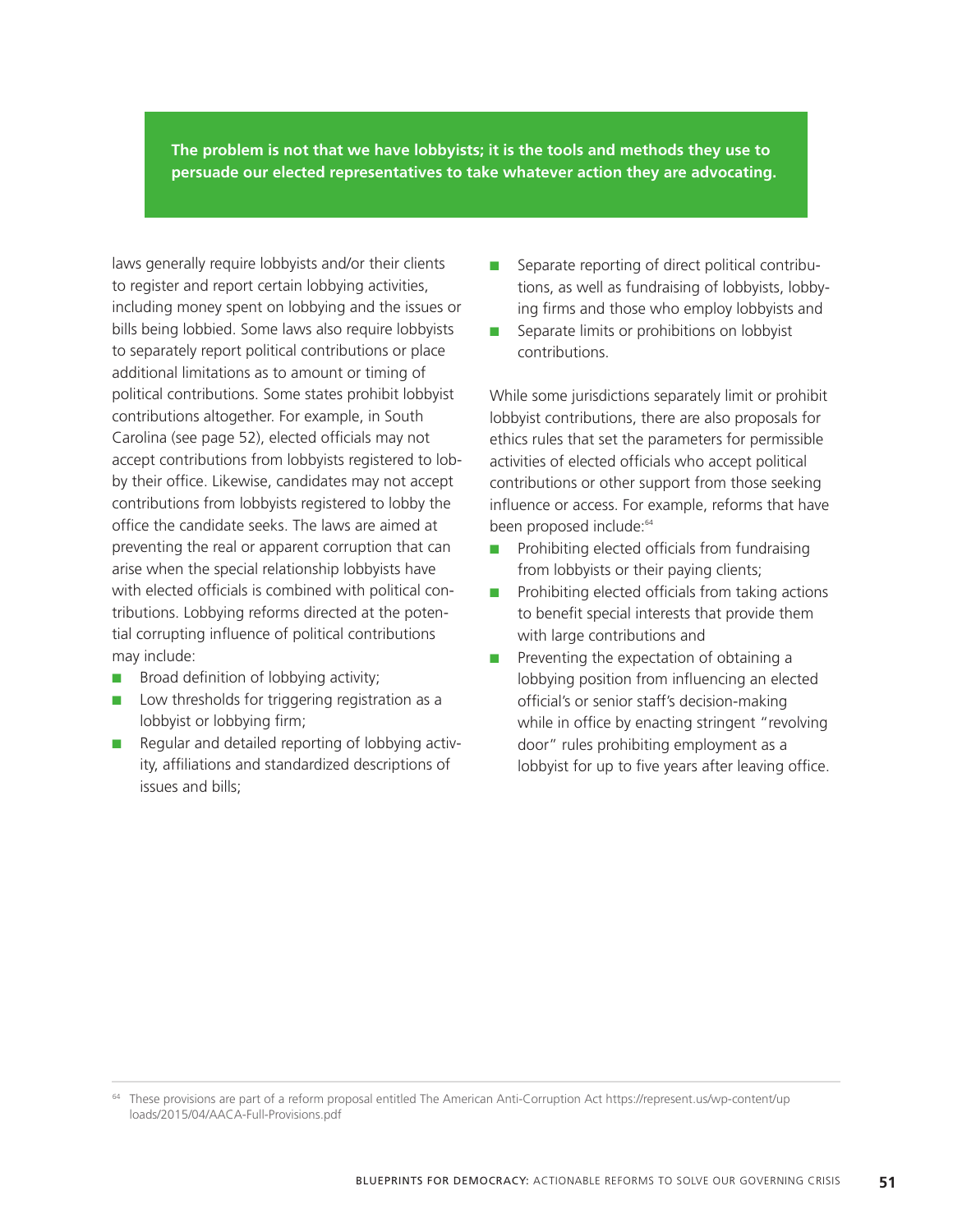

# South Carolina

#### **What are the contribution limits for lobbyists?**

A registered lobbyist is prohibited from making a contribution to a candidate if that lobbyist engages in lobbying the public office or public body for which the candidate is seeking election.<sup>65</sup>

#### **Are there lobbyist fundraising restrictions?**

Yes, a lobbyist is prohibited from soliciting a campaign contribution to any member of the general assembly, the governor, the lieutenant governor, any other statewide constitutional officer, any public official of any state agency who engaged in covered agency actions or any of their employees. A lobbyist, a lobbyist's principal or a person acting on behalf of a lobbyist or a lobbyist's principal may not host events to raise funds for public officials.<sup>66</sup>

#### **Is there a revolving door provision for former elected officials?**

Yes, the governor, the lieutenant governor, any other statewide constitutional officer, a member of the General Assembly and a member of the immediate family of any of these public officials may not serve as a lobbyist during the time the official holds office and for one year after such public service ends.<sup>67</sup>



#### **What are the contribution limits for lobbyists?**

- Lobbyists may contribute up to \$100 to statewide and General Assembly candidates, candidate PACs and party committees.<sup>68</sup> This limit applies to candidates participating in the state's public funding program and those not participating;
- $\blacksquare$  All contributions to publicly funded candidates are capped at \$100—lobbyist contributions to publicly funded candidates are subject to the same limits as all other contributors. Lobbyist contributions are still capped at \$100 for contributions to non-publicly funded candidates, although these candidates may accept greater amounts from other contributors.

j

#### **Are there lobbyist fundraising restrictions?**

Yes, lobbyists may not make or solicit contributions during a legislative session.<sup>69</sup> Additionally, lobbyists are prohibited from hosting fundraisers for candidates, parties and political committees and "bundling" contributions. Bundling means forwarding five or more contributions to a single political committee.<sup>70</sup>

#### **Is there a revolving door provision for former elected officials?**

Yes, elected officials are subject to a one-year "cooling off" period—they must wait one year after leaving office before lobbying the state.<sup>71</sup>

<sup>&</sup>lt;sup>65</sup> Section 8-13-1314. http://ethics.sc.gov/Campaigns/Pages/CampaignPracticesLawandPenalties.aspx<br><sup>66</sup> Section 2-27-110(F). http://ethics.sc.gov/Lobbying/Pages/LobbyingLaw.aspx

<sup>&</sup>lt;sup>67</sup> Section 2-17-15(b). http://ethics.sc.gov/Lobbying/Pages/LobbyingLaw.aspx

<sup>&</sup>lt;sup>68</sup> http://www.ct.gov/seec/lib/seec/publications/2013\_contribution\_chart\_final.pdf<br><sup>69</sup> Connecticut law distinguishes between "client lobbyists" and "communicator lobbyists." A client lobbyist is someone on behalf of whom lobbying takes place and who makes expenditures for lobbying. A communicator lobbyist is someone who is actually doing the lobbying, communicating directly with legislative and executive branch officials and their staff for the purpose of influencing legislation or administrative action. The sessional ban applies to both types of lobbyists. The \$100 contribution limit and the bundling restriction apply solely to communicator lobbyists. The restrictions described here apply to lobbyists and members of their immediate family.

<sup>70</sup> http://search.cga.state.ct.us/surs/sur/htm/chap\_155.htm#sec\_9-601, (27)

<sup>71</sup> http://www.ct.gov/ethics/lib/ethics/guides/2013/legislators\_guide\_to\_the\_code\_of\_ethics\_(1-2013\_rev).pdf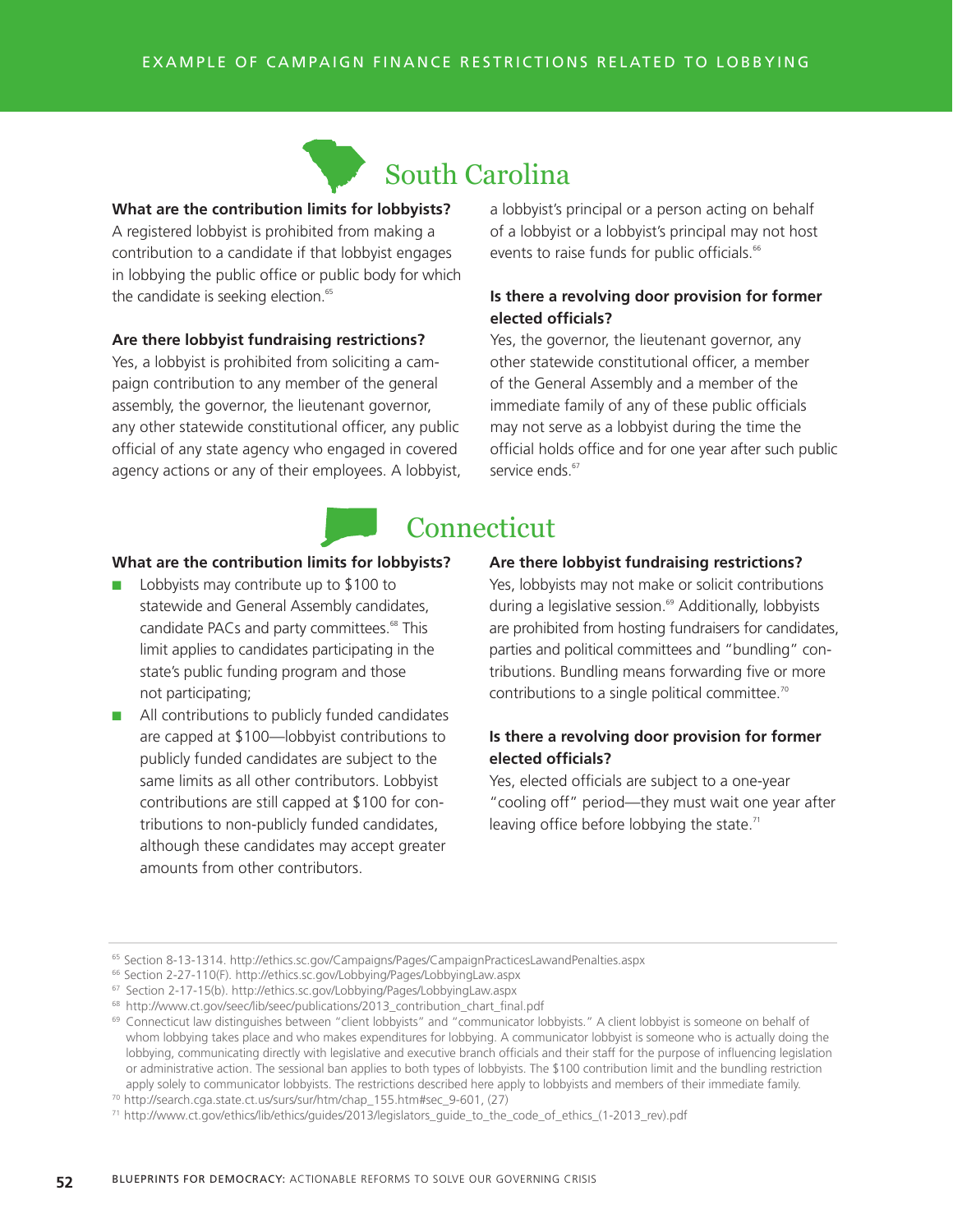#### **PREVENTING EVASION OF DISCLOSURE RULES, CONTRIBUTION LIMITS AND SOURCE PROHIBITIONS**



#### **Coordination**

As discussed, the Supreme Court in *Buckley* and *Citizens United* established a constitutional framework for campaign finance reform legislation that permits limits on contributions but allows unlimited expenditures by individuals and corporations for campaign activity undertaken independently of a candidate. However, the Supreme Court has been very clear that the constitutional distinction between independent expenditures and contributions rests on the presumption that independent expenditures are truly independent of the campaign. In *Buckley* the Court held:

Unlike contributions, such independent expenditures may well provide little assistance to the candidate's campaign and indeed may prove counterproductive. The absence of prearrangement and coordination of an expendi

ture with the candidate or his agent not only undermines the value of the expenditure to the candidate, but also alleviates the danger that expenditures will be given as a quid pro quo for improper commitments from the candidate.

There is little question that the relationships that exist between many so-called independent super PACs and the candidates they support in no way comports with the Supreme Court's understanding of what it means for an expenditure to be "independent" of a candidate. $72$ 

Within this framework, money spent on activity that is "coordinated" with a candidate is considered an "in-kind" contribution to the candidate and is sub-

<sup>72</sup>*Buckley,* 424 U.S. at 47.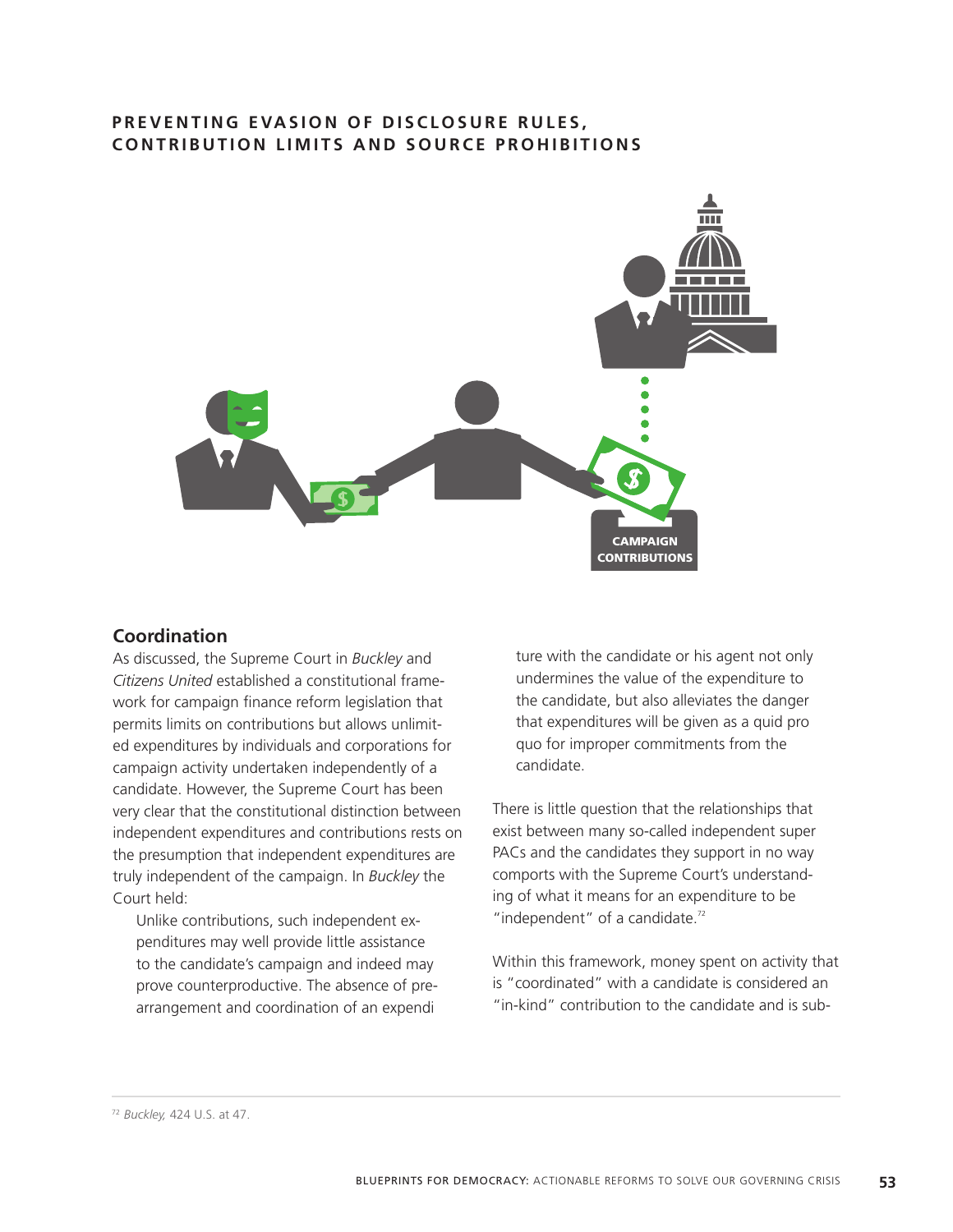**The relationships between many so-called independent super PACs and the candidates they support in no way comports with the Supreme Court's understanding of what it means for an expenditure to be "independent" of a candidate.**

ject to any contribution or source prohibitions, as well as reporting requirements, applicable to contributions. For example, if coordinated with a candidate, an expenditure in excess of the contribution limits that would be legal as an independent expenditure becomes an illegal excessive contribution that is not properly reported by the candidate. If that coordinated expenditure is made with corporate funds in a jurisdiction that prohibits corporate contributions, it also violates that prohibition. Therefore, clear and effective rules ensuring that activity is truly independent of the candidate is critical to enforcement of the contribution limits. These rules should address treating expenditures made in support of a candidate as contributions if:

- **n** Made by any committee or organization that is established, maintained, financed or controlled by the candidate, or his or her agents;
- $\blacksquare$  The candidate, or his or her agents, raised funds for the committee or organization making the expenditure;
- $\blacksquare$  The candidate, or his or her agents, shared the campaign's plans, projects, strategy or needs with the individual, committee or organization making the expenditure;
- The individual, committee or organization making the expenditure employed or utilized the services of former staff of that candidate and
- **n** Any other facts or circumstances exist that suggest "prearrangement and coordination" with the candidate.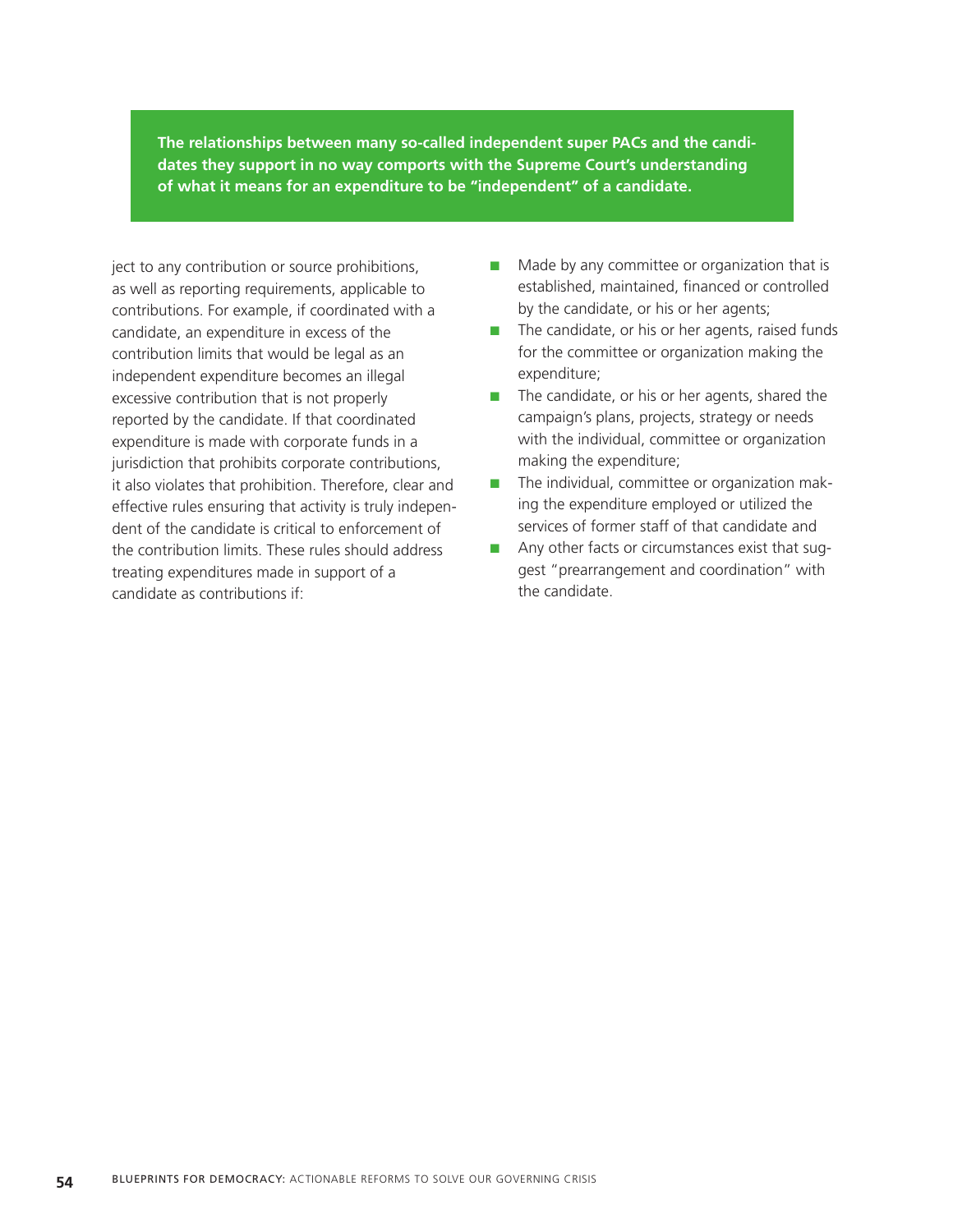# California's Coordination Regulations

#### **What is it?**

The California Fair Political Practices Commission an agency that has consistently been a model of effective campaign finance enforcement and regulation—updated its coordination regulation $73$  to more effectively capture activity that was flying below the radar of the legal definition of coordination but was coordinated in any common-sense understanding of the word.

#### **What activity is considered coordinated?**

An expenditure by a group will be considered coordinated with a candidate if it is made at the request, suggestion, or direction of, or in cooperation, arrangement, consultation, concert or coordination with the candidate or if the candidate participated in making any decision or had any discussions with the creator, producer, or distributor of the communication, the person paying for that communication, regarding the content, timing, location, mode, intended audience, volume of distribution, frequency of placing the communication.

In addition, the regulation describes several scenarios under which the activities of an outside group will be presumed coordinated with a candidate. Those scenarios include:

- Fundraising: If a candidate solicits funds or appears as a speaker at a fundraiser for a group and the group then makes expenditures to benefit the candidate, the expenditures will be considered coordinated.
- **Family members and former staff:** If the group is run by the candidate's family members or former high-level staff and the group makes expenditures benefitting the candidate, the expenditures will be considered coordinated. There

is a 12-month "cooling-off" period for former staff. Twelve months after leaving employment with the candidate, a candidate's former staff member may run a group supporting the candidate without the group's expenditures being considered coordinated.

**CALIFORNIA** 

- **Campaign needs:** If the candidate provides information to the outside group about her campaign needs or plans, and the group makes expenditures accordingly, the expenditures will be considered coordinated.
- **Common consultants:** If the candidate and the outside group employ the same consultants providing professional services relating to campaign or fundraising strategy, and the group makes expenditures benefitting the candidate, the expenditures will be considered coordinated.
- **Republication:** If the outside group republishes or redistributes the candidate's campaign communications, including video footage, the expenditure will be considered coordinated.

#### **What is so different about California's approach?**

Rather than solely focusing on the prearrangement of specific expenditures—as many coordination laws have done traditionally—the California coordination regulations also focus on the relationship between the candidate and the outside spender and the back-and-forth communications inherent in such relationships. This is precisely the type of "wink and nod" coordination that has gone unregulated by most coordination laws. The California law presumes coordination in the scenarios described here. The candidate and outside group would, however, have an opportunity to demonstrate that the expenditures were in fact independent.

<sup>73</sup> http://www.fppc.ca.gov/agendas/2015/10-15/18225.7%20(10-14-15%20Updated%20Version).pdf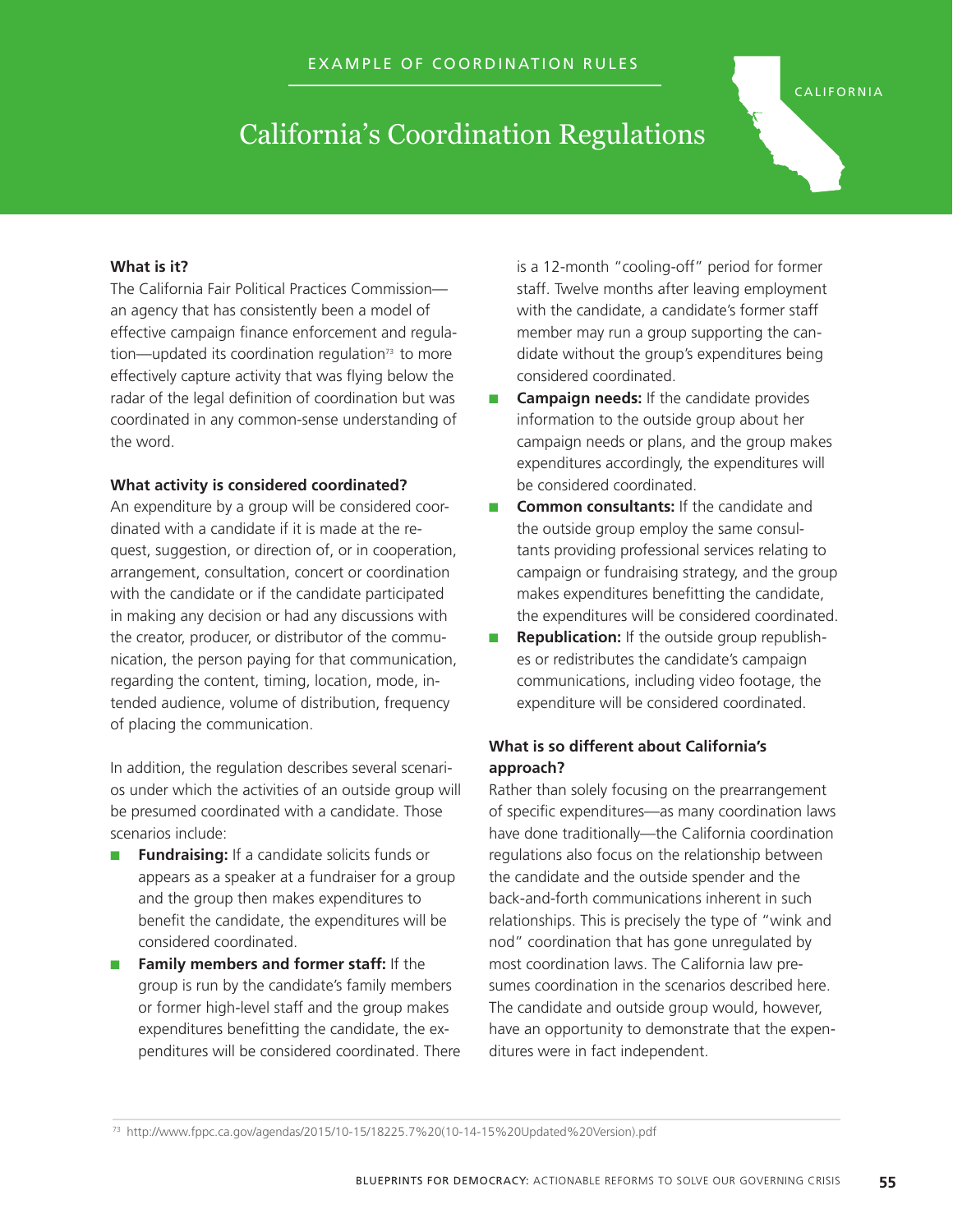

#### **Contributions in the Name of Another**

One method used for trying to evade the contribution limits or prohibitions involves giving money to others who then make contributions in their own name. Campaign finance laws should make it illegal for a person or corporation to provide money to another person or organization with the intent that the contribution be passed on to the recipient candidate or PAC in the name of the conduit. Properly drafted, this prohibition should cover someone using an LLC or other business entity as a conduit for a contribution to a super PAC.

#### **Doing Business with a Candidate**

Any business that provides a candidate with any goods or services at less than fair market or with a discount that is not normally available to others is making a contribution to the campaign.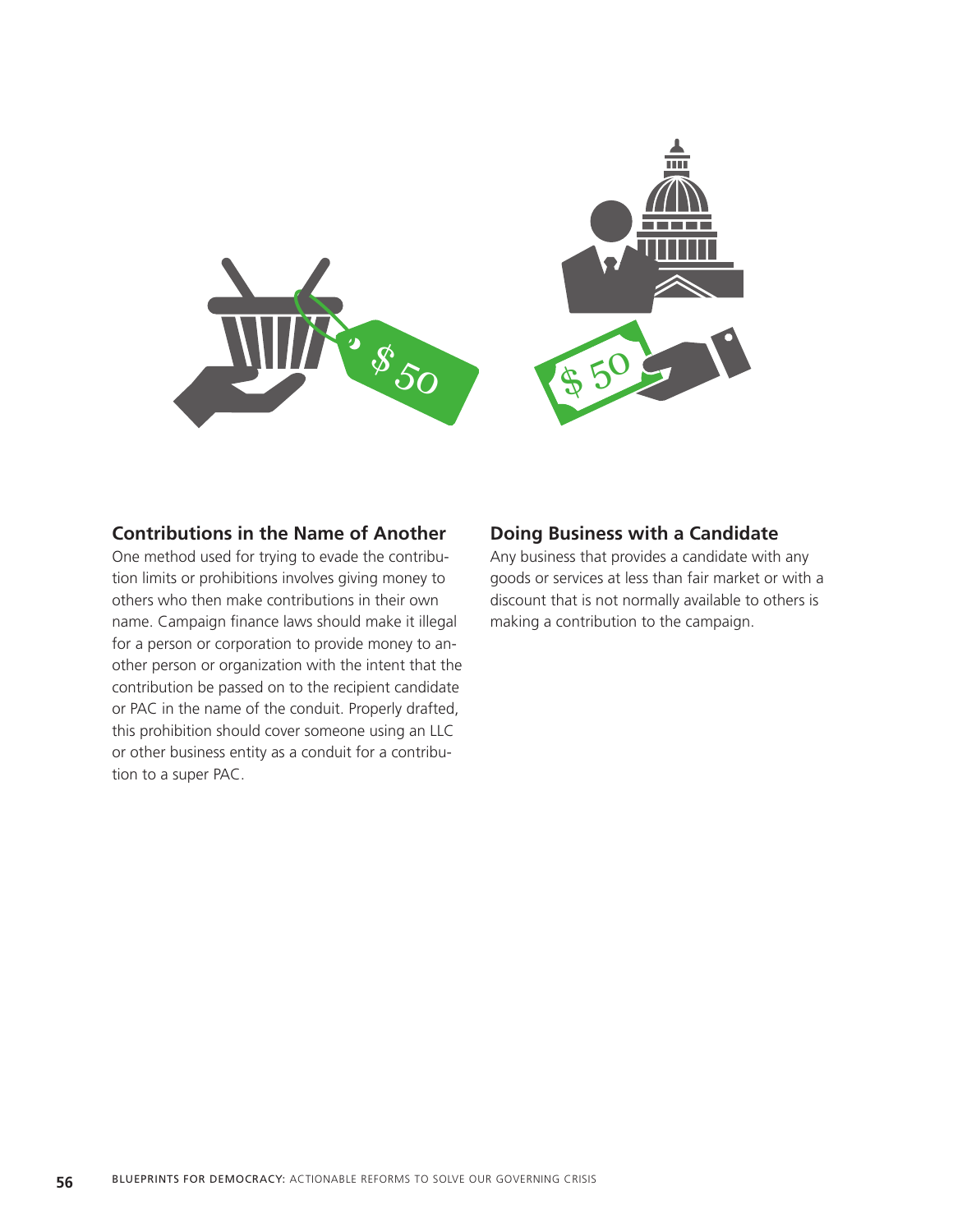# Oklahoma

OKLAHOMA

#### **What are Oklahoma's contribution limits?**

Oklahoma amended its contribution limits in 2014, using the same contribution limits for state candidates and local candidates as apply to federal candidates.74 For example, an individual can contribute \$2,700 per election to a candidate. (See chart below for more information.) This limit applies to state and local candidates.

#### **Can corporations, LLCs and/or labor unions make political contributions in Oklahoma?**

Corporations and labor unions are prohibited from making political contributions to candidates, party committees and PACs that make contributions to

candidates. Corporations and labor unions may make contributions to PACs that only make independent expenditures (often referred to as super PACs).

Limited liability companies (LLC) and partnerships may make contributions to candidates so long as none of the owners or partners are incorporated. Contributions from LLCs and partnerships are reported as contributions by each member or partner in proportion to their interest in the organization. These contributions are subject to the individual limit.

| <b>SOURCE</b>                     | TO CANDIDATE COMMITTEE                                                             | TO POLITICAL PARTY                              | TO LIMITED PAC            |
|-----------------------------------|------------------------------------------------------------------------------------|-------------------------------------------------|---------------------------|
| Individual                        | \$2,700 per election <sup>76</sup>                                                 | \$10,000 per calendar year                      | \$5,000 per calendar year |
| Party Committee                   | \$25,000 for statewide office<br>\$10,000 for any other state office <sup>77</sup> | Transfers between political<br>party committees | Prohibited                |
| <b>Limited Committee</b>          | \$5,000 per election                                                               | \$10,000 per calendar year                      | \$5,000 per calendar year |
| Unlimited Committee <sup>78</sup> | Prohibited                                                                         | Prohibited                                      | Prohibited                |
| Anonymous Donor <sup>79</sup>     | \$50                                                                               | \$50                                            | \$50                      |
| Corporation/<br>Labor Union       | Prohibited                                                                         | Prohibited                                      | Prohibited                |

#### **OKLAHOMA 2015-2016 CONTRIBUTION LIMITS**<sup>75</sup>

<sup>74</sup> http://www.ok.gov/ethics/Campaign\_Finance\_Reporting/2015\_&\_2016\_Contributions\_Table/index.html http://www.ok.gov/ethics/documents/2015%20Guide%20for%20Candidates.pdf 75 Contribution limits are adjusted for inflation every two years.

 $76$  A candidate may face three elections in an election cycle: a primary, runoff primary and general election. In that case, the candidate would be able to accept a maximum amount of \$8,100 from a single contributor—\$2,700 per election. If a candidate is unopposed throughout an election cycle, he or she may only accept \$2,700 from a contributor.

 $77$  The contributions from a party's various committees—state committee, county committee, etc.—will be aggregated. In the aggregate, candidates cannot accept more from a party than the amount listed here.<br><sup>78</sup> Unlimited committees can make independent expenditures and electioneering communications. They may receive unlimited contri-

butions and make unlimited expenditures; however, they may not contribute directly to candidates. This is essentially Oklahoma's equivalent of a super PAC.

<sup>79</sup> Candidate, party and limited committees may accept anonymous contributions up to \$50. For contributions in excess of \$50, the committee must report the name, address, occupation and employer of the contributor and the date and amount of the contribution.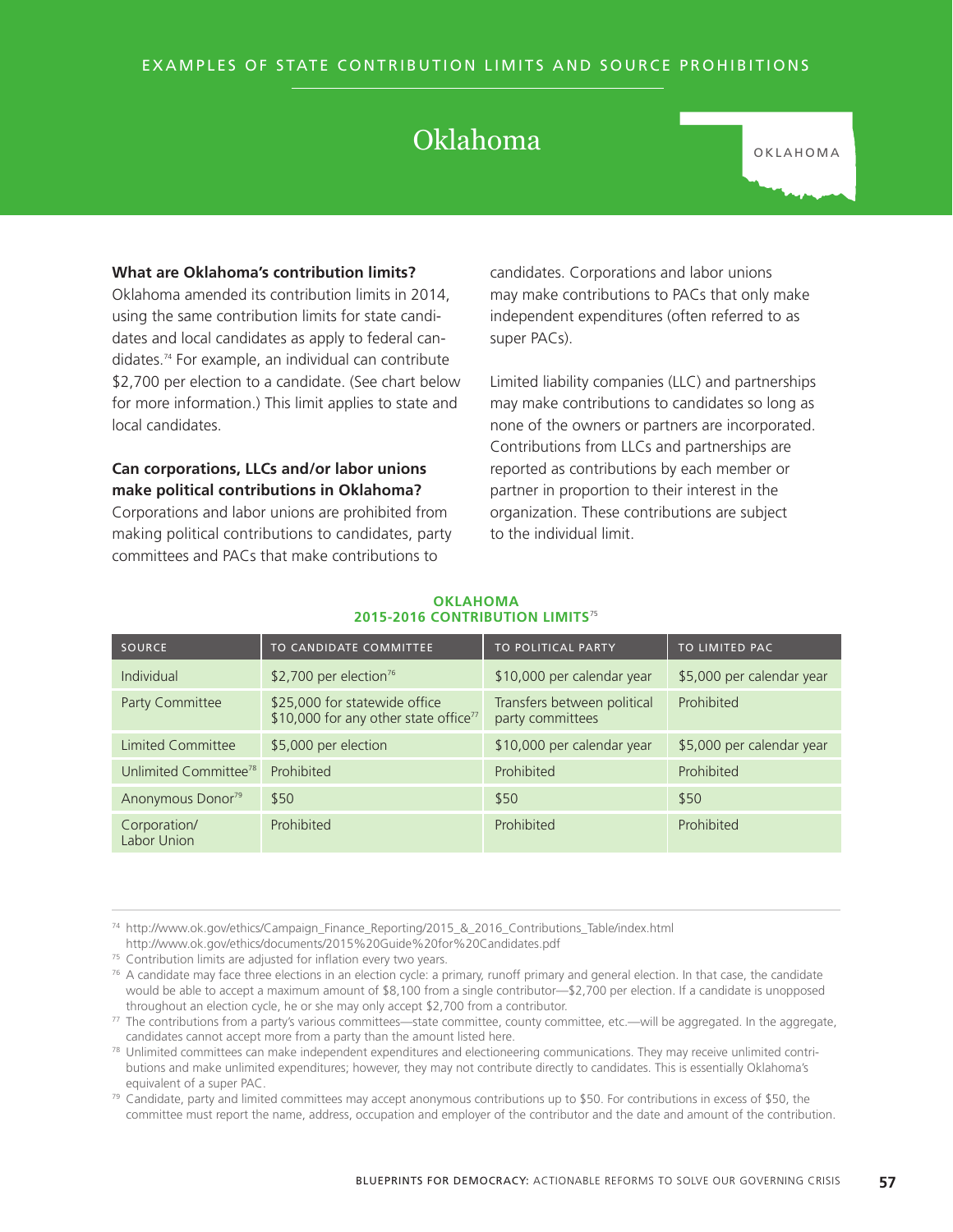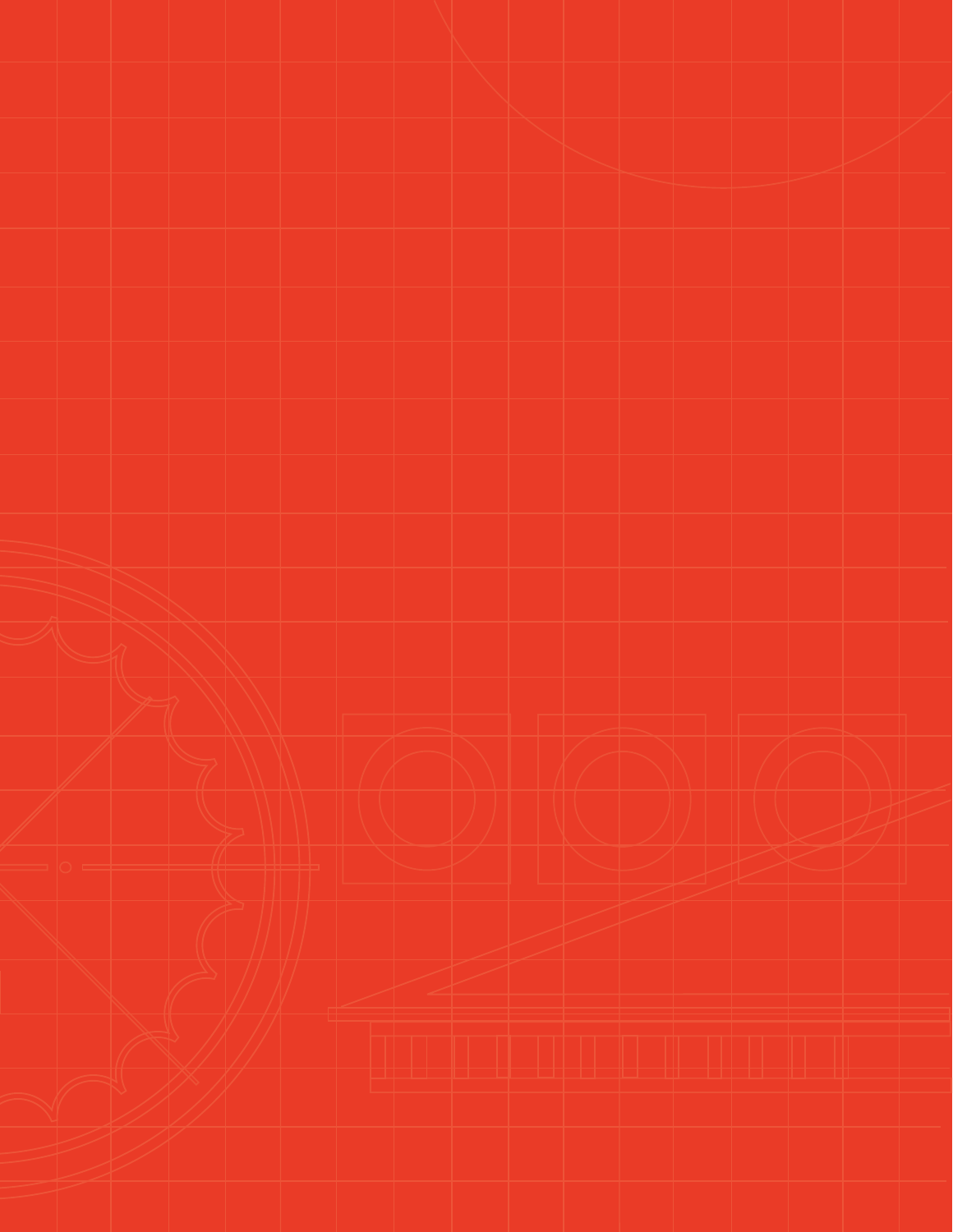# everyone is held accountable

#### **ENFORCEMENT**

The most clearly written, comprehensive, nonpartisan, fair and effective laws are useless unless they are supported by comprehensive, nonpartisan, fair and effective administration and enforcement. In fact, the failure to enforce the law may be more dangerous than not having the law at all, as it leads people to conclude that laws are ineffective in stopping the corruption of democracy. On the other hand, having an effective enforcement agency with credibility gives the public more faith in the campaign finance system and encourages candidates to comply with law. An effective campaign finance agency is also critical to the success of any public funding system. That is why creating mechanisms to ensure the proper enforcement of the law is critical.

#### **Who is Responsible for Enforcement?**

In many states, enforcement of the campaign finance and lobbying laws is the responsibility of the attorney general, while administration of the laws may be the responsibility of the secretary of state or another agency. Ethics rules may be found in

laws under the jurisdiction of the attorney general, as well as in regulations enacted and enforced separately by the legislative, executive and judicial branches that cover their respective members.

#### **The Makeup of The Agency**

Creating an independent agency to oversee the administration and enforcement of the campaign finance, ethics and/or lobbying laws is often the best way to try to ensure comprehensive, nonpartisan, fair and effective administration and enforcement of the law. The agency can be headed up by a board or commission made up of appointed members. Whether they are appointed by the chief executive, legislature, other body or combination there of may be determined by the state's constitution or by other administrative law requirements. Most agencies have an odd number of commissioners who serve for a term, while some agencies, such as the FEC, have an even number of commissioners (the FEC has six), with no more than half of the commissioners being from the same political party. In theory, since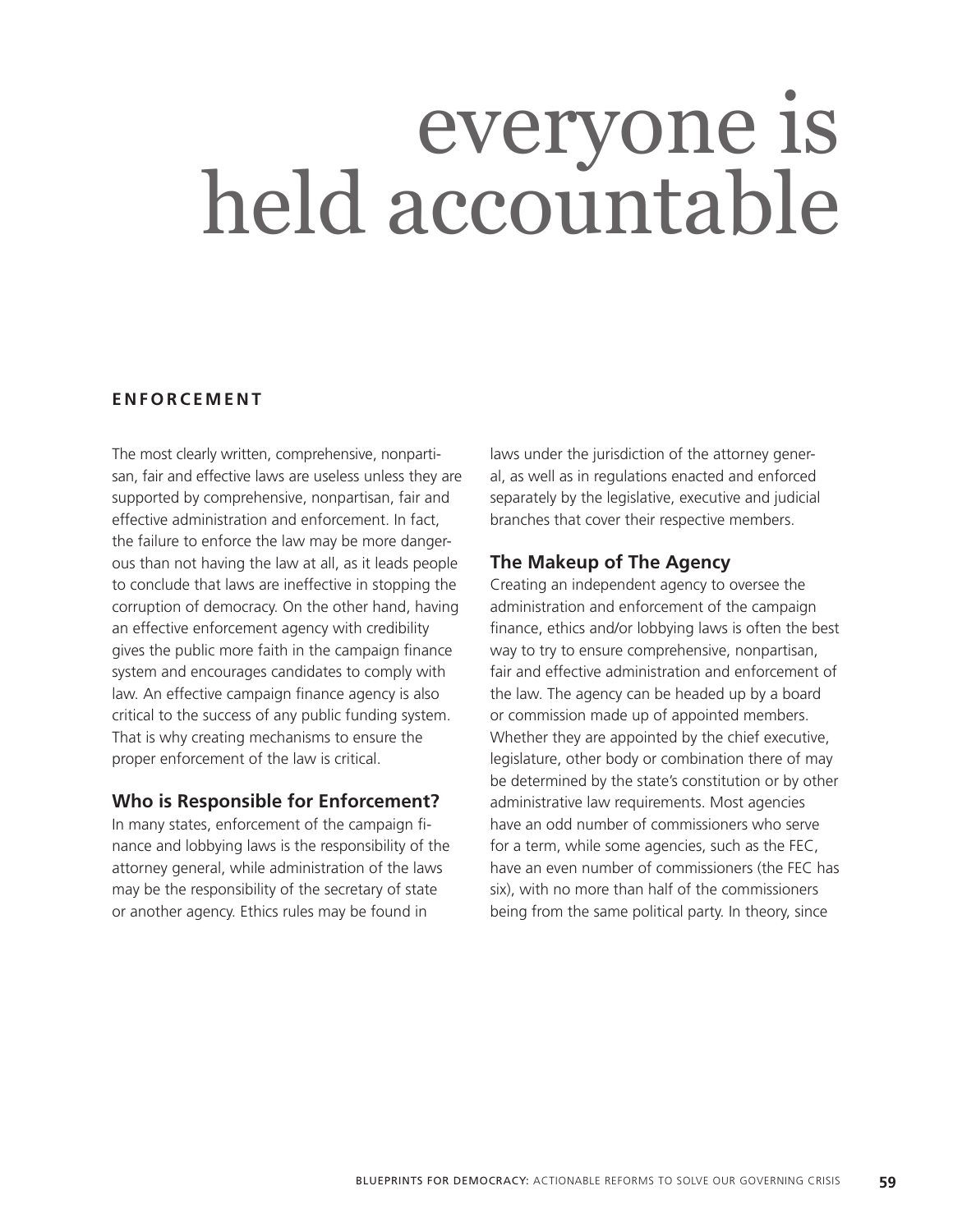**An effective enforcement agency with credibility gives the public more faith in the campaign finance system and encourages candidates to comply with law.**

every action takes a majority of four commissioners, the actions of the FEC should be nonpartisan. However, the FEC's structure has resulted in deadlock and inaction, causing the FEC's chairwoman to acknowledge the agency has become "worse than dysfunctional."80 It has now been proposed that the FEC be revamped or replaced with a new agency with an odd number of commissioners, including a strong chair who would serve for 10 years and be able to direct much of the agency's actions.<sup>81</sup> With the proper safeguards, a commission made up of an odd number of commissioners may be the most effective. Regardless of the actual structure of the commission or agency, the quality, temperament and commitment to enforcement of the law of the commissioners is critical. That is why some proposals include having a "blue ribbon" panel—possibly made up of judges, academics or other individuals without partisan ties—provide a list of possible appointees for the agency.

#### **Independence of the Agency**

The real and apparent independence of an enforcement agency is critical to its functioning. This is especially important where the agency is enforcing rules regulating the conduct of the people who control their budget, the appointment of their members and their very existence. Ways to protect the agency and its staff from political retaliation should be seriously explored. These could include protections in the agency's enabling statute or even in the state's constitution. It is also important that the agency find the correct balance between protecting the rights of those it is investigating and transparency to ensure the public is aware of its activities.

#### **Issues with Establishing an Enforcement Mechanism**

Among the issues involved with establishing an effective enforcement mechanism are:

- $\blacksquare$  Determining where the enforcement responsibility should reside, e.g., attorney general, secretary of state or independent regulatory agency. While an independent agency may provide the best structure for effective and nonpartisan enforcement, legal, resource and political issues may affect where the responsibility is placed;
- Ensuring independence of the regulatory body or official. Wherever the responsibility is placed, the enforcement of the law must be protected, in appearance and reality, from partisan influence or undue control from those subject to the laws;
- Selecting individuals who are respected, nonpartisan, knowledgeable and independent to oversee enforcement;
- Deciding when criminal vs. civil enforcement is appropriate;
- $\blacksquare$  Providing for remedies and penalties consistent with the nature and seriousness of any violation.
- $\blacksquare$  Avoiding the reality or appearance of politically motivated enforcement;
- $\blacksquare$  Avoiding inherent conflicts arising from enforcing laws governing the activities of people who wrote the laws and who have to enforce the laws;
- Providing transparency so the public can monitor the enforcement of the laws and
- $\blacksquare$  Providing sufficient resources for timely and effective enforcement.

<sup>80</sup> Eric Lichtblau, F.E.C. Can't Curb 2016 Election Abuse, Commission Chief Says, N.Y. Times, May 2, 2015, http://www.nytimes. com/2015/05/03/us/politics/fec-cant-curb-2016-election-abuse-commission-chief-says.html.<br>Restoring Integrity to America's Elections Act, H.R. 2931, 114th Cong. (2015), http://www.campaignlegalcenter.org/sites/default/files

BILLS-114hr2931ih\_0.pdf.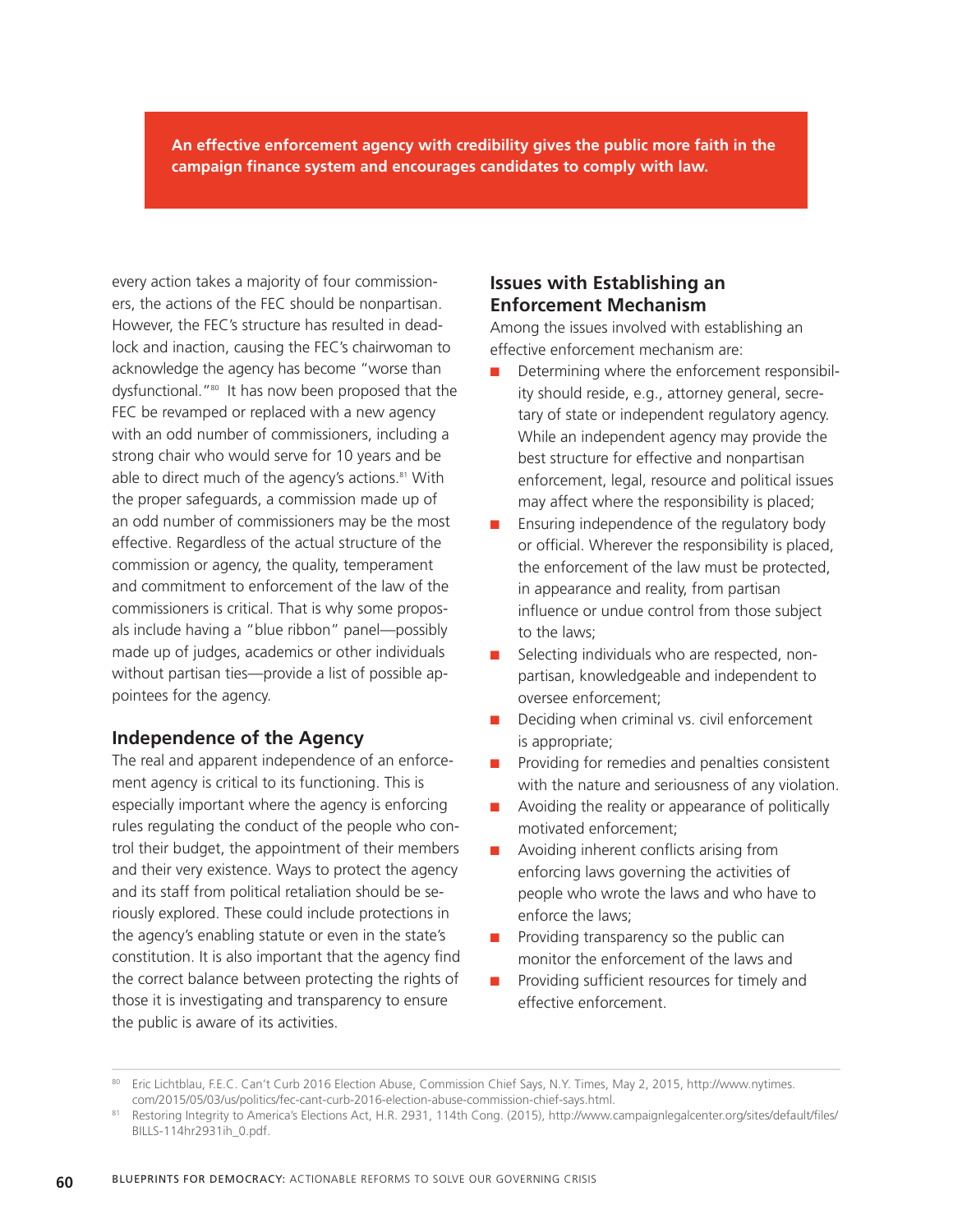#### **ELEMENTS OF EFFECTIVE ENFORCEMENT**



INDEPENDENT ENFORCEMENT AGENGY

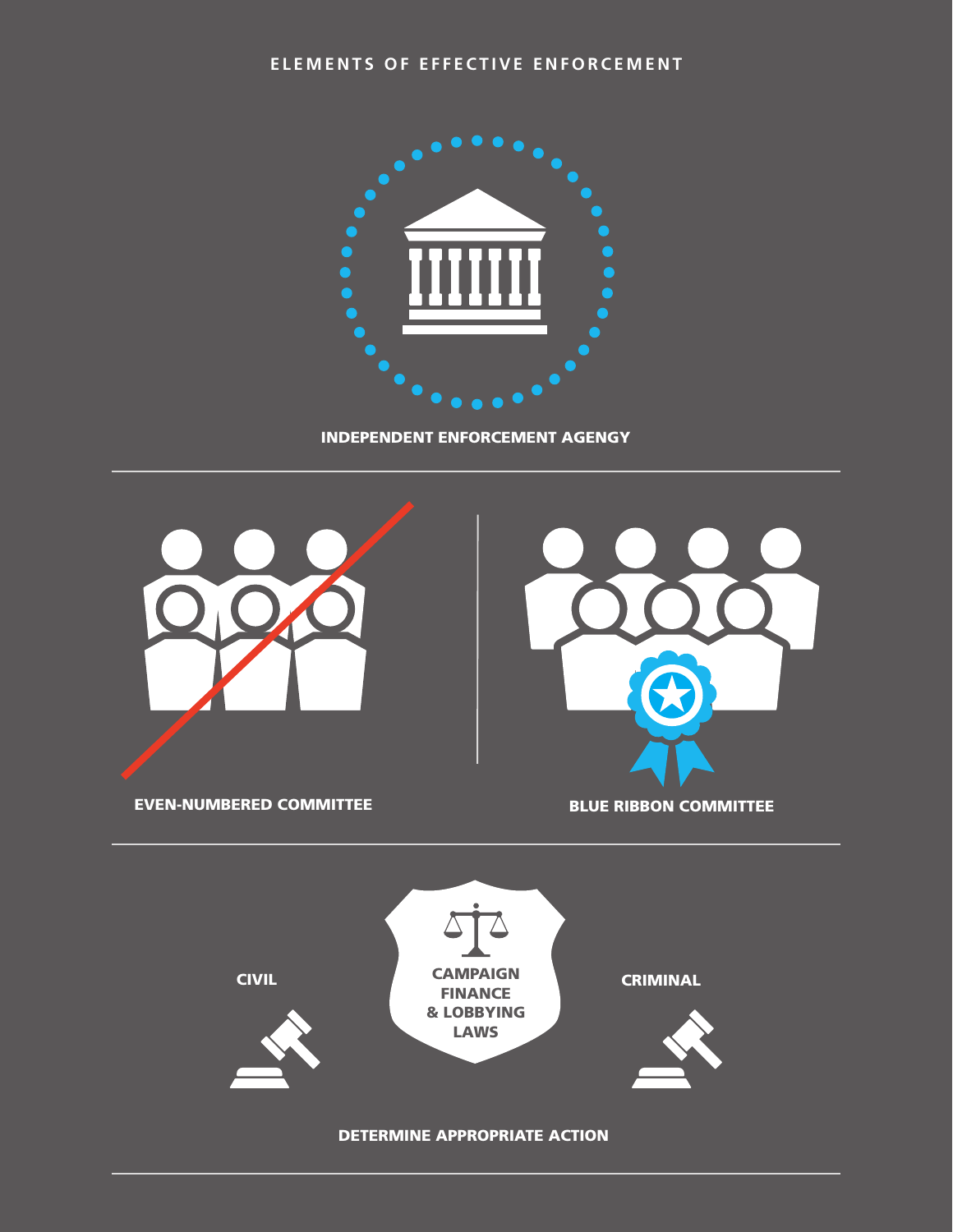# New York City's Campaign Finance Board

#### **What is the New York City Campaign Finance Board?** <sup>82</sup>

In 1988, New York City voters passed a series of campaign finance measures through a city referendum. The referendum created a public financing program for city candidates and established the New York City Campaign Finance Board (CFB). The CFB consists of five members, each appointed to serve staggered five-year terms.<sup>83</sup> The mayor and the Speaker of the City Council each appoint two members. The mayor's appointees—and likewise the Speaker's appointees—may not be members of the same political party. The Chair is selected by the mayor in consultation with the Speaker.

The CFB administers the public financing program, publishes a voter guide and provides public disclosure of campaign finance information. Additionally, the CFB provides free, web-based financial reporting software, C-SMART, for all candidates for city office. The CFB's commitment to committee training and compliance as well as the CFB's

role in assessing and recommending necessary legislative updates, makes it a model campaign finance administration and enforcement agency.

#### **Does the CFB provide training and guidance?** <sup>84</sup>

Through the Candidate Services Unit (CSU), the CFB offers several varieties of support to candidates and their campaigns. CSU provides a series of in-person trainings and provides one-on-one guidance to campaigns. The CFB also makes its guidance, laws, rules, advisory opinions and enforcement decisions available on its website. Each candidate committee is assigned a liaison to help them throughout the election cycle. The CFB provides C-SMART training for all candidates. The CFB also provides additional compliance resources for candidates participating in the city's matching funds program. The CFB provides similar resources to groups and individuals making independent expenditures.<sup>85</sup> Upon request, the CFB issues advisory opinions interpreting the law and the CFB's rules.

 $82$  http://www.nyccfb.info/about/history<br>  $83$  http://www.nyccfb.info/about/board<br>  $84$  http://www.nyccfb.info/independent-expenditures/independent-spender-resources<br>  $85$  http://www.nyccfb.info/independent-expenditures/ http://www.nyccfb.info/independent-expenditures/guidance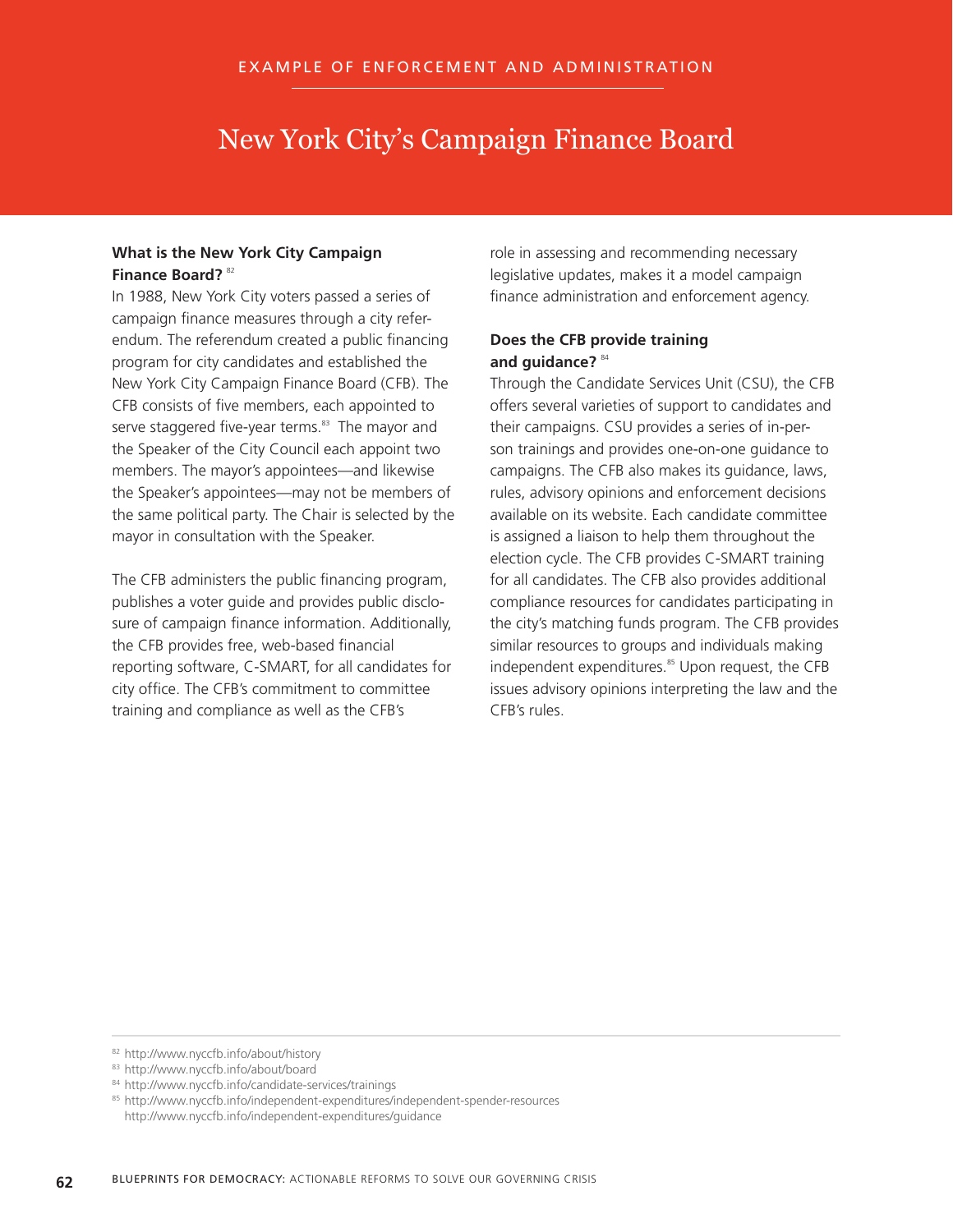

#### **How does the CFB enforce the law?**

All campaigns—those that received matching funds and those that did not—are subject to a post-election audit. The CFB provides an optional training to help campaigns navigate this process. During the audit process, committees have an opportunity to amend their disclosure statements and provide additional explanations to bring their disclosure reports into compliance.<sup>86</sup>

The CFB also considers outside complaints of potential campaign finance law violations. Anyone may file a complaint with the CFB. The CFB may investigate potential violations and levy penalties for violations of the law.

#### **How has the CFB helped keep New York City's public funding program viable?** <sup>87</sup>

Part of the CFB's mandate is to analyze its data and make legislative recommendations for how the public financing program should be modified to adapt to the constantly evolving way campaigns are run. Following each election, the CFB is required to

produce and submit a report to the mayor and city council reviewing and evaluating the public financing program. The report provides statistical information about the number of candidates who used public financing and the amount of public funds distributed. The report also includes the CFB's legislative recommendations for updating and maintaining the public financing system.

In order to assess the program, the CFB holds hearings following each election to solicit feedback on the public financing program. The hearings are open to the public. In the 2013 post-election hearing, the CFB heard testimony from a variety of individuals, including candidates who participated in the public financing program, citizen group leaders, New York City residents and campaign finance experts. This feedback helps the CFB identify aspects of the public funding program that are working and what needs to be changed to keep public financing a viable option for city candidates. Based on the CFB's recommendations, the city council has updated the public financing program.

<sup>86</sup> http://www.nyccfb.info/candidate-services/post-election/audit<br>87 http://www.nyccfb.info/law/charter-act/reports

http://www.nyccfb.info/media/reports/people-new-york-city-campaign-finance-program-2013-elections

http://www.nyccfb.info/media/testimony/2014-02-13-000000/testimony-campaign-finance-board-2013-post-election-hearing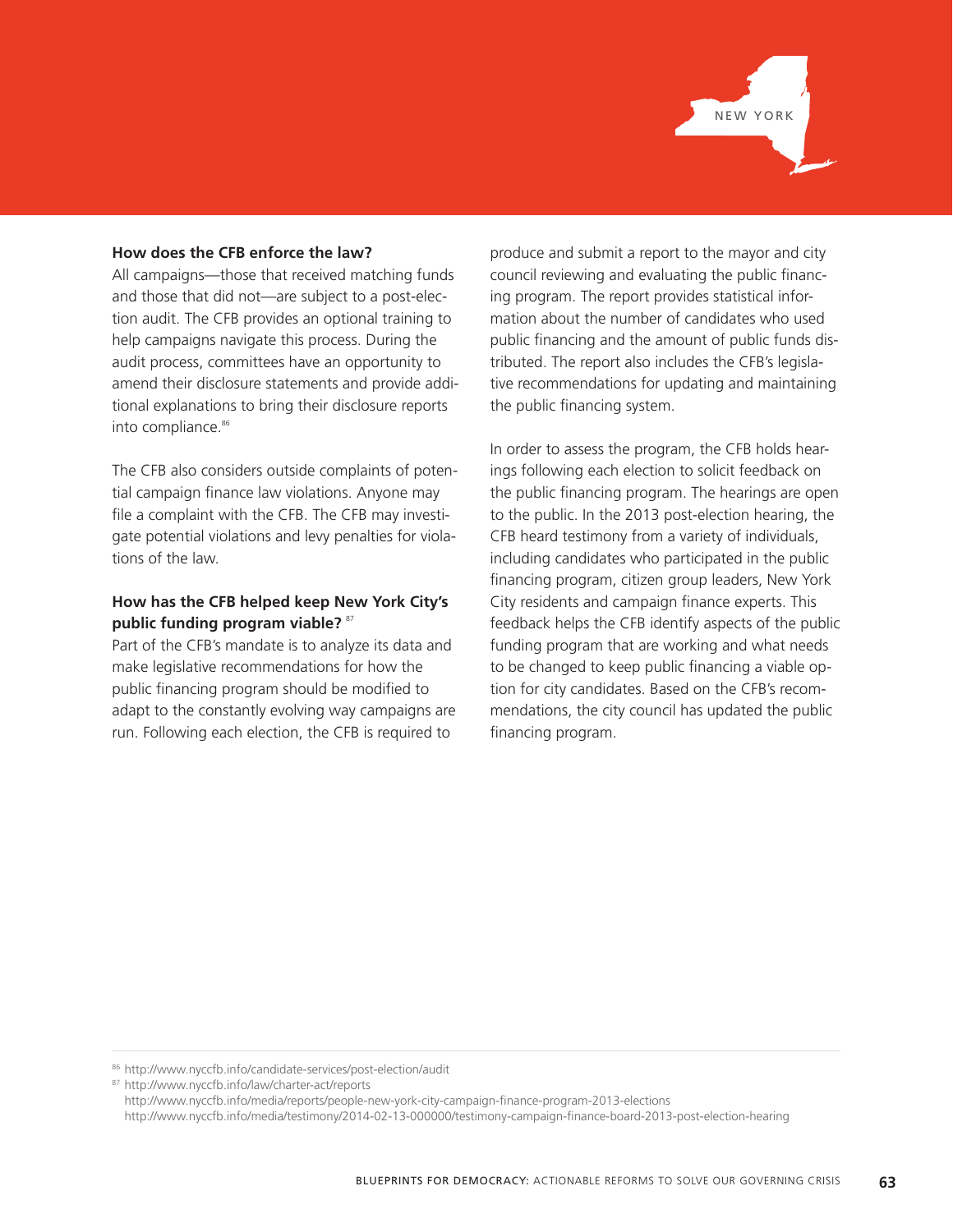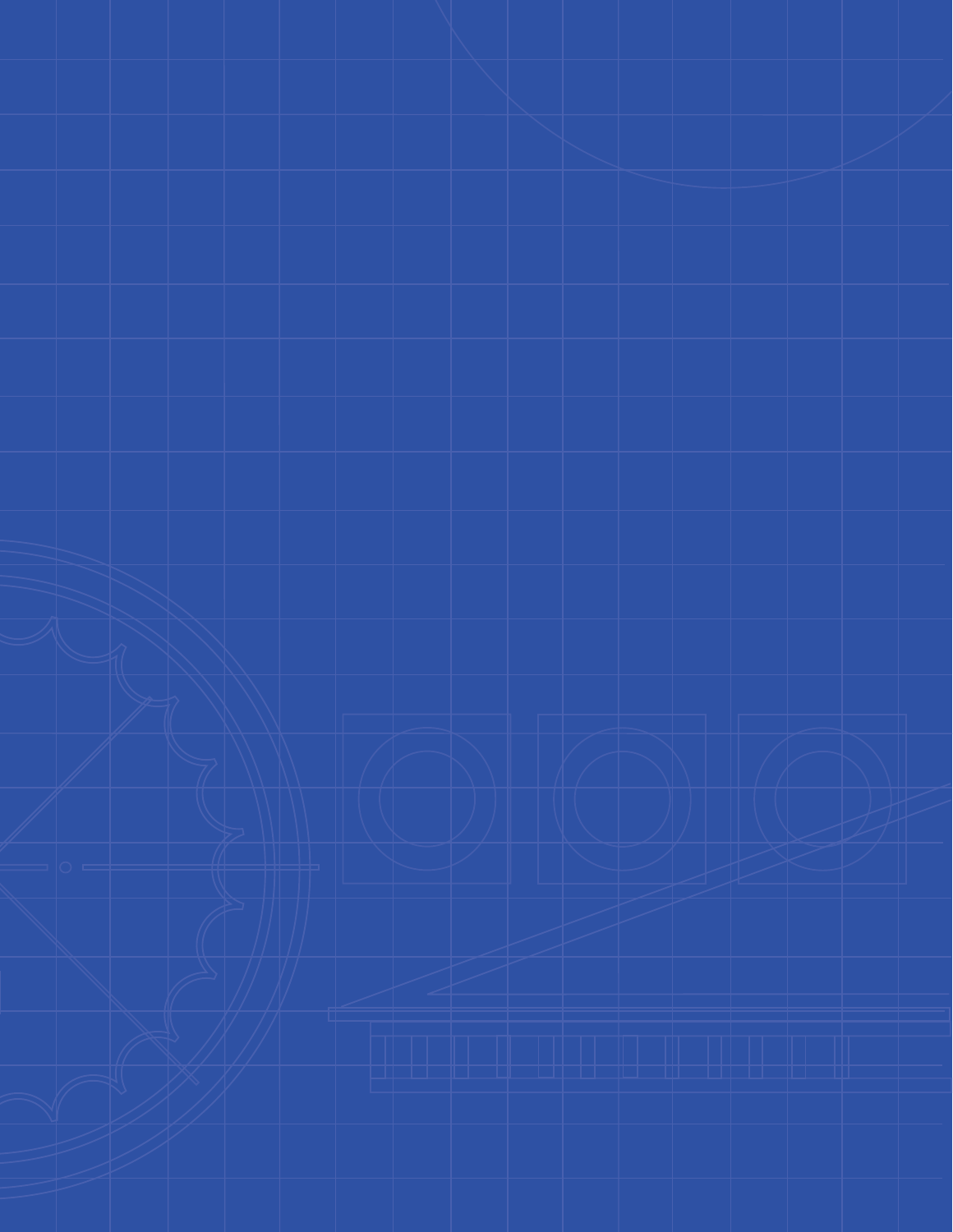# everyone has a voice

**WE ARE NOT FINAL BECAUSE WE ARE INFALLIBLE, BUT WE ARE INFALLIBLE ONLY BECAUSE WE ARE FINAL. 88 - SUPREME COURT JUSTICE ROBERT H. JACKSON, DESCRIBING THE COURT EMPOWERING CONGRESS TO MAKE LAWS TO GOVERN CAMPAIGN FINANCE** 

If you believe that our democracy only works when all citizens are given an opportunity for their voices to be heard, you were likely dismayed when in 2014, by a 5-4 vote, the Supreme Court declared that an elected representative's "responsiveness to [the] concerns" of his or her wealthiest contributors "is at the heart of the democratic process" and "key to the very concept of self-governance through elected officials."<sup>89</sup> However, those who disagree with the Supreme Court's declaration that the Constitution protects the right of the wealthy to buy a government responsive to their needs must remember that this declaration reflects a relatively recent retreat from the Supreme Court's previous decisions upholding campaign finance laws. It is crucial that advocates develop a long-term strategy to reverse these recent Supreme Court campaign finance decisions, including developing a new jurisprudence and advancing a constitutional amendment, while at the same time pursuing current opportunities

for reforms to give ordinary citizens a voice in our democracy.

When the Supreme Court in *Citizens United*<sup>90</sup> invalidated a prohibition on corporate independent expenditures in 2010, it had to expressly overrule its 1990 decision in *Austin v. Michigan Chamber of*  Commerce,<sup>91</sup> which upheld the constitutionality of a prohibition on corporate independent expenditures. In *Austin,* the Supreme Court said the government could enact a law for the purpose of preventing a corporation from taking "an unfair advantage in the political marketplace" through the use of its wealth "amassed in the economic marketplace."92 *Citizens United* similarly overruled much of the Supreme Court's 2003 decision to uphold virtually all of the reforms Congress enacted as part of the Bipartisan Campaign Reform Act in *McConnell v. FEC.*93 Citing what was by then almost a half century of decisions, the Supreme Court there noted that:

91 494 U.S. 652 (1990).

<sup>88</sup> *Brown v. Allen,* 344 U.S. 443, 540 (1953).

<sup>89</sup> *McCutcheon v. FEC,* 134 S. Ct. 1434, 1462 (2014)

<sup>90 558</sup> U.S. 310 (2010).

<sup>92 494</sup> U.S. at 659.

<sup>93</sup> *McConnell v. FEC,* 540 U.S. 93 (2003).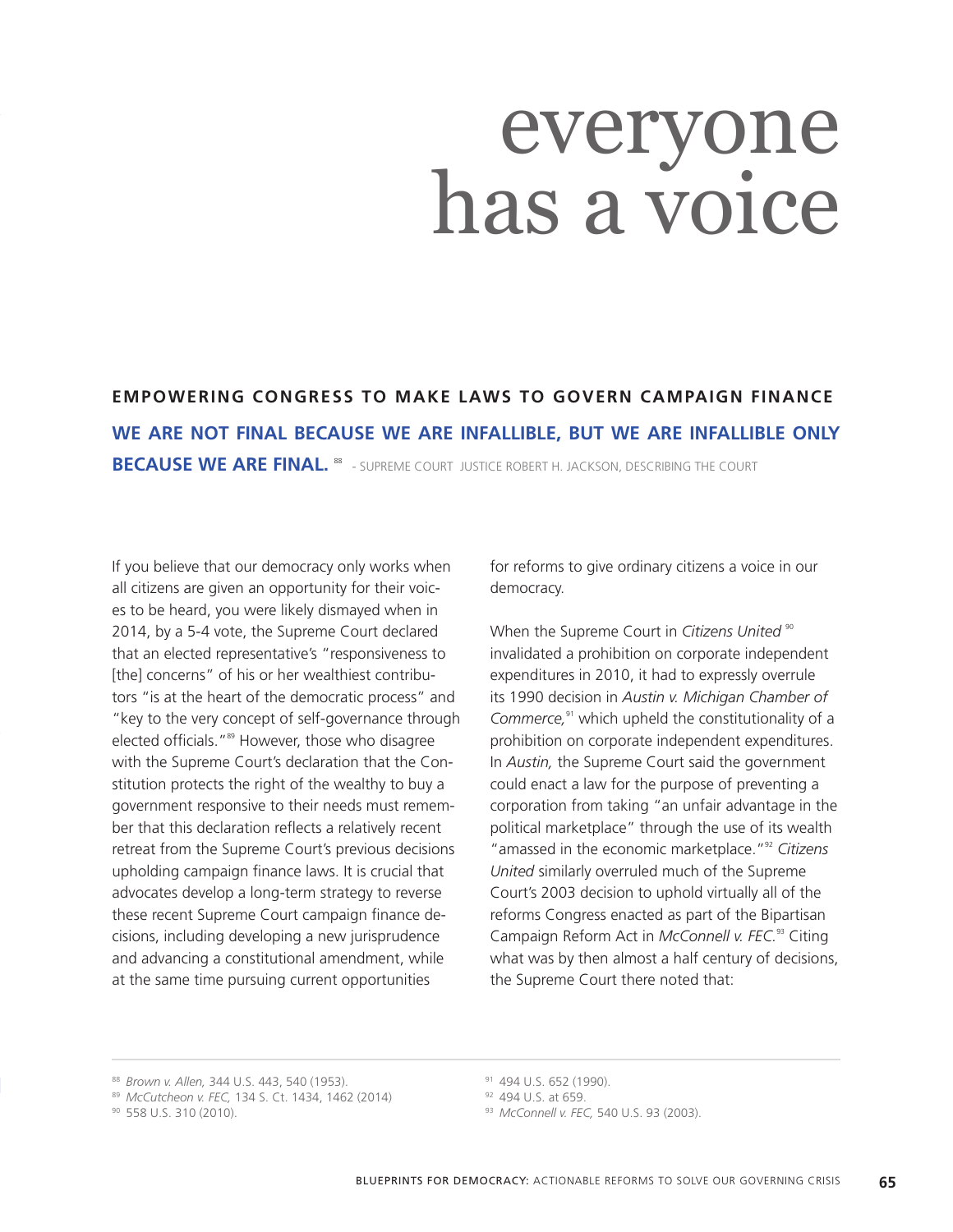**We need to continue or work to enforce and expand existing disclosure rules and coordination laws to expose the sources of dark money and break the connections between super PACs supported by wealthy individuals and the candidates they support. Much of this work is taking place on the state and local level, where citizens are demanding reform.**

Many years ago we observed that to say that Congress is without power to pass appropriate legislation to safeguard ... an election from the improper use of money to influence the result is to deny to the nation in a vital particular the power of self protection. We abide by that conviction in considering Congress' most recent effort to confine the ill effects of aggregated wealth on our political system.<sup>94</sup>

It was only after Justice Sandra Day O'Connor—who supported campaign finance reform legislation stepped down from the Supreme Court in 2006 that the Supreme Court's concept of democracy began to change, and it began to embrace a view of democracy distorted by wealth, leading to it overrule all or part of several previous decisions and ignore the rationale of others.

Thus, the admonition of Justice Jackson that the Supreme Court is "not final because we are infallible, but we are infallible only because we are final" is both comforting in its recognition that the Supreme Court is not always correct and, at the same time, not completely accurate. The truth is that a Supreme Court ruling on a matter is final until the Supreme Court can be convinced to change its mind. It has happened before and will happen again.

Working to that end, while maximizing current opportunities for reforms that give more people a voice in our democracy, must be our goal.

#### **Limiting the Damage and Finding New Opportunities**

In order to limit the damage of recent Supreme Court decisions, we have to implement a strategy embracing both legislation and litigation to strengthen the areas of the law where the Supreme Court had been more supportive of reform. For example, the Court continues to be very supportive of disclosure laws. Likewise, the *Citizens United* decision allowing corporations to make independent expenditures assumes that those making such expenditures will be acting truly independently of the candidates. Nowhere has the Court ever suggested that candidates must be allowed to establish, fundraise for and have a close working relationship with, super PACs and other organizations claiming to make "independent" expenditures on their behalf. Nevertheless, such relationships have become the hallmark of today's campaigns.

We need to continue our work to enforce and expand existing disclosure rules and coordination laws to expose the sources of dark money and break the connections between super PACs supported by wealthy individuals and the candidates they support. Much of this work is taking place on the state and local level, where citizens are demanding reform. These efforts must be supported with expert legal resources to ensure that the best cases are brought under current laws and new laws are drafted to maximize the likelihood that the current Supreme Court will find them constitutional.

<sup>94 540</sup> U.S. at 224. Internal citations and quotes omitted.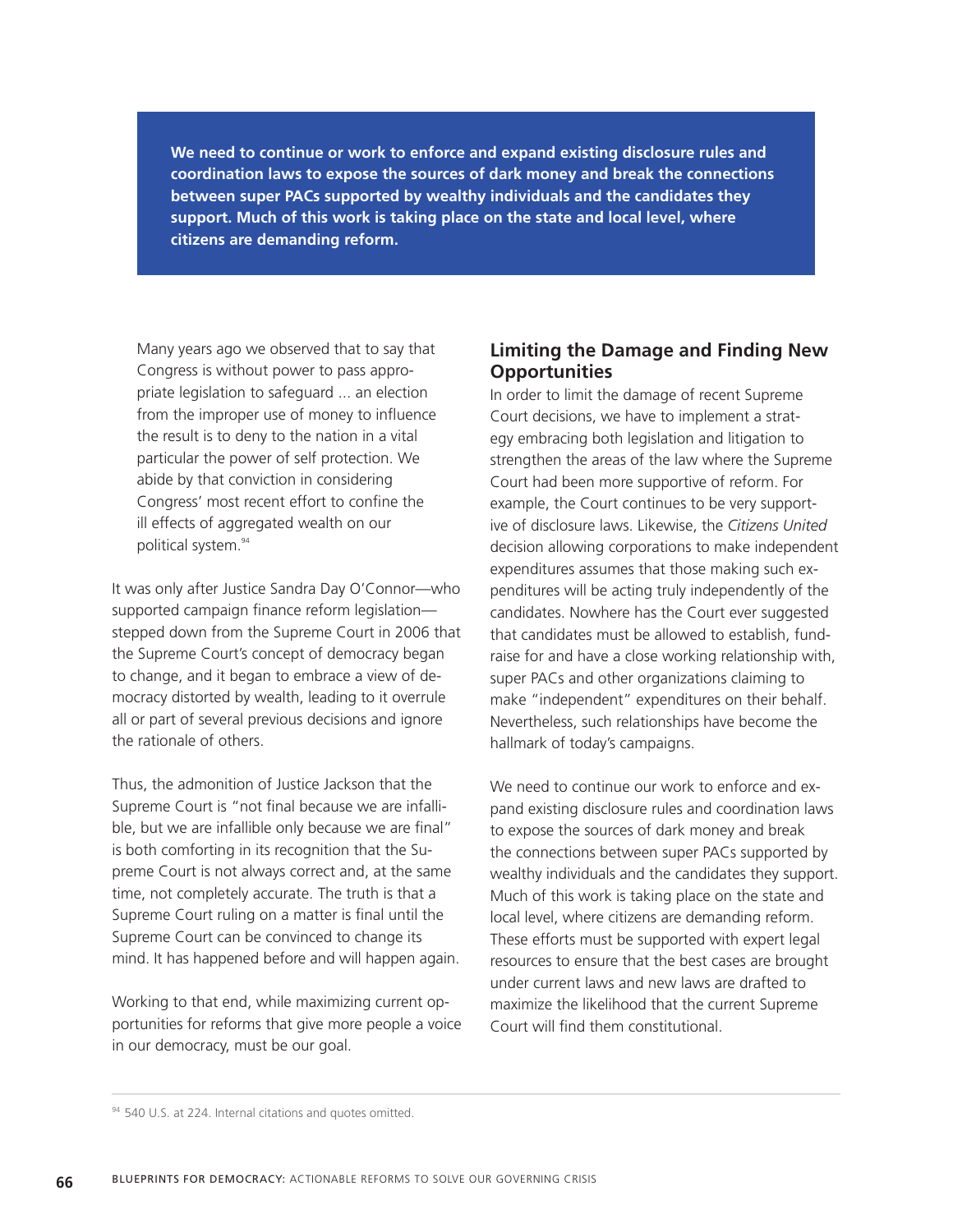#### **Changing the Supreme Court**

Of course, it would be naïve to expect the current Supreme Court to change its fundamental view that the First Amendment creates constitutional right to buy influence and access in a democracy. It could happen, but we shouldn't bet our democracy on it. That said, the composition of the Supreme Court will eventually change. Therefore, it is important to ensure that the selection process for new Supreme Court justices, as well as lower court judges, focuses on the potential jurist's views regarding the power of money in elections and the people's interest in expanding participation in our democracy.

#### **Preparing for a Better Court**

Changing the Supreme Court is only a start. We also have to ensure that we are prepared to make the best arguments and present the courts with a new and compelling legal framework and analysis that supports the reforms needed to heal, expand and protect our democracy. This requires us to continue to develop a new jurisprudence and a litigation strategy to bring the cases to present that jurisprudence to the Supreme Court when it does change. This work has to be supported by experienced lawyers, reform advocates, legal scholars and public policy experts. And to help increase the odds of future success, we have to open the minds of the generation now studying law and public policy to the ways in which the laws and policy choices can support a democracy that encourages greater participation.

Finally, a perhaps most importantly, success will also require educating the public as to the true meaning of the Constitution and the rights it provides all Americans, as well as the tools and arguments to demand those rights. Fortunately, much of that work has already begun, but there is still much more to do.

#### **A Constitutional Amendment**

Despite what the current Supreme Court says, our current Constitution not only supports, but requires, laws that prevent our democracy from being responsive to only the wealthiest interests. But if the Supreme Court cannot be convinced of that simple proposition, we will have to look to changing the Constitution to make even clearer what the Supreme Court refuses to see: if a citizen's ability to exercise constitutional rights is dependent upon wealth, then only the wealthy truly possess those constitutional rights.

That is why efforts are already underway in the states and at the national level to amend the Constitution to make it clear that it is individuals who have First Amendment rights, and the exercise of those rights are not dependent on wealth. Even though there is already widespread support for a constitutional amendment, getting an amendment passed is a long and difficult process. And once an amendment is enacted, there will be a pressing need to pass laws and develop a jurisprudence to ensure the new amendment is properly interpreted and applied. Fortunately, the work that must be done to save our democracy absent an amendment to the Constitution can also serve as the foundation for the laws and legal analysis that will serve an amended Constitution.

**Success will also require educating the public as to the true meaning of the Constitution and the rights it provides all Americans, as well as the tools and arguments to demand those rights.**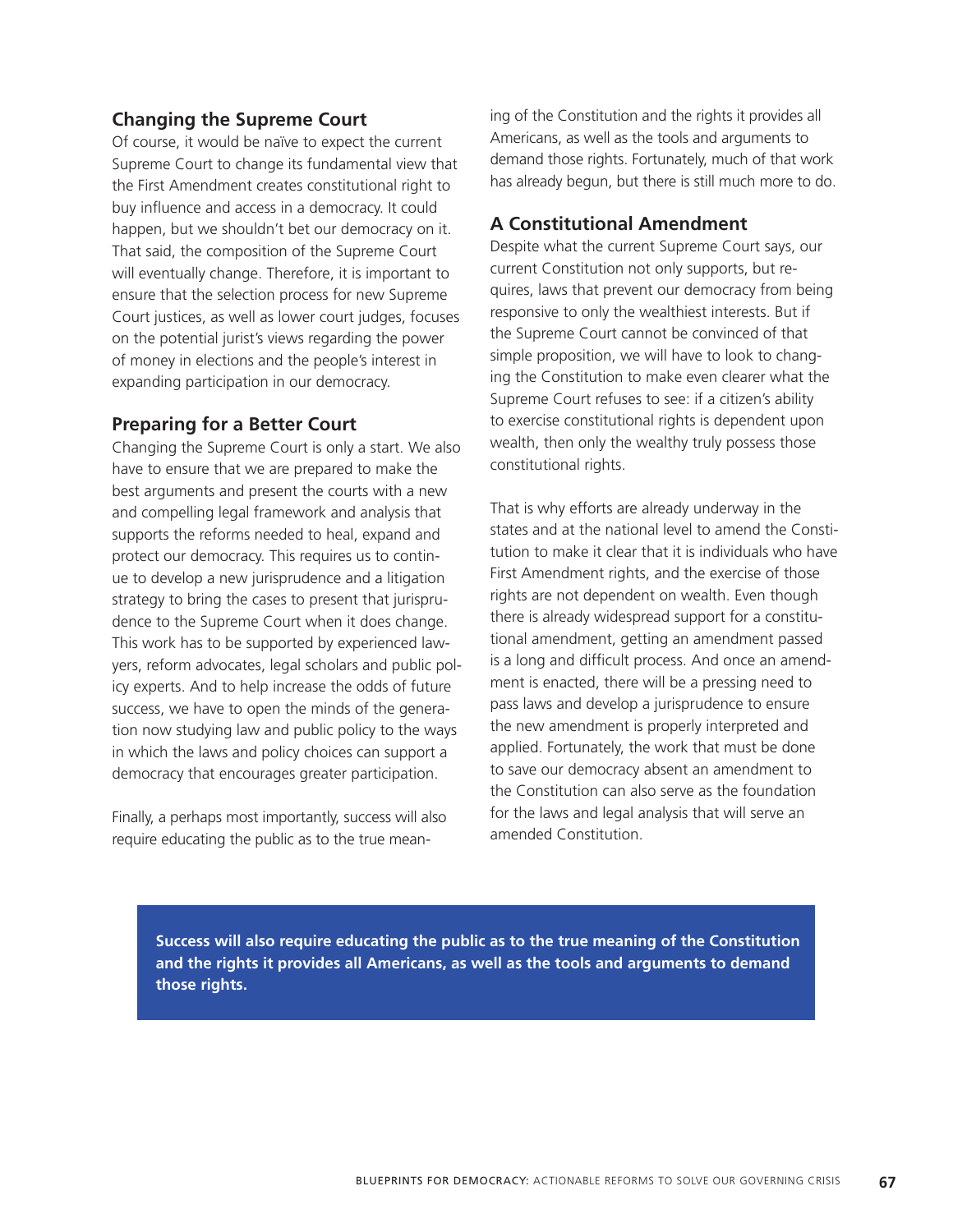### **FUTURE OPPORTUNITIES AND STRATEGIC CONSIDERATIONS WELL, DOCTOR, WHAT HAVE WE GOT—A REPUBLIC OR A MONARCHY?**

*A REPUBLIC, IF YOU CAN KEEP IT.*95 – BENJAMIN FRANKLIN

#### **Strengthening what Already Exists**

There is no endgame in the struggle to ensure that our leaders are selected by Americans speaking at the ballot box and not by the few whose money, if unrestrained, will shape our electoral choices and the decisions our leaders make. The fight to limit the corrosive and corrupting influences that large aggregations of wealth have on our democracy has been going on for well over 100 years. During that time, there have always been periods of major scandals and abuse, followed by periods of major reforms. The truth is, no matter how successful the reform efforts are at any given time, those who have the most to gain by a political system responsive to wealth will always look for new ways to gain back their power.

But the efforts to dominate our democracy eventually reach a point where it also becomes clear to most Americans that the resolution of the issues they care about depends on controlling the power of money in elections. Each generation learns that our republic cannot survive if our elected leaders are mainly responsive to the wealthiest among us, and that it has to be willing to constantly work to keep the power of money in check. Building on previous reforms

that worked, learning from what did not and adapting to evolving culture, law and technology, new reforms must be crafted and enacted. This requires commitment, resources, tenacity and learning how to work with whatever tools and opportunities we have, while designing new tools and creating new opportunities to advance the principles and practices of a democratic government. It is a fight that takes place at the intersection of democratic ideals and political reality.

What can be thought of as the modern era of campaign finance reform was a result of the Watergate scandal in the early 1970s, which culminated in the resignation of President Nixon in 1974. While the scandal began with the break-in at the headquarters of the Democratic National Committee in the Watergate office building, the resulting investigation exposed a major money-in-politics scandal involving the funding of President Nixon's reelection campaign. Having just enacted the Federal Election Campaign Act of 1971, Congress revisited the law in 1974 and created a comprehensive campaign finance system that included contribution and expenditure limits, stronger disclosure rules, public funding for the presidential election and created the

**The fight to limit the corrosive and corrupting influences that large aggregations of wealth have on our democracy has been going on for well over 100 years. During that time, there have always been periods of major scandals and abuse, followed by periods of major reforms.** 

95 Benjamin Franklin, according to notes by Dr. James McHenry, from the final day of the Constitutional Convention in 1787. http://www.bartleby.com/73/1593.html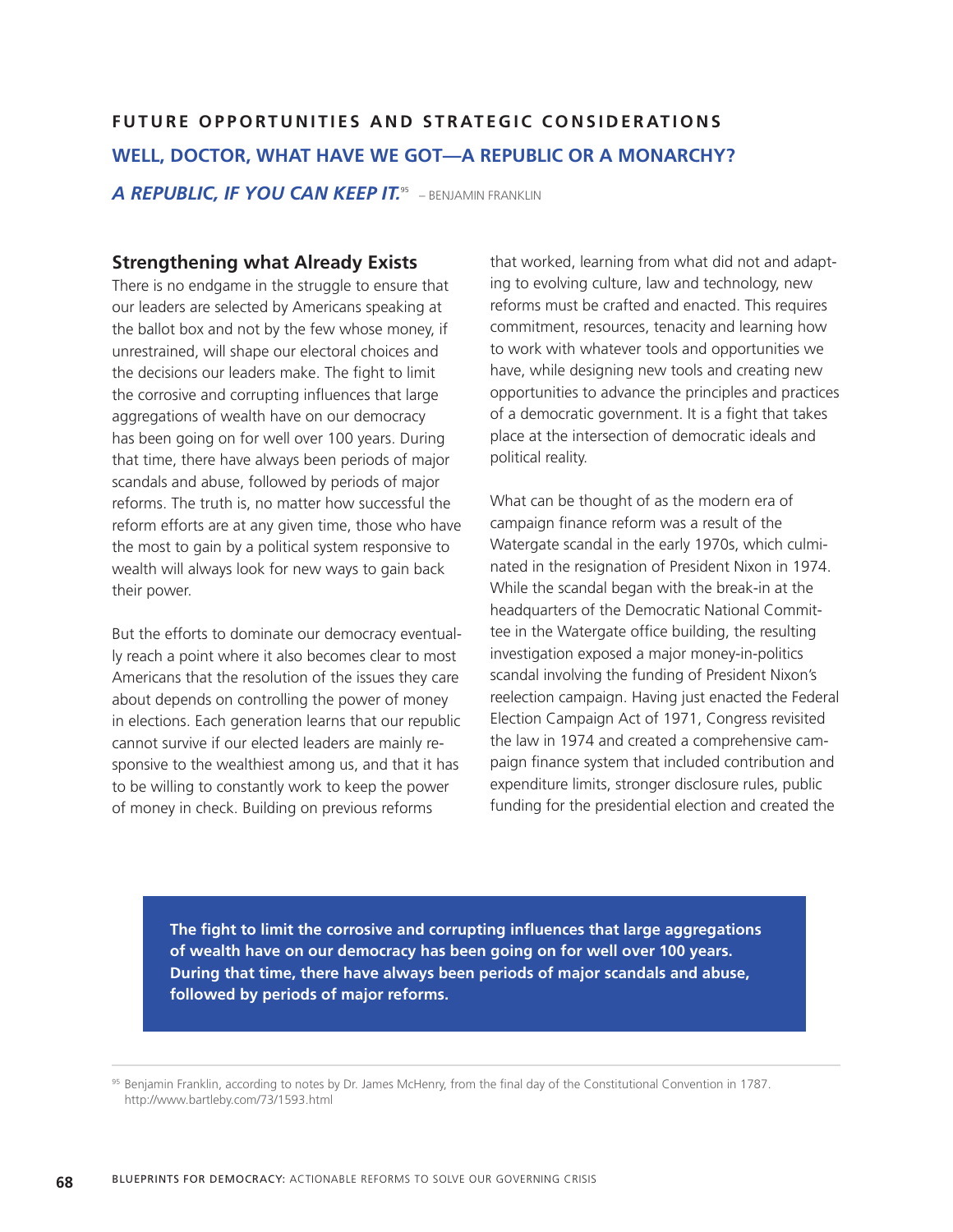**Each generation learns that our republic cannot survive if our elected leaders are mainly responsive to the wealthiest among us, and that it has to be willing to constantly work to keep the power of money in check.** 

FEC to enforce the law. In 1976, in *Buckley v. Valeo,*  the Supreme Court upheld the contribution limits, but struck down the limits on candidate expenditures (outside of public funding) and independent expenditures. Congress reenacted the law in 1976, incorporating the Supreme Court's new framework distinguishing between contributions and expenditures. At the same time, many states began to enact their own campaign finance reforms to govern state elections.

While far from perfect, these laws did bring about major improvements in the campaign finance system over the next 20 years. However, some enforcement agencies, often designed to be weak and subject to political pressure through the appointment of commissioners and control of their budget, were too willing to go along with candidates, political parties, PACs, corporations, labor unions and wealthy donors who were constantly searching and probing for ways to get around the law's limits on their ability to buy access and influence. Things came to a head with the "soft money" scandal in the late 1990s, prompting Congress to pass the Bipartisan Campaign Reform Act of 2002 (BCRA), which resulted in new reforms to the campaign finance system. All of the major

provisions of this sweeping law were upheld by the Supreme Court in 2003 in *McConnell v. FEC.*<sup>96</sup> Then, in 2006, Justice Sandra Day O'Connor, a strong supporter of the campaign finance laws and a crucial fifth vote in campaign finance cases, resigned from the Supreme Court. She was replaced by Justice Samuel Alito, and the Court's jurisprudence began to change.

Since 2006, in a series of 5-4 decisions, the Court has narrowed the definition of corruption, overruled prior Supreme Court cases upholding campaign finance restrictions (including portions of *McConnell),* declared that corporations have a constitutional right to make unlimited independent expenditures and struck down the aggregate contribution limits. At the same time, the FEC has become mired in deadlocks and inaction, and some state campaign finance agencies have come under attack. The result has been elections dominated by unlimited contributions by a few wealthy individuals and corporations, often hiding behind secretive nonprofit organizations.

It is now time to redouble our efforts and once again rebuild and strengthen the foundation of our democracy.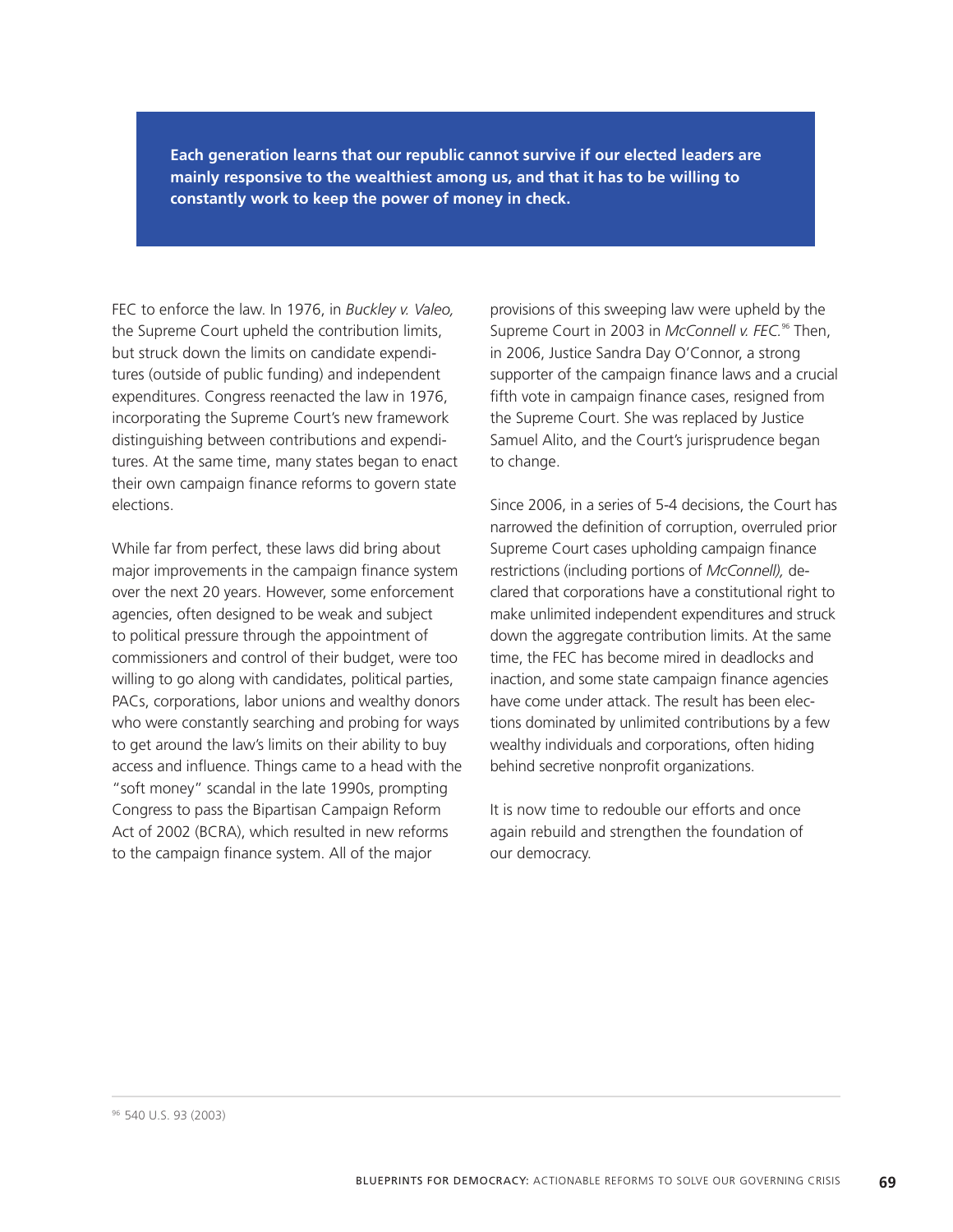#### **MOVING FORWARD**

Taking back our democracy requires us to strategize and fight on several fronts with different timelines. For example, important long-term work is being done on developing a new campaign finance jurisprudence. But in the short-term, we have the legislative tools to bring about important reforms, even under the recent Supreme Court rulings.

As outlined in this report, while the Supreme Court has limited the reach of some of the campaign finance laws, it continues to strongly support disclosure and insists that independent expenditures must be truly independent of candidates. It has also left intact the ability to enact and enforce core contribution limits and prohibitions, as well as the ability to enact voluntary public funding of elections. This gives us a number of excellent options for reforms to make the laws stronger and more effective in response to the new campaign finance abuses we are seeing. Also, we should always remind ourselves that the Supreme Court does not exist in a vacuum; many decisions have been overturned, like *Plessy v. Ferguson,* which codified racial segregation in our Constitution. This Court will change, and we are confident that *Citizens United* and its ilk will be reversed, like other misguided decisions of the past.

While work on campaign finance reforms at the federal level continues, the most fertile area for real reform in the immediate future may be at the state and local level, whether through legislatures or citizen driven ballot measures.

As before, reformers of all political stripes will have victories and defeats, but with each victory, our republic will be stronger.

Almost 250 years ago, this country fought a bloody revolution centered on the ideals that ultimate power rested with we, the people, and that citizens have certain unalienable rights to self-governance. Those ideals resonated around the world, serving as inspiration for the French Revolution to the Arab Spring. The world looks to America as an example of what can be accomplished when government is truly of, by and for the people. And so the problem of money usurping the political power of the many is not merely a process issue, or a "good government" issue, or a Beltway issue. As Stein Ringen, a professor emeritus at Oxford University, laid out in the Washington Post, it is a matter of protecting the right of self-governance everywhere: "If the lights go out in the model democracies, they will not stay on elsewhere."<sup>97</sup>

So if you are wondering when we will be able to turn our attention away from ensuring our politics are free from the corrupting influence of money, the answer is simple: never. Just as a garden always requires attention, so does our system of self-governance. We must never let the lights go out on democracy in America.

We, the people have the tools at our disposal to reclaim our government. Now we must use them. We hope this report, and the further information and support that can be found at www.Blueprints-ForDemocracy.com shines some light on the possibilities for the road forward.

<sup>97</sup> https://www.washingtonpost.com/opinions/is-american-democracy-headed-to-extinction/2014/03/28/f8084fbe-aa34-11e3-b61e-8051b8b52d06\_story.html